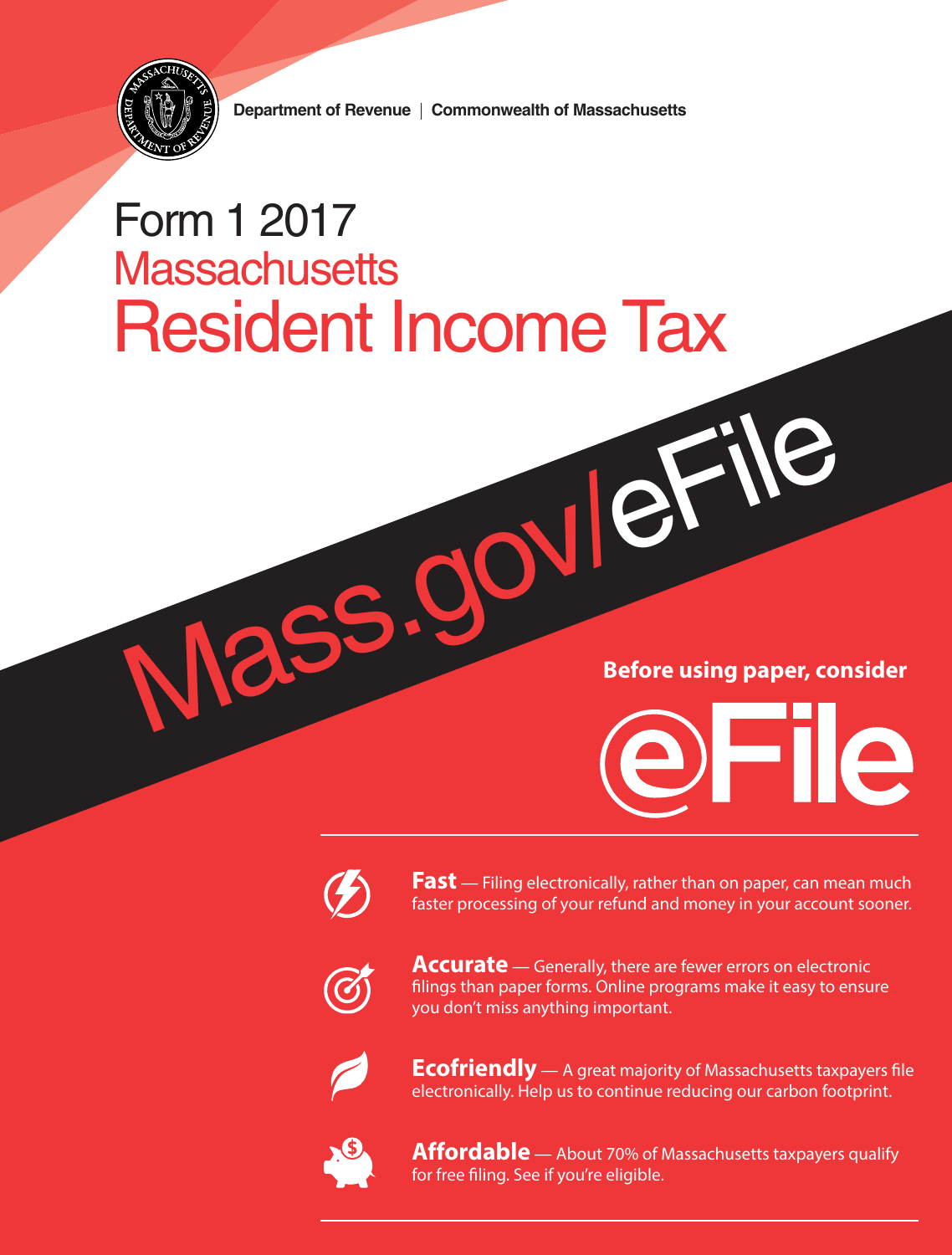# Give E-file a try this year!

C'mon, admit it filing paper tax returns is no fun!

So forget about longer refund wait times and calculation mistakes. E-file this year!

## There are three easy and convenient ways to do it:

## File for Free Electronically

About 70 percent of Bay State taxpayers likely qualify to file both federal and state returns for free, enhancing fraud protection and cutting down on identity theft. Massachusetts joined the Free File Alliance, a nonprofit partnership between tax software companies, the IRS and the states to increase opportunities for taxpayers to e-file their tax returns for free. Check out the free filing options available to taxpayers at mass.gov/efile.

## Commercial Tax Preparation Software

You can also E-file using DOR-approved commercial tax filing products or websites. Visit our website for a complete listing of approved websites and products. Although some of these products offer a paper filing option, you may only use that option if it incorporates a 2D barcode into the right-hand corner of all pages. If you have a 2D printing issue, be sure to contact the software manufacturer for instructions before filing to avoid having your return rejected. Also, be sure to use the correct 2D barcode mailing address: PO Box 7001 for refunds/no payments or PO Box 7002 for payments. See DOR's online tax form instructions for more information.



1

2

## Paid Preparers

The majority of tax preparers recognize that their clients don't want mistakes, delays, or longer refund times so they offer e-filing for their customers. Moreover, Massachusetts law requires any preparer who completes more than 10 Massachusetts income tax returns to E-file (TIR 11-13 has a specific taxpayer opt-out provision to this law). Preparers who do file paper returns for their clients have specific requirements they must meet to avoid paying penalties and fines.

You'll find a list of DOR-approved tax preparers on the DOR website.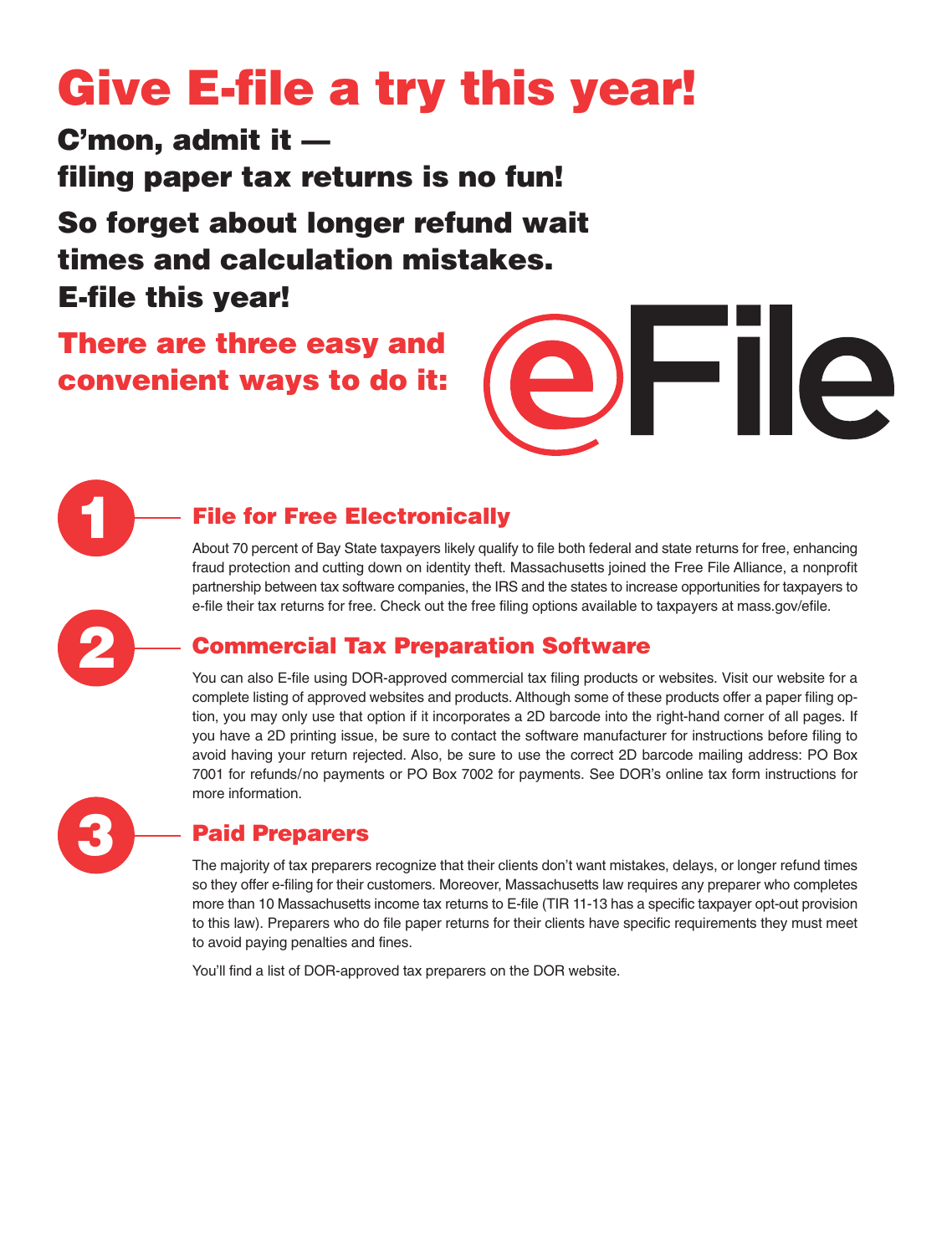# **Before You Begin 33 and 33 and 33 and 33 and 33 and 33 and 33 and 33 and 33 and 33 and 33 and 33 and 33 and 33 and 33 and 33 and 33 and 33 and 33 and 33 and 33 and 33 and 33 and 33 and 33 and 33 and 33 and 33 and 33 and 3**

## Major 2017 Tax Changes

#### **Filing Due Dates**

Form 1 is due on or before Tuesday, April 17, 2018. Because April 15, 2018 is a Sunday and the observance of Patriot's Day, a legal holiday in Massachusetts is on Monday, April 16, 2018, Massachusetts returns and payments otherwise due on April 15, 2018 will be treated as timely filed if they are filed on or before Tuesday April 17, 2018.

#### **2017 Personal Income Tax Rates**

Effective for tax years beginning on or after January 1, 2017, the tax rate on most classes of taxable income remains unchanged at 5.1%. The tax rate on short-term gains from the sale or exchange of capital assets and on long-term gains from the sale or exchange of collectibles (after a 50% deduction) remains at 12%.

#### **Penalty for Failure to Obtain Health Insurance**

Massachusetts requires most adults 18 and over with access to affordable health insurance to obtain it. In 2017, individuals must be enrolled in health insurance policies that meet minimum creditable coverage standards defined in regulations adopted by the Commonwealth Health Insurance Connector Authority ("Health Connector"). Individuals who are deemed able to afford health insurance but fail to obtain it are subject to penalties for each month of non-compliance in the tax year (provided that there is no penalty in the case of a lapse in coverage of 63 consecutive days or less). The monthly penalties, which will be imposed through the individual's personal income tax return, are set out in TIR 17-1 and are based on half of the minimum monthly insurance premium for which an individual would have qualified through the Health Connector.

Schedule HC, Health Care Information, must be completed by all full-year and certain part-year residents age 18 and over to notify the Department of Revenue whether or not they had health insurance for each month of 2017. Taxpayers who did not have coverage for all of 2017, or had a gap in coverage of four or more consecutive months will need to determine if they had access to affordable health insurance (through an employer, the government, or on their own) using worksheets and tables available for this purpose. If it is determined that a taxpayer could have afforded health insurance, the taxpayer has the right to appeal the application of the penalty due to hardship by requesting an appeal to the Connector on the Schedule HC.

For more information about the health care reform law, including the Department's regulation at 830 CMR 111M.2.1, Health Insurance Individual Mandate; Personal Income Tax Return Requirements, or the Health Connector's regulation at 956 CMR 6.00, Determining Affordability for the Individual Mandate, see the Health Connector's website at mahealthconnector.org or the Department's website at mass.gov/dor.

#### **Annual Update of Circuit Breaker Tax Credit**

Taxpayers age 65 or older who own or rent residential property located in Massachusetts are allowed a credit equal to the amount by which their real estate tax payments, or 25% of the rent constituting a real estate tax payment, exceeds 10% of the taxpayer's total income, not to exceed \$1,080. The amount of the credit is subject to limitations based on the taxpayer's total income and the assessed value of the real estate, which for tax year 2017 must not exceed \$747,000.

For purposes of calculating the credit, total income and maximum credit thresholds are adjusted annually. For tax year 2017, an eligible taxpayer's total income cannot exceed \$57,000 in the case of a single filer who is not a head of household filer; \$72,000 for a head of household filer; and \$86,000 for joint filers. In order to qualify for the credit, a taxpayer must be age 65 or older and must occupy the property as his or her principal residence. See TIR 17-8.

#### **Employer Provided Parking, Transit Pass, and Com muter Highway Vehicle Benefits Exclusion Amounts**

Massachusetts adopts Internal Revenue Code ("Code" or "IRC") § 132(f) as amended and in effect on January 1, 2005, which excludes from an employee's gross income (subject to a monthly maximum) employer-provided parking, transit pass, and commuter highway vehicle transportation benefits. For tax year 2017, the Internal Revenue Service has calculated, based on inflation adjustments contained in IRC § 132(f) as set forth in the January 1, 2005 Code, the 2017 monthly exclusion amounts of \$255 for employer-provided parking and \$135 for combined transit pass and commuter highway vehicle transportation benefits. Massachusetts adopts these 2017 monthly exclusion amounts as they are based on the January 1, 2005 Code. See TIR 16-16.

#### **Changes to the Massachusetts Earned Income Tax Credit**

A Massachusetts refundable earned income tax credit is available to certain low-income individuals who have earned income. To claim the Massachusetts credit, taxpayers must qualify for and claim the federal earned income tax credit allowed under

I.R.C. § 32, as amended and in effect for the taxable year. Taxpayers may claim the Massachusetts credit even if they do not have a filing requirement. To receive the credit, taxpayers must file a tax return and claim the credit. For 2017, the Massachusetts refundable credit remains at 23% of the computed federal credit. A person who is a nonresident for the entire year is not eligible for the credit.

For federal purposes, an individual who is married can qualify for the federal earned income tax credit only if the individual files a joint return. However, for purposes of claiming the Massachusetts earned income tax credit, a married taxpayer will satisfy the federal joint filing requirement if the taxpayer files a Massachusetts personal income tax return using a filing status of married filing separately and the taxpayer: (i) is living apart from the taxpayer's spouse at the time the taxpayer files the tax return; and (ii) is unable to file a joint return because the taxpayer is a victim of domestic abuse; and (iii) indicates on the taxpayer's income tax return that the taxpayer meets the criteria of clauses (i) and (ii). A taxpayer that is eligible for this filing exception should keep records that demonstrate they meet this criteria. See TIR 17-10 and additional form instructions on page 16.

#### **Veteran's Hire Tax Credit**

A new credit is available to businesses that hire veterans who live and work in Massachusetts. The credit is equal to \$2,000 for each qualified veteran hired. The business must employ fewer than 100 employees; be certified by the Commissioner of Veteran's Services; and qualify for and claim the federal Work Opportunity Credit allowed under I.R.C. § 51. A business may be eligible for a second credit for the next taxable year if the veteran continues to work for the business. The credit cannot be transferred or refunded. Any amount of credit that exceeds the tax due in the current taxable year may be carried forward to any of the three subsequent taxable years. The credit is available for qualified veterans hired after July 1, 2017. See TIR 17-10.

#### **Low-Income Housing Donation Tax Credit**

A new credit is available to individuals and businesses if they donate real or personal property to certain non-profit entities for use in purchasing, constructing or rehabilitating a Qualified Massachusetts Project. The credit is generally limited to 50% of the amount of the donation, but it may be increased to 65% by the Department of Housing and Community Development. The credit is a oneyear credit that must be claimed in the year that the donation is made and is not refundable. Any credit amounts that exceed the tax due may be carried forward for five years. See TIR 16-15.

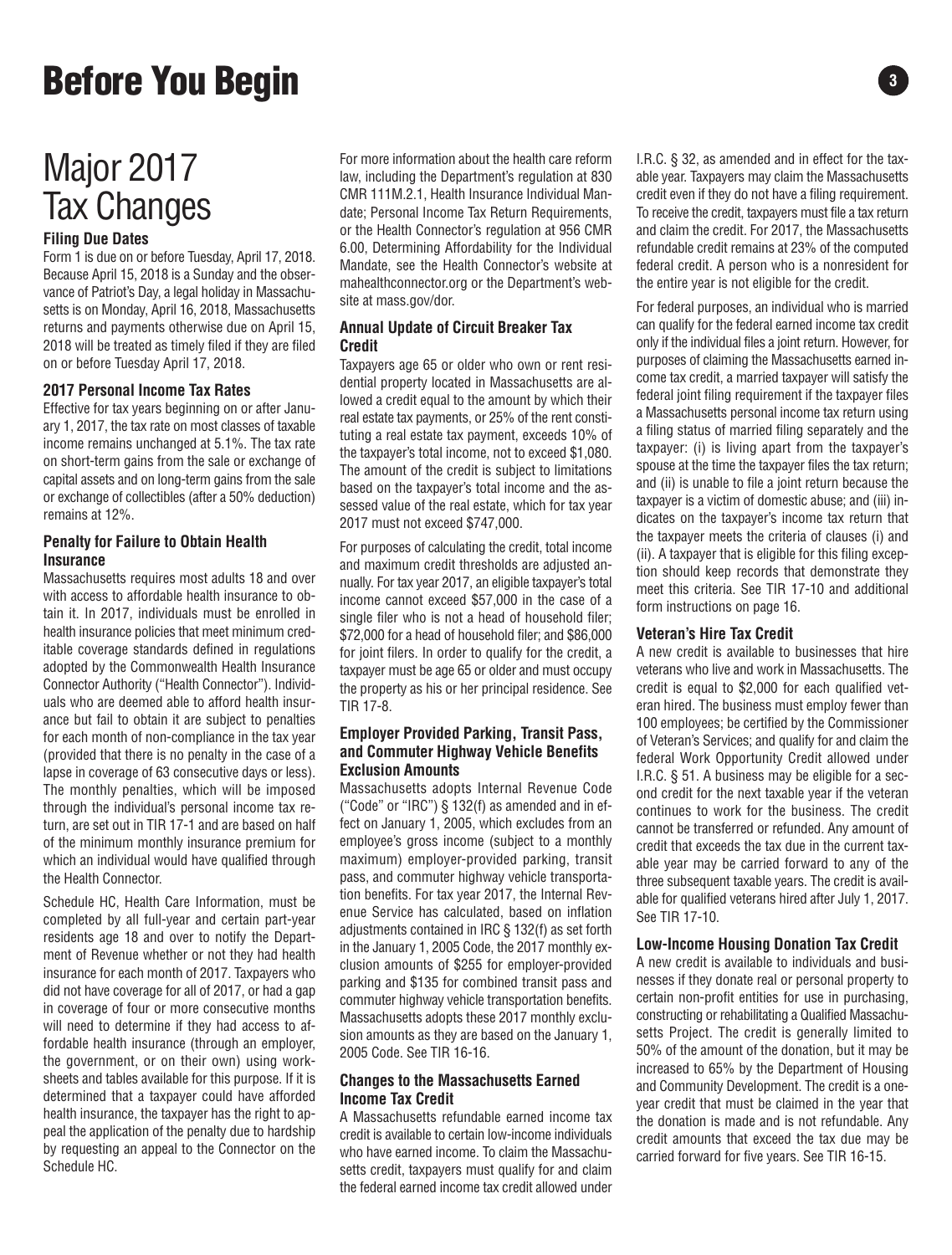#### **Economic Development Incentive Program Tax Credit**

For economic development projects certified after January 1, 2017, the credit is no longer tied to the cost of property that would qualify for the investment tax credit allowed under G.L. c. 63, § 31A. Instead, the amount of credit allowed in each case is determined by the Economic Assistance Coordinating Council (EACC) based on numerous factors set forth in G.L. c. 23A § 3D. In addition to determining the amount of credit, the EACC will designate whether the credit is refundable. Recapture is required only if the EACC revokes the certification of a project and is no longer subject to the recapture provision of G.L. c. 63, § 31A(e). The amount of credit subject to recapture will be proportionate to the business' compliance with the job creation requirements applicable to a certified project. If a certified project is sold or otherwise disposed of, the credit allowed may be transferred to the purchaser of the certified project only if approved by the EACC. See TIR 16-15.

#### **Certified Housing Development Tax Credit**

The amount of credit available and the types of costs eligible for the credit have changed. The credit is available for 25% of "qualified project expenditures." Formerly, the credit was available for 10% of "qualified substantial rehabilitation expenditures." Additionally, the carry forward period for which the credit can be used has increased from five to ten years. See TIR 16-15.

#### **Prepaid Tuition or College Savings Plan Deduction**

A new deduction is available for purchases of or contributions made to an account in a pre-paid tuition program or a college savings program established by the Commonwealth. The deduction is capped at \$1,000 for a single person or head of household and \$2,000 for a married couple filing a joint return. The deduction is subject to recapture in the taxable year or years in which distributions or refunds are made from the tuition or college savings account for any reason other than (i) to pay qualified higher education expenses, as defined by Internal Revenue Code (IRC) § 529(e)(3); or (ii) the beneficiary's death, disability or receipt of a scholarship. See TIR 16-15.

#### **Tuition Payment Deduction**

Nonresidents and part year residents are no longer eligible for this deduction. See TIR 16-15.

#### **1099-K Reporting**

Every individual, business or other entity doing business in Massachusetts is required to annually report to the Department the names and addresses of all residents of Massachusetts to which it pays income subject to taxation. Effective for all Forms 1099-K filed beginning with the 2017 tax year, the Department intends to require third party settlement organizations (TPSOs) to report the gross amount paid in settlement to a payee when the gross amount paid in settlement is \$600 or greater and is subject to taxation under G.L. c. 62, irrespective of the number of transactions between the TPSO and the payee. If you receive either a federal Form 1099-K or a Massachusetts Form M-1099-K that shows amounts paid to you, you must report taxable amounts on Schedule X, as other income, or if such amounts are derived from a trade or business, on Schedule C.

## **Current Code Provisions Massachusetts Adopts**

As a general rule, Massachusetts does not adopt any federal personal income tax law changes incorporated into the Code after January 1, 2005. However, certain specific Massachusetts personal income tax provisions, as set forth in G.L. c. 62 § 1(c), automatically conform to the current Code. Provisions of the Code Massachusetts adopts on a current Code basis are (i) Roth IRAs, (ii) IRAs, (iii) the exclusion for gain on the sale of a principal residence, (iv) trade or business expenses, (v) travel expenses, (vi) meals and entertainment expenses, (vii) the maximum deferral amount of government employees' deferred compensation plans, (viii) the deduction for health insurance costs of self-employed taxpayers, (ix) medical and dental expenses, (x) annuities, (xi) health savings accounts, (xii) employer-provided health insurance coverage, and (xiii) amounts received by an employee under a health and accident plan. See TIRs 98-8, 02-11, 07-4, and 09-21 for further details.

#### **Qualified Charitable Distribution from an IRA — IRC § 408(d)(8)**

Under IRC § 408(d)(8), taxpayers age 70**<sup>1</sup>** ⁄**<sup>2</sup>** or greater are allowed to make tax-free distributions from traditional and Roth IRAs to qualified charities not to exceed \$100,000 per tax year. Massachusetts adopts this federal exclusion, as IRC § 408(d)(8) is adopted by Massachusetts on a current Code basis.

#### **IRC § 179 Election to Expense Certain Depreciable Business Assets**

Under IRC § 179, a taxpayer may elect to treat the cost of certain types of depreciable business property (i.e., tangible depreciable business assets acquired by purchase for use in the active conduct of a trade or business and certain qualified real property) as an expense rather than a capital expenditure, and deduct it in the year the property is placed in service, instead of depreciating it over several years. The maximum IRC § 179 expensing limitation is \$510,000, subject to an overall investment phase-out threshold of \$2,030,000. As a trade or business deduction under G.L. c. 62, § 1(c), IRC

§ 179 is adopted by Massachusetts on a current Code basis.

#### **Code Provisions Not Adopted by Massachusetts:**

#### **Federal Bonus Depreciation Deduction — IRC § 168(k)**

Under G.L. c. 62 § 2(d)(1)(N), Massachusetts specifically disallows the bonus depreciation deduction allowed under IRC § 168(k), as amended and in effect for the current taxable year. Therefore, Massachusetts does not adopt the five-year extension through tax year 2019 of the federal bonus depreciation deduction pursuant to the Consolidated Appropriations Act of 2016 (P.L. 114-113). See TIRs 02-11 and 03-25 for further details.

#### **Domestic Production Activity Deduction — IRC § 199**

For federal income tax purposes, under IRC § 199, a business entity that pays wages to employees and conducts qualified production activities is allowed a deduction for domestic production activities. Generally, in the case of a non-corporate taxpayer, the deduction allows a business with qualified production activities to deduct 9% of its U.S. adjusted gross income. Under G.L. c. 62 § 2(d)(1)(O), Massachusetts specifically disallows the domestic production activity deduction allowed under IRC § 199, as amended and in effect for the current taxable year. Therefore, Massachusetts does not adopt the two-year extension through tax year 2016 of the deduction allowable for income attributable to domestic production activities in Puerto Rico pursuant to the Consolidated Appropriations Act of 2016 (P.L. 114-113). See TIR 05-5.

#### **Qualified Principal Residence Indebtedness Exclusion — IRC § 108(a)**

Massachusetts does not adopt the federal exclusion for qualified principal residence indebtedness under IRC § 108(a) set to expire at the end of 2016, nor will Massachusetts adopt any federal extension of the exclusion enacted after the publication of these form instructions, as IRC § 108(a) was enacted after January 1, 2005.

## Privacy Act Notice

Under the authority of 42 U.S.C. sec.  $405(c)(2)$ (C)(i), and M.G.L. c. 62C, sec. 5, the Department of Revenue has the right to require an individual to furnish his or her Social Security number on a state tax return. This information is mandatory. The Department of Revenue uses Social Security numbers for taxpayer identification to assist in processing and keeping track of returns and in determining and collecting the proper amount of tax due. Under M.G.L. c. 62C, sec. 40, the taxpayer's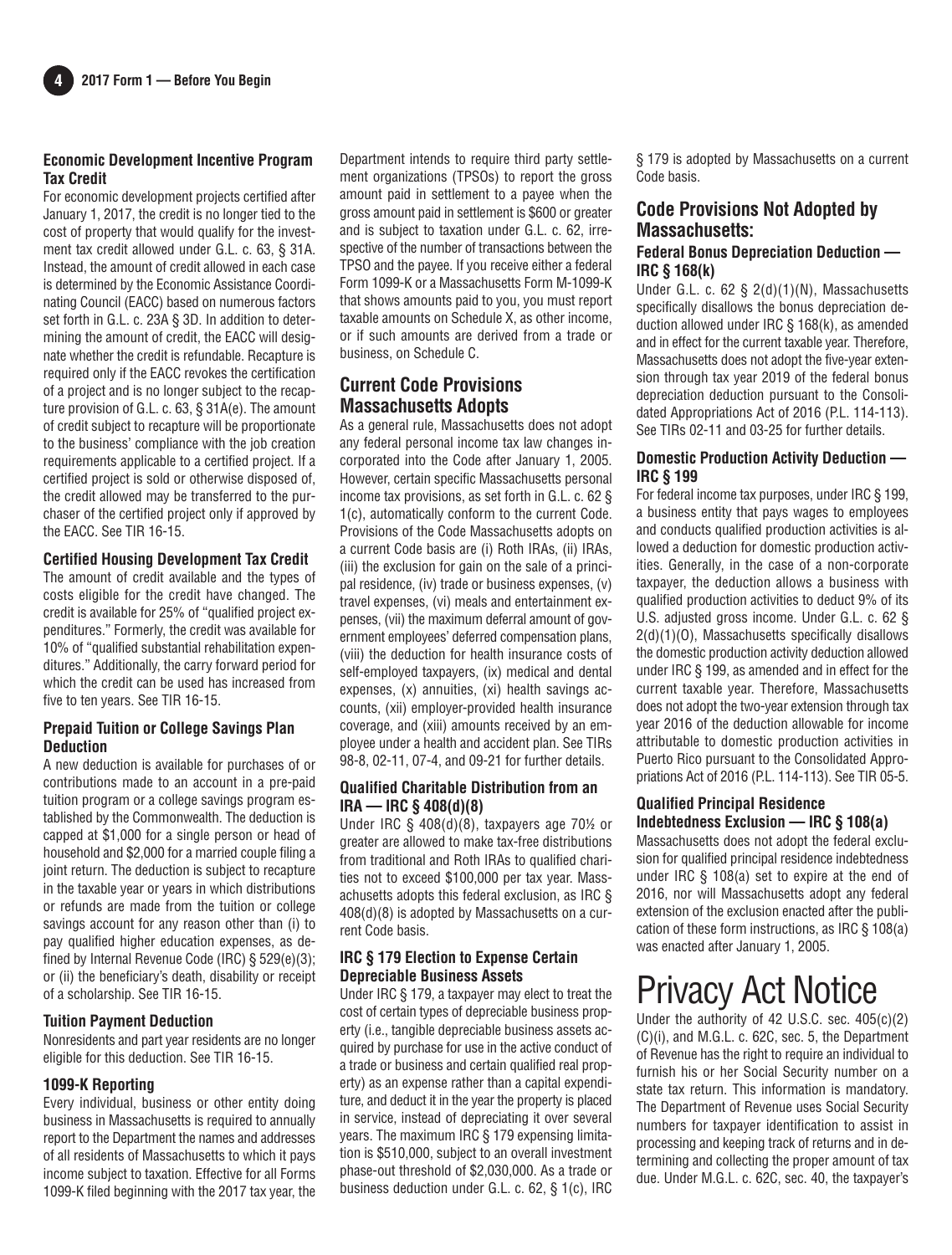identifying number is required to process a refund of overpaid taxes. Although tax return information is generally confidential pursuant to M.G.L. c. 62C, sec. 21, the Department of Revenue may disclose return information to other taxing authorities and those entities specified in M.G.L. c. 62C, secs. 21, 22 or 23, and as otherwise authorized by law.

## Filing Your **Massachusetts** Return

If you were a resident of Massachusetts and your gross income was more than \$8,000 — whether received from sources inside or outside of Massachusetts — you are required to file a Massachusetts income tax return. If your gross income was \$8,000 or less, you do not need to file a return.

If you did not live in Massachusetts but received Massachusetts source income in excess of your personal exemption amount multiplied by the ratio of your Massachusetts income to your total income, you must file as a nonresident on the Nonresident/Part-Year Resident Income Tax Return, Form 1-NR/PY.

If, during the taxable year, you either moved to Massachusetts or terminated your status as a Massachusetts resident to establish residency outside the state, and your gross income was more than \$8,000 — whether received from sources inside or outside of Massachusetts — you must file as a part-year resident on the Nonresident/Part-Year Resident Income Tax Return, Form 1-NR/PY.

#### **What Is Gross Income? Massachusetts gross income includes the**

## **following:**

◗ all wages, salaries, tips, bonuses, fees and other compensation;

- ◗ taxable pensions and annuities;
- ◗ pension income from another state or political subdivision before any deduction;
- ◗ taxable IRA/Keogh and Roth IRA distributions;
- alimony;

■ income from a business, trade, profession, partnership, S corporation, trust or estate;

- ◗ rental, royalty and REMIC income;
- ◗ unemployment compensation;
- ◗ taxable interest and dividends;
- ◗ gambling winnings;
- capital gains:
- ◗ forgiveness of debt;
- ◗ mortgage forgiveness;
- ◗ taxable portion of scholarships and fellowships; and
- ◗ any other income not specifically exempt.

#### **Massachusetts gross income also includes the following, which are not subject to U.S. income tax:**

◗ interest from obligations of states and their political subdivisions, other than Massachusetts and its political subdivisions; and

◗ income earned by a resident from foreign employment.

#### **Massachusetts gross income does not include:**

◗ interest on obligations of the U.S. and U.S. territories;

◗ Pension income received from a contributory annuity, pension, endowment or retirement fund of the U.S. Government or the Commonwealth of Massachusetts and its political subdivisions.

◗ amounts received as U.S. Social Security, public welfare assistance, Veterans Administration disability payments, G.I. Bill education payments, certain worker's compensation, gifts, accident or life insurance payments, or certain payments received by Holocaust survivors; and

◗ compensation earned by members of the armed forces for service in a combat zone (excluded to the same extent as under federal law).

#### **Am I a Resident, Nonresident, or Part-Year Resident?**

There are three different categories of resident status under Massachusetts tax law:

**1.** You are a **Full-Year Resident** if your residence (domicile) is in Massachusetts or if you maintain a permanent place of abode in Massachusetts and during the year spend more than 183 days, in the aggregate, in the state. If you fit this description you should file a Massachusetts Resident Income Tax Return, Form 1.

**2.**You are a **Nonresident** if you were not a resident of Massachusetts but earned Massachusetts income (e.g., from a job in Massachusetts). You must report such income by filing a Massachusetts Nonresident/Part-Year Resident Income Tax Return, Form 1-NR/PY.

**3.** You are a **Part-Year Resident** if you either moved into or moved out of Massachusetts during the taxable year. In this case, you must reduce certain income, deductions and exemptions based on the number of days you were a resident or on the amount of your income that is subject to Massachusetts tax. Part-year residents must file a Massachusetts Nonresident/Part-Year Resident Income Tax Return, Form 1-NR/PY.

If **both** categories 2 and 3 apply to you, you will have to **file both** as a nonresident and as a partyear resident. In these cases, you must file **one** Massachusetts Form 1-NR/PY and complete the Resident/Nonresident Worksheet, Schedule R/NR, to calculate the portion of income earned while a part-year resident and the portion of income earned while a nonresident. If you are required to **file as both** a part-year resident and a nonresident, be sure to fill in the oval below the address section of Form 1-NR/PY to indicate that you are completing Schedule R/NR and enclose Schedule R/NR with your return.

See TIR 95-7 for more information regarding resident status. For information on how to file as a part-year resident/nonresident, visit DOR's website at mass.gov/dor or call (617) 887-6367 or toll-free in Massachusetts 1-800-392-6089.

#### **Are Military Personnel Required to File?**

If you enlisted in the service as a Massachusetts resident and have not established a new domicile (residence) elsewhere (refer to military guidelines), and if your gross income is more than \$8,000, you are required to file a Massachusetts resident income tax return. This applies even though you may be stationed outside of Massachusetts. The terms "residence" and "domicile" are used to denote that place where you have your permanent home and to which, whenever you are absent, you have the intention of returning. Nonresident military personnel stationed in Massachusetts may be subject to Massachusetts taxes and should file Form 1-NR/PY if they earn income from outside military sources.

**Military Spouses:** On November 11, 2009, the Military Spouses Residency Relief Act (P.L. 111-97) was enacted. For tax years beginning on or after January 1, 2009, the Act prohibits a servicemember's spouse from either losing or acquiring a residence or domicile for purposes of taxation because of being absent or present in any U.S. tax jurisdiction solely to be with the servicemember in compliance with the servicemember's military orders. In general, for Massachusetts tax purposes, the new law will affect only servicemembers and their spouses who are domiciled in a state other than Massachusetts. For more information see TIR 09-23.

The following example illustrates circumstances under which military pay is or is not taxable in Massachusetts. No guidance is intended on the tax treatment of such pay under the laws of other states. Generally, when income is taxable in two jurisdictions, a credit for taxes paid to the other jurisdiction is allowed on the taxpayer's return in the state of his/her residence.

**Example:** Betsy enlisted in the Navy in Massachusetts, but moved with her husband, Eric, from Massachusetts to Delaware when she was stationed there. They did not change their domicile to Delaware. She received military income while her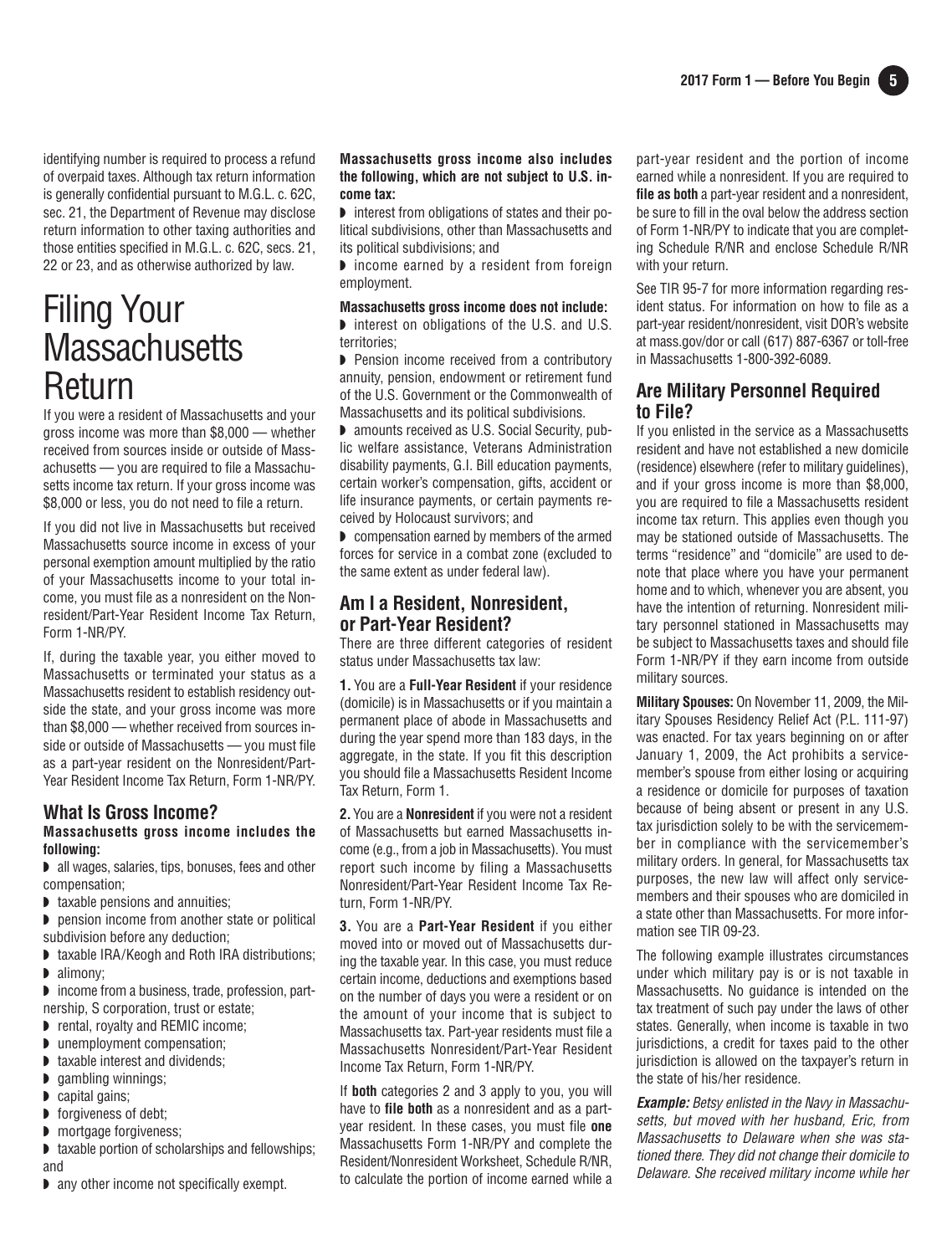#### husband received income working as a reporter for a local newspaper.

Betsy's income from the Navy, as well as her husband's income from the newspaper, are both subject to Massachusetts income tax since she enlisted in the Navy in Massachusetts and they did not become residents of Delaware. Betsy and her husband are, therefore, Massachusetts residents, and any income they receive, whether derived in Massachusetts or not, is included in their Massachusetts gross income.

#### **What Are the Rules for Filing a Joint Return?**

A joint Form 1 is not allowed if both spouses were not Massachusetts residents for the same portion of 2017.

If your spouse died during 2017, you may still choose to file a joint return.

If you are legally married, you have the option of filing either a joint return or a married filing separate return. Married taxpayers who file a joint return are allowed to claim the following exemptions, deductions and credits which married taxpayers filing separate returns may not claim:

◗ a deduction of \$3,600 (\$7,200 for two or more dependents) for a dependent member of household under age 12, or dependent age 65 or over as of December 31, 2017 (not you or your spouse) or a disabled dependent;

◗ No Tax Status if joint Massachusetts AGI was \$16,400 or less plus \$1,000 for each dependent;

◗ Limited Income Credit if joint Massachusetts AGI is between \$16,400 and \$28,700 plus \$1,750 for each dependent;

◗ excess unused exemptions against interest income (other than interest from Massachusetts banks), dividends or capital gain income; and

◗ a senior circuit breaker tax credit which allows senior citizens meeting certain eligibility criteria to claim a refundable credit on their state income taxes for the real estate taxes paid on the Massachusetts residential property they own or rent, and which they occupy as their principal residence. The credit is the amount by which the real estate tax payment or 25% of the rent constituting real estate tax payments exceeds 10% of their total income, but not more than \$1,080. The credit is refundable to the extent the credit exceeds the taxpayer's tax liability.

#### **How Do I File a Decedent's Return?**

A final income tax return must be filed for a taxpayer who died during the taxable year. This return should include income received until date of death. It must be signed and filed by his/her executor, administrator or surviving spouse for the portion of the year before the taxpayer's death. Be sure to fill in oval 1 if the taxpayer who was listed first on last year's income tax return is deceased, or oval 2 if the taxpayer who was listed second on last year's income tax return is deceased. Also, enclose Form M-1310, Statement of Claimant to Refund Due on Behalf of Deceased Taxpayer, with the refund claimant's name and Social Security number clearly printed.

A joint return may be filed by a surviving spouse. In the case of the death of both spouses, a final return must be filed by their legal representative.

Any income of \$100 or more received for the decedent for the taxable year after the decedent's death, and for succeeding taxable years until the estate is completed, must be reported each year on Massachusetts Form 2, Massachusetts Fiduciary Income Tax Return. Form 2 is available online at mass.gov/dor.

If the decedent's return shows a refund due, and if the Probate Court has not appointed a legal representative and none is contemplated, a Massachusetts Form M-1310 must be enclosed with the return so the refund check may be made payable to the proper person.

#### **Should I Make Estimated Tax Payments in 2018?**

Every resident or nonresident who expects to pay more than \$400 in Massachusetts income tax on income which is not covered by Massachusetts with holding must pay Massachus etts estimated taxes. Estimated tax payments can be made online by using MassTaxConnect by visiting mass. gov/dor or by filing Massachusetts Form 1-ES. See line 39 instructions and TIR 04-25 for more information.

## When to File Your Return

Your 2017 Massachusetts Form 1 is due on or before April 17, 2018.

#### **Automatic Extensions**

All taxpayers filing personal income tax returns are automatically granted a six-month extension of time to file their tax return as long as at least 80% of the total amount of tax ultimately due on or before the due date prescribed for payment of the tax has been paid. See TIR 16-10.

Also, if you are making a payment of \$5,000 or more, you are required to file your extension electronically, either through E-File or via the web. Failure to do so will result in a penalty. If you are

making a payment of less than \$5,000, you also have the option of filing your extension electronically. If there is a tax due with your extension, payment can be made through Electronic Funds Withdrawal.

Visit mass. gov/dor to file via the Web.

#### **Form 1 Extension Worksheet**

**Note:** Your extension will not be valid if you fail to pay 80% of your total tax liability through withholding, estimated tax payments or with your extension. Form M-4868 is available at mass. gov/ dor or by calling (617) 887-6367 or toll-free in Massachusetts 1-800-392-6089.

#### **Must I File on a Calendar Year Basis?**

No. You may file on a fiscal year basis if you keep your books and records on that fiscal year basis and if you receive permission from the Commissioner of Revenue. If you file on a fiscal year basis, you must file on or before the fifteenth day of the fourth month after the end of your fiscal year. Taxpayers filing on a fiscal year basis must complete and file Form 13, Notice of Designation of Fiscal Year, available at mass.gov/dor or by calling (617) 887-6367 or toll-free in Massachusetts 1-800-392-6089.

### **Fiscal Year Filers and Short Year Filers**

File the 2017 return for calendar year 2017 and fiscal years that began in 2017 and ended in 2018. For a fiscal year return, fill in the tax year space at the top of page 1. Short year filers should file using the tax form for the calendar year within which the short year falls. If the short year spans more than one calendar year, the filer should file using the tax form for the calendar year in which the short year began. If the current form is not available at the time the short year filer must file, the filer should follow the rules explained in TIR 11-12.

## **What If I am Unable to Pay?**

If you are unable to pay the full amount of tax that you owe, you should pay as much of your tax liability as possible with this return. You will receive a bill from the Department for the remaining amount of tax due plus accrued interest and penalty charges. If the amount of that bill is less than \$10,000 and you still cannot pay it in full, you must apply formally to the Department for a small payment agreement in order to avoid collection activity. You can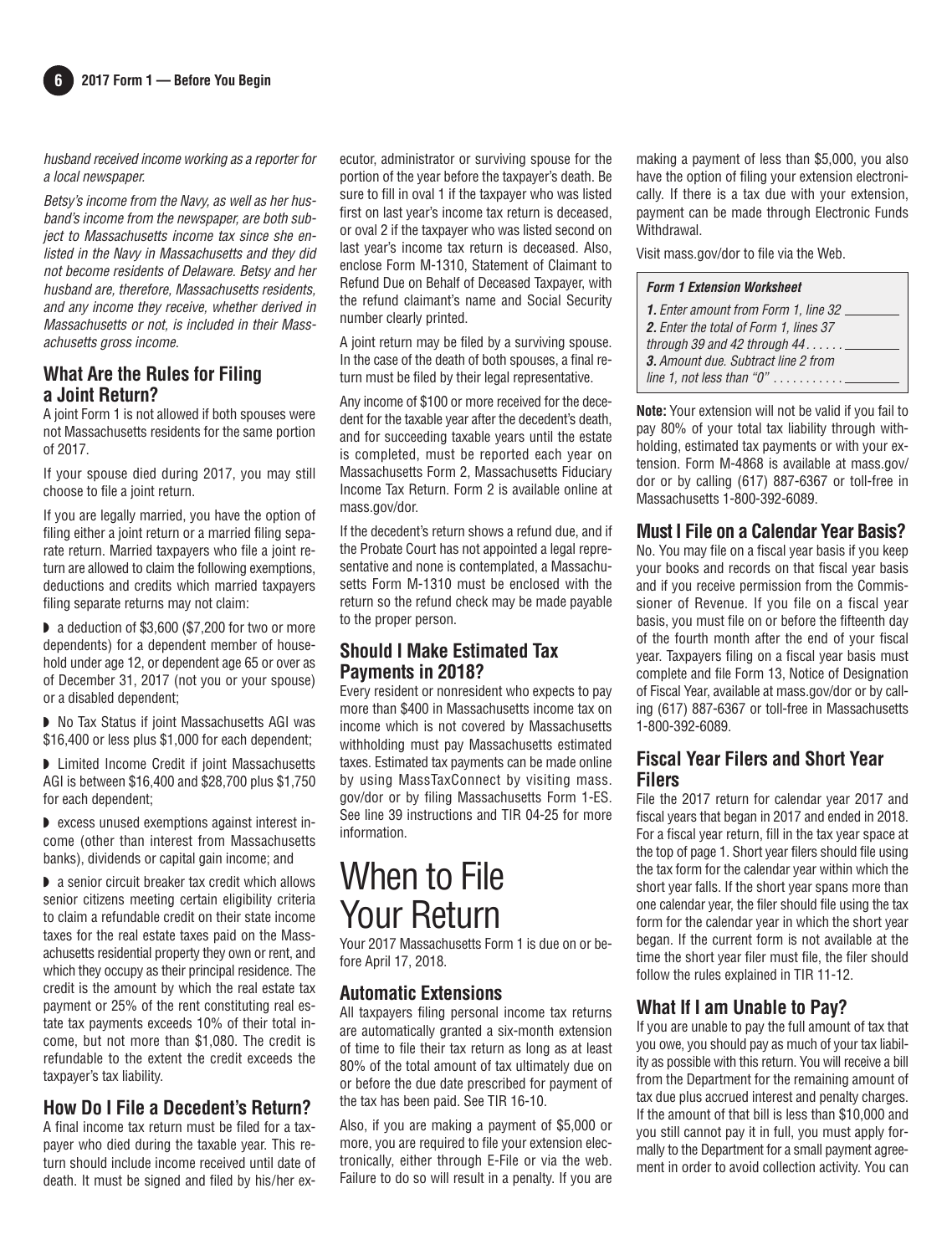# **Line by Line Instructions**  $\bullet$

apply for a small payment agreement by visiting MassTaxConnect at mass.gov/dor.

**Note:** Do not mail your request for a payment agreement with your tax return. Requests can be made once a bill is issued through DOR's Mass-TaxConnect application at mass.gov/dor or by calling the Department at (617) 887-6367. Setting up a small payment agreement will allow you to make monthly payments within a set time period to satisfy your unpaid liability.

#### **Name and Address**

Print the full name, address, and Social Security number of each person filing the return in the spaces provided. Enter names as they appear on your federal return.

### **Social Security Number(s)**

Be sure to enter your Social Security number(s) on your return. Also, enter your Social Security number on pages 2 through 4 of Form 1 and on page 2 of Schedules B or C, if filed. Failure to show the correct Social Security number in the space provided will delay the processing of your return. If filing jointly, list your numbers in the order they appear on your federal return. Taxpayers filing their U.S. return using an Individual Taxpayer Identification number (ITIN) should enter that ITIN as their Social Security number in the appropriate space. Also, be sure your employer has listed the correct Social Security number on your Form W-2. If you are married, you must list your spouse's name and Social Security number even if you are filing a separate return.

To apply for an SSN, you must complete Form SS-5. Form SS-5 is available online at socialsecu rity.gov, from your local Social Security Administration (SSA) office, or by calling the SSA at 1-800-772-1213. It usually takes about two weeks to receive an SSN. If you are a nonresident or resident alien and you do not have and are not eligible to get an SSN, you must apply for an ITIN. For details on how to do so, see Form W-7 and its instructions. Form W-7 is available online at irs.gov or by calling the IRS at 1-800-829-1040. It usually takes about four to six weeks to receive an ITIN.

## **Filing an Original Return or Amended Return**

### **Original Return**

If this is the original filing of your 2017 tax return, fill in the "Original return" oval.

#### **Filing an Amended Return**

If you need to change a line item on your return, complete a new return with the corrected information and fill in the "Amended return" oval. Your amended return must include all schedules filed with the original return, even if there are no changes to the schedules. Mail your amended return to the same address used for original returns. Do not file Form ABT with your amended return. An amended return can be filed to either increase or decrease your tax. An amended return should also be filed to correct a credit amount (such as withholding) or to dispute a health care penalty. Generally, an amended return must be filed within three years of the date that your original return was filed. Visit mass.gov/dor/amend for more information about filing an amended return.

#### **Federal Changes**

If your amended return includes changes you have reported on an amended federal return filed with the IRS for the same tax year, check the "Amended return due to federal change" oval.

If your amended return does not report changes that result from the filing of a federal amended return or from a federal audit (for example, if the amended Massachusetts return is reporting a rental deduction not claimed on the original return) fill in only the "Amended return" oval.

#### **Consent to Extend the Time to Act on an Amended Return treated as Abatement Application**

In certain instances, an amended return showing a reduction of tax may be treated by DOR as an abatement application. Under such circumstances, by filing an amended return, you are giving your consent for the Commissioner of Revenue to act upon the abatement application after six months from the date of filing. See TIR 16-11. You may withdraw such consent at any time by contacting the DOR in writing. If consent is withdrawn, any requested reduction in tax will be deemed denied either at the expiration of six months from the date of filing or the date consent is withdrawn, whichever is later.

#### **Calculating the Overpayment or Amount Due from Your Amended Return**

Unless otherwise stated, all amounts are from your amended return.

**1.** Tax after credits, contributions, use tax and HC penalty (from Form 1 line 36 or Form 1-NR/PY line 40). . . . . . . . . **2.** Total payments and refundable credits (from Form 1 line 45 or Form 1-NR/PY line 49) . . . . . . . . . . . . . . . . . . . . . . **3.** Payments not included in Form 1, line 41 or Form 1-NR/PY, line 45. **4.** Total payments for amended return. Add lines 2 and 3. . . . . . . . . . . . . . . . **5.**Overpayment from original return (from Form 1 line 46 or Form 1-NR/PY line 50) . . . . . . . . . . . . . . . . . . . . . .

**6.**Net payments for amended return. Subtract line 5 from line 4. . . . . . . .

- **7.** Amount you owe. If line 1 is greater
- than line  $6$ , enter difference.  $\ldots \ldots$
- **8.**Overpayment to be refunded. If line 1
- is less than line 6, enter difference

#### **Filing an Application for Abatement**

File an Application for Abatement only to dispute one of the following:

- ◗ Penalties
- ◗ Audit assessments
- ◗ Responsible person determinations

For the fastest response time, file your dispute online at mass.gov/masstaxconnect. If you cannot file online, use Form ABT.

Visit mass.gov/dor/amend for additional information about filing an amended return, or filing an application for abatement.

#### **Voluntary Contribution to State Election Campaign Fund**

You, and your spouse if filing jointly, may voluntarily contribute \$1 each to the State Election Campaign Fund. The purpose of this fund is to provide limited public financing for campaigns of eligible candidates for statewide and elective office. This contribution will not change your tax or reduce your refund.

#### **Veterans Benefits**

Fill in the appropriate oval(s) for you, and/or your spouse if married filing a joint return, if you are a veteran who served in the Armed Forces of the United States in active service as part of Operation Enduring Freedom, Operation Iraqi Freedom or Operation Noble Eagle and were discharged under honorable conditions and were domiciled for six months in Massachusetts immediately prior to entry into the Armed Forces. The Department of Revenue will then forward the name and address to the Department of Veterans' Services and the adjutant general of the Massachusetts National Guard to verify eligibility for any benefits you may be entitled to.

#### **Deceased Taxpayer**

Be sure to fill in the appropriate oval if a taxpayer died during the taxable year. For further information, refer to the section "How Do I File a Decedent's Return?"

#### **Under Age 18**

If you are under age 18 as of January 1, 2018, be sure to fill in the oval(s).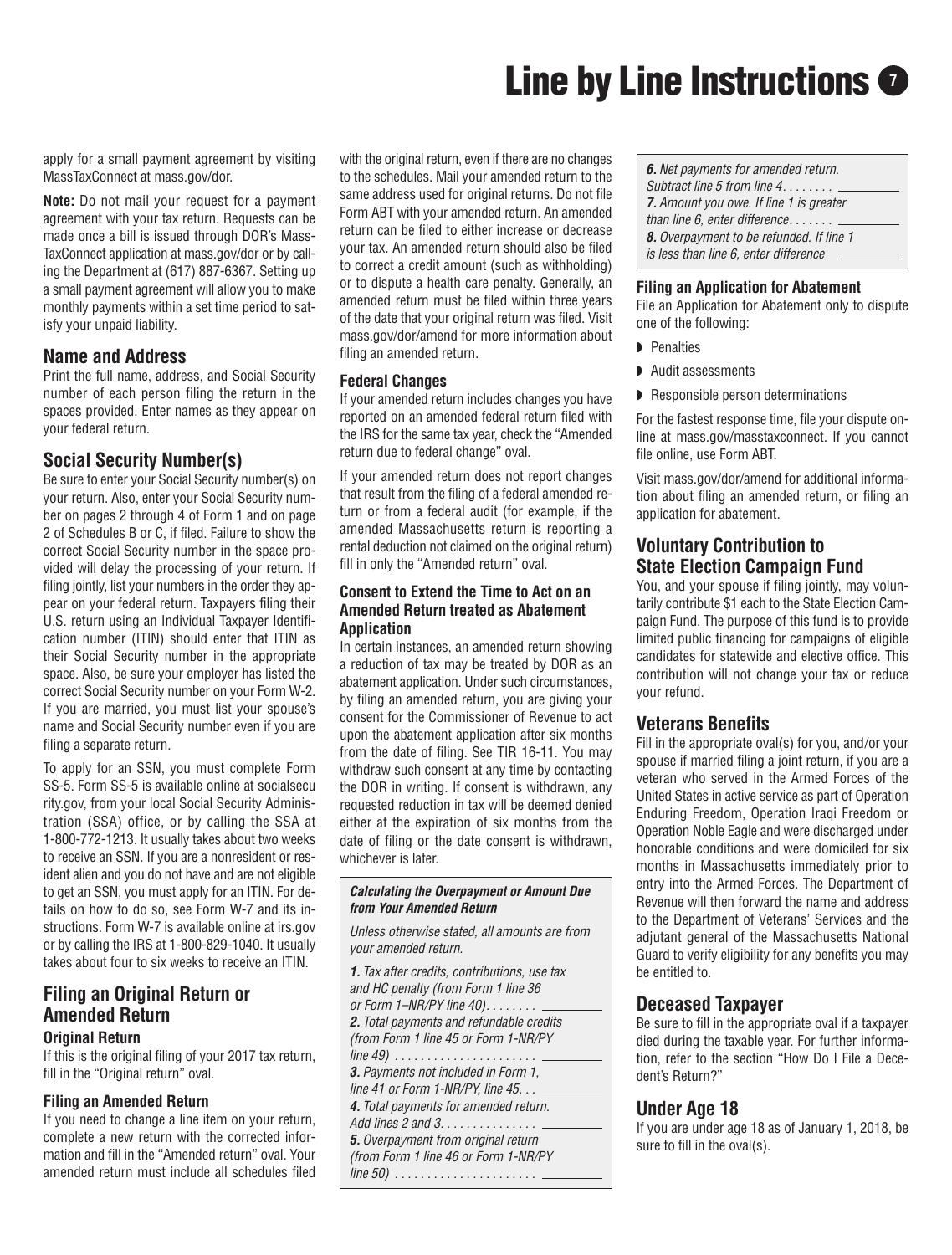#### **Name/Address Change**

If you legally changed your name or address in 2017, fill in the oval. If you changed your name, enclose a copy of your Social Security card or driver's license showing your new name. Failure to include this documentation could delay processing of your return. If you move after filing, be sure to leave a forwarding address with your local post office and file a Change of Address Form with the Massachusetts Department of Revenue. This form is available to be filed online at mass.gov/dor, or by calling (617) 887-6367 or toll-free in Massachusetts 1-800-392-6089.

#### **a. Total Federal Income**

Enter your total federal income (from U.S. Form 1040, line 22; Form 1040A, line 15; or 1040EZ, line 4). If married filing separately **and** living in the same household, each spouse must combine their income figures from their separate U.S. returns when completing this section. If you did not have a requirement to file a U.S. return, you must enter "0" in this section.

**Note:** Failure to enter this information will delay the processing of your return.

#### **b. Federal Adjusted Gross Income**

Enter your federal adjusted gross income (from U.S. Form 1040, line 37; Form 1040A, line 21; or Form 1040EZ, line 4). If married filing separately **and** living in the same household, each spouse must combine their income figures from their separate U.S. returns when completing this section. If you did not have a requirement to file a U.S. return, you must enter "0" in this section.

**Note:** Failure to enter this information will delay the processing of your return.

#### **Noncustodial Parent**

Fill in this oval if you are a "**noncustodial parent**." A noncustodial parent is defined as a person who has a minor child, but does not live with the child.

**Note:** If you are the biological parent of a child, but your parental rights have been terminated, you are not the noncustodial parent of that child.

### **Schedule TDS — Inconsistent Filing Position Penalty**

Fill in the oval and enclose Schedule TDS, Taxpayer Disclosure Statement, if you are disclosing any inconsistent filing positions. Schedule TDS is available on our website at mass.gov/dor. The inconsistent filing position penalty (see TIR 06-5, section IV) applies to taxpayers that take an inconsistent position in reporting income. These taxpayers must "disclose the inconsistency" when filing their Massachusetts return. If such inconsistency is not disclosed, the taxpayer will be subject to a penalty equal to the amount of tax attributable to the inconsistency. This penalty is in addition to any other penalties that may apply.

A taxpayer is deemed to have taken an "inconsistent position" when the taxpayer pays less tax in Massachusetts based upon an interpretation of Massachusetts law that differs from the position taken by the taxpayer in another state where the taxpayer files a return and the governing law in that other state "is the same in all material respects" as the Massachusetts law. The Commissioner may waive or abate the penalty if the inconsistency or failure to disclose was attributable to reasonable cause and not willful neglect.

**Note:** Lines without specific instructions are considered to be self-explanatory.

### **Line 1. Filing Status**

**Note:** More than one filing status may apply to you. If so, you may wish to figure your taxes based upon more than one filing status to see which status is to your benefit.

#### **Single**

Fill in the **"Single"** oval if you were single as of December 31, 2017. This status applies to you if at the close of the taxable year you fit into any of the following categories:

◗ you were unmarried;

◗ you were a widow or widower whose spouse died before 2017; or

◗ you were legally separated under a final judgment of the probate court.

Please note that you are not single if: (1) you have obtained a judgment of divorce which has not yet become final; (2) you have a temporary support order; or (3) you and your spouse simply choose to live apart.

#### **Married Filing Joint Return**

Fill in the **"Married filing joint return"** oval if you were legally married as of December 31, 2017. Both spouses are responsible for the accuracy of all information entered on a joint return and both must sign. A joint return is allowed even if only one spouse had income or if one spouse died during 2017. For further information, refer to the section "What Are the Rules for Filing a Joint Return?"

#### **Married Filing Separate Return**

Fill in the "**Married filing separate return**" oval if you were legally married as of December 31, 2017, and if you and your spouse are not filing a joint return. Be sure to enter your spouse's name and Social Security number in the space provided.

#### **Head of Household**

Fill in the "**Head of household**" oval if you qualify to file this status federally. This status is for unmarried people who paid over half the cost of keeping up a home for a qualifying person, such as a child who lived with you or your dependent parent. Be sure to include such qualifying person on Schedule DI, Dependent Information. Certain married people who lived apart from their spouse for the last six months of 2017 and who meet all of the other federal requirements may also be able to use this status. See IRS Publication 501, Exemptions, Standard Deduction, and Filing Information, for more information.

#### **Custodial Parent**

Fill in the Custodial parent who has released claim to exemption for child(ren) oval if you are claiming the head of household filing status and you have released your claim to one or more dependent exemptions on IRS Form 8332, or participated in a decree or agreement to allow the noncustodial parent to claim a dependency exemption.

#### **Whole Dollar Method Required**

The Department of Revenue requires that the whole dollar method be used for entries made on forms or schedules. For example, amounts between \$1.00 and \$1.49 should be entered as \$1.00 and amounts between \$1.50 and \$2.00 should be entered as \$2.00. However, calculations on worksheets used to reach amounts shown on the return may be made in one of two ways: (1) round amounts before adding them up and enter the resulting total on the form, or (2) add amounts to the penny, and then round to the whole dollar for entry on the form. Either method is acceptable as long as one method is used consistently throughout the return.

## **Line 2. Exemptions**

#### **Line 2a: Personal Exemptions**

Each taxpayer is entitled to claim a personal exemption. The amount of your personal exemption depends on your filing status in line 1.

- If you are single or married filing a separate return, enter \$4,400 in line 2a.
- ◗ If filing as head of household, enter \$6,800 in line 2a.

◗ If married filing a joint return, enter \$8,800 in line 2a.

#### **Line 2b: Number of Dependents**

You may claim a \$1,000 exemption for each of your dependents if you claimed them on your U.S. return. Enter in the box in item b the number of dependents you listed on U.S. Form 1040, line 6c or U.S. Form 1040A, line 6c. Do not include yourself or your spouse. Then, multiply that total by \$1,000 and enter the total amount in line 2b. Be sure to fill out Schedule DI, Dependent Information, if you are claiming a dependent exemption(s). Failure to do so will delay the processing of your return.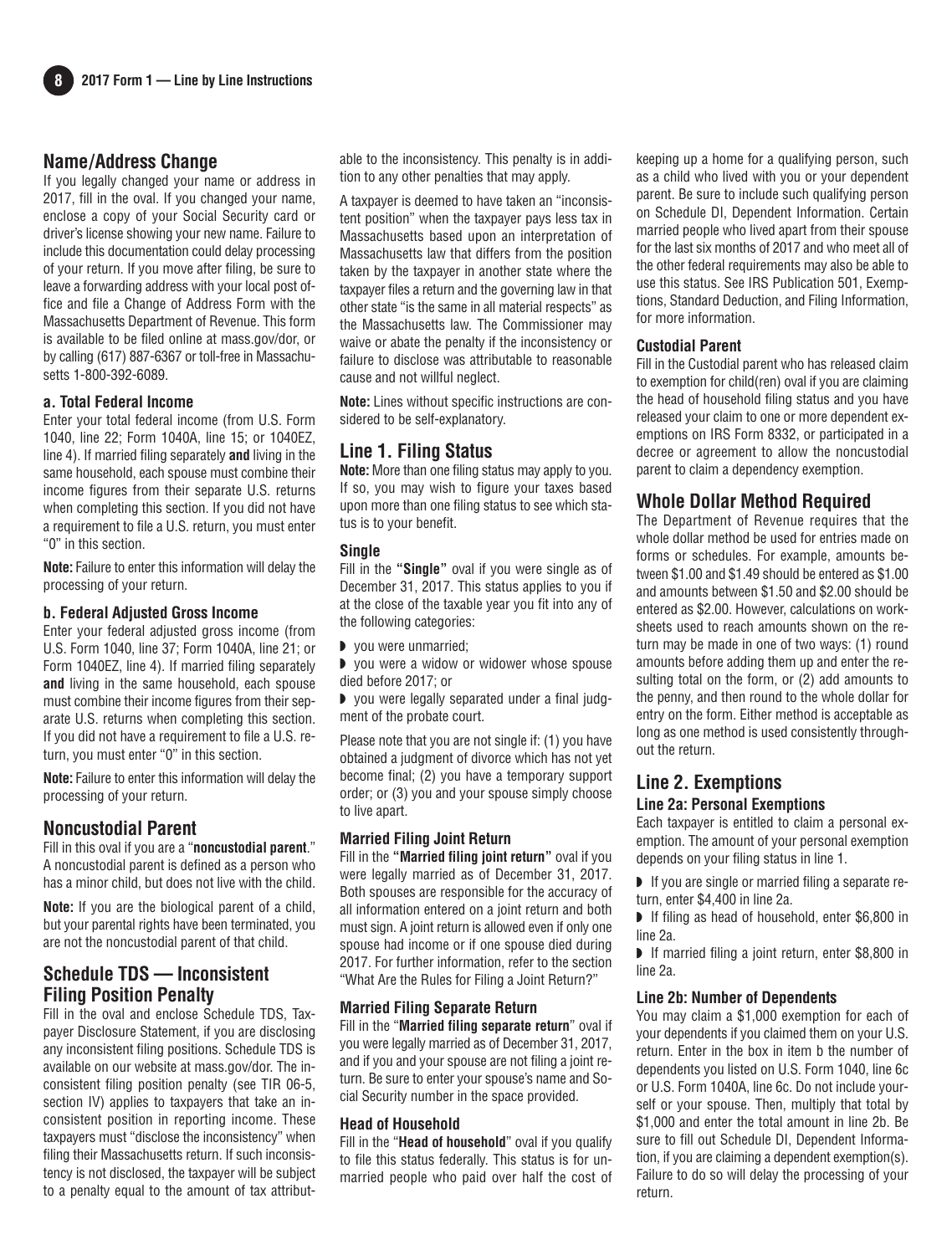**Note:** Only one person (or married couple filing jointly) may claim the dependent exemption for any one child or other dependent.

In a few cases, the number of dependents claimed for Massachusetts purposes and for U.S. purposes may differ. Massachusetts allows a dependent exemption for each individual who qualifies for exemption as a dependent under sec. 151(c) of the Code. For purposes of sec. 151(c), the definition of dependent in sec. 152 is adopted. Under federal law, there are additional restrictions on the dependent exemption beyond the rules of sec. 152 that are not adopted by Massachusetts. For Massachusetts tax purposes, if an individual qualifies as a dependent under the rules of sec. 152, you can claim a dependent exemption for such a person. If you claim such a dependent in Massachusetts, increase the number reported in item b from your U.S. return by the number of such additional dependents.

#### **Line 2c: Age 65 or Over Before 2018**

You are allowed an additional \$700 exemption if you were age 65 or over before January 1, 2018. If your spouse was age 65 or over and you are filing a joint return, you may also claim a \$700 exemption for your spouse. Fill in the appropriate oval(s) and enter the total number of persons age 65 or over in the small box. Multiply that total by \$700 and enter the total in line 2c.

#### **Line 2d: Blindness Exemption**

You are allowed an additional \$2,200 exemption if you are legally blind. If your spouse is also legally blind and you are filing a joint return, you may also claim a \$2,200 exemption for your spouse. Fill in the appropriate oval(s) and enter the total number of blindness exemptions in the small box. Multiply that total by \$2,200 and enter the total in line 2d.

#### **Legal Definition of Blindness**

You are legally blind and qualify for the blindness exemption if your visual acuity with correction is 20/200 or less in the better eye, or if your peripheral field of vision has been contracted to a 10-degree radius or less, regardless of visual acuity.

#### **Line 2e: Medical/Dental Expenses**

You may claim an exemption for medical and dental expenses paid during 2017 only if you itemized these expenses on your U.S. Form 1040, Schedule A. If you are married filing a joint U.S. Form 1040, you must file a joint Massachusetts Form 1 to claim this exemption. Enter in line 2e, item 1 the amount reported on your U.S. Form 1040, Schedule A, line 4.

#### **Line 2f: Adoption Agency Fee**

If you paid adoption fees to a licensed adoption agency during 2017, you are eligible for an exemption of the total amount of the fees paid during the year. Fees paid during 2017 to an agency licensed to place children for adoption on account of the adoption process of a minor child regardless of whether an adoption actually took place during 2017 should also be included for this exemption. Enter this amount in line 2f.

## 5.1% Income

**Note:** DOR and the IRS maintain an extensive exchange program, routinely sharing computer tapes and audit results. Discrepancies between income, deductions, and schedules reported federally and on this return, except those allowed under state law, will be identified and may result in a state audit or further investigation.

#### **Line 3. Wages, Salaries, Tips and Other Employee Compensation**

Report in line 3 total state wages and allocated tips from Form(s) W-2. Generally, your total wages and allocated tips will be the same amount reported on your U.S. 1040 or 1040A, line 7; or 1040EZ, line 1.

**Note:** Following are instances that require an adjustment to these amounts:

#### **Massachusetts Residents Working in a Foreign Country**

Income earned by a Massachusetts resident in a foreign country is subject to taxation in Massachusetts. If you excluded part or all of the compensation earned in a foreign country on your U.S. return (under Section 911 of the U.S. IRC), you must include any such amount in line 3 for Massachusetts tax purposes.

#### **State or Local Employees Contributing to Pension Plans**

If you are a Massachusetts state, city, town or county employee and contributed to your pension plan, enter in line 3 the Massachusetts W-2 state wage amount. This is generally box 16 of Form W-2. This amount will be higher than the U.S. amount because your pension contributions are excluded from your income for U.S. tax purposes. Contributions up to \$2,000 per taxpayer may still be deducted in lines 11a and/or 11b.

#### **Line 4. Taxable Pensions and Annuities**

Income from most private pensions or annuity plans is taxable in Massachusetts. Certain government pensions, however, are exempt under Massachusetts law. In general, exempt pensions include contributory pensions from the U.S. Government or the Commonwealth of Massachusetts and its political subdivisions, and noncontributory military pensions. The following section describes some specific pensions which are exempt. If your pension is exempt, enter "0" in line 4 and note the source on the dotted line to the left.

If your pension is not exempt, you should generally enter in line 4 the taxable amount reported on your U.S. Form 1040, line 16b, or U.S. Form 1040A, line 12b. In some cases, however, Massachusetts law requires an adjustment to the federal amount. Distributions from annuity, stock bonus, pension, profit-sharing or deferred payment plans or contracts described in Sections 403(b) and 404 of the U.S. IRC must be adjusted to account for your contributions that have been previously taxed. Subtract from such income (as reported on your U.S. Form 1040, line 16a, or U.S. Form 1040A, line 12a) the amount of your contributions which was previously taxed by Massachusetts until the total of your taxed contributions is received. If your pension falls into this category, enter the adjusted amount in line 4. If you are receiving distributions from an IRA or Keogh plan, do not report the income here; instead, see the instructions for Sched ule X, line 2.

**Note:** Massachusetts does not tax Social Security income; therefore, you should not report such income on Massachusetts Form 1.

#### **What pensions are exempt?**

◗ Pension income received from a contributory annuity, pension, endowment or retirement fund of the U.S. Government or the Commonwealth of Massachusetts and its political subdivisions.

◗ Pensions from other states or its political subdivisions which do not tax such income from Massachusetts or its political subdivisions may be eligible to be deducted from Massachusetts taxable income. This pension income, however, should be reported in line 4. Refer to Schedule Y, line 13 instructions to determine eligibility for this deduction.

◗ Noncontributory pension income or survivorship benefits received from the U.S. uniformed services (Army, Navy, Marine Corps, Air Force, Coast Guard, commissioned corps of the Public Health Service and National Oceanic and Atmospheric Administration) is exempt from taxation in Massachusetts.

■ Massachusetts state court judges who were appointed on or after January 2, 1975 are participants in the Massachusetts contributory retirement system and their pensions are nontaxable. State court judges who were appointed prior to January 2, 1975 receive taxable noncontributory pensions.

If you retired under Chapter 32, Sections 56–60 of Massachusetts General Laws and are a veteran who began Massachusetts state service prior to July 1, 1939, all or part of your pension income may be subject to tax. If you elected to receive your proceeds from contributions in one lump-sum distribution, your original contributions to the retirement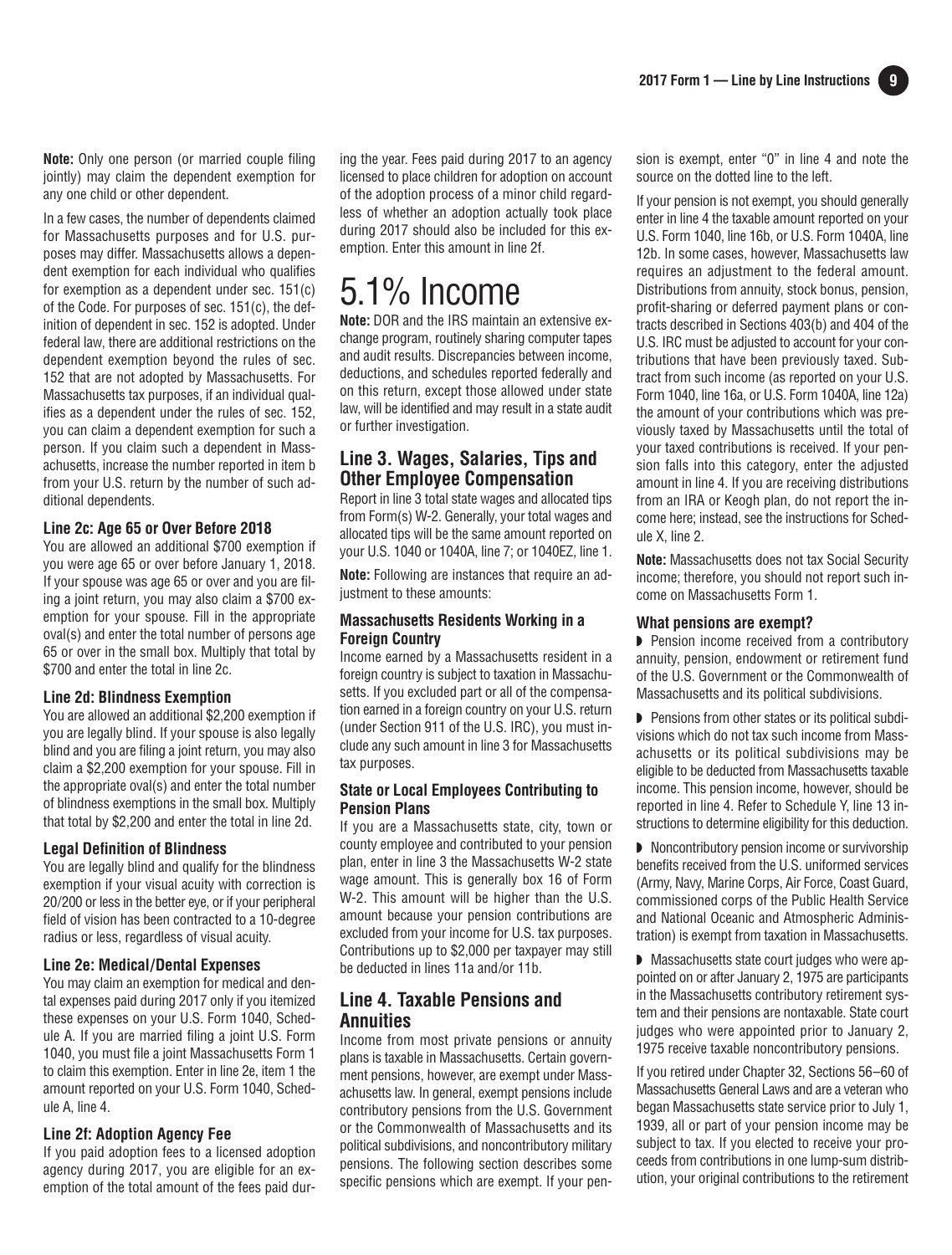**10 2017 Form 1 — Line by Line Instructions**

system are not taxable. Noncontributory pension income received after a lump-sum distribution is fully taxable and should be reported in line 4.

#### **How do I report lump-sum distributions?**

If you were an employee of the U.S., Massachusetts or one of its political subdivisions and left public employment prior to retirement, you are not required to report as income the lump-sum distribution of your previously-taxed pension contributions.

**Lump-sum distributions** of qualified employee benefit plans in excess of the employee's contributions which were previously subject to Massachusetts tax (or not previously excluded from Massachusetts tax) must be reported in line 4. Generally, qualified rollovers are not taxable in Massachusetts to the extent they are not taxable on your U.S. return. Lump-sum distributions related to IRA/Keogh and Roth IRA distributions should be reported in line 9, "Other Income (from Schedule X)."

**Rollover from a traditional IRA to a Roth IRA.** Taxpayers are allowed to make partial or complete rollovers from existing IRAs to Roth IRAs. Any taxable portion of these rollovers included in federal gross income is also included in Massachusetts gross income, except for amounts previously subject to Massachusetts personal income tax. See Schedule X, line 2 instructions for further details.

#### **Line 5. Interest from Massachusetts Banks**

Enter in line 5a the total amount of interest received or credited to deposit accounts (term and time deposits, including certificates of deposit, savings accounts, savings shares, and NOW accounts) in Massachusetts banks. Then, enter your exemption amount in line 5b (if married filing jointly, enter \$200; otherwise, enter \$100). Subtract line 5b from 5a and enter the result in line 5, but not less than "0."

**Note:** This exemption amount does not apply to your U.S. tax return.

Do **not** subtract interest forfeited or penalties charged to you for early savings withdrawal. You will be allowed to deduct these amounts on Schedule Y, line 2. All other interest, unless exempt, should be entered on Massachusetts Schedule B. Interest on an IRA/Keogh is not taxable until distributed.

**Lines 6, 7 and 10.**If showing a loss in lines 6, 7 or 10, be sure to mark over the "X" in the box to the left. Do not use parentheses or negative signs to indicate losses.

## **Line 6a. Business/Profession Income or Loss**

Enter in line 6 the amount of income or loss from a business or profession from Massachusetts Schedule C, line 31. You must enclose Massachusetts Schedule C with this return.

**Note:** U.S. Schedules C or C-EZ are no longer allowed as a substitute for Mass. Schedule C.

#### **Line 6b. Farm Income or Loss**

If you operate a farm as an individual or cooperative, enter the amount of income or loss from operating a farm from U.S. Schedule F, Profit or Loss from Farming, line 34. Enclose a copy of U.S. Schedule F. Complete a pro-forma U.S. Schedule F to report Massachusetts differences, such as bonus depreciation.

#### **Line 7. Rental, Royalty, REMIC, Partnership, S Corporation, Trust Income or Loss**

Taxpayers with income or loss reported on a Schedule E must file his or her tax return using computer-generated forms produced by thirdparty software. The tax return may be generated by the taxpayer or by a tax professional. The taxpayer is encouraged, but not required, to submit the return electronically. Paper forms produced using the third-party software product will contain a two-dimensional (2D) bar code and will also be accepted. If the taxpayer hires an income tax preparer to complete the taxpayer's taxes, the preparer must follow the Commissioner's electronic filing rules. See TIR 08-22 for more information.

If you do not have access to a software package when filing your 2017 income tax return, you may file your Schedule(s) E on paper. Visit our website at mass.gov/dor to download a paper copy of the 2017 Schedule(s) E, E-1, E-2, E-3 (and instructions) to file with your income tax return.

#### **Line 8a. Unemployment Compensation**

If you received unemployment compensation, enter in line 8a the amount from U.S. Form 1040, line 19; 1040A, line 13; or 1040EZ, line 3. If you elected voluntary withholding of Massachusetts state income taxes on your unemployment compensation, be sure to include the amount of Massachusetts state income tax withheld, as reported on Form 1099-G, on Form 1, line 37 where indicated on the return, Form 1099-G.

**Note:** DOR routinely matches the amounts in line 8a with files from the Division of Unemployment Assistance.

#### **Line 8b. Massachusetts State Lottery Winnings**

Enter in line 8b all winnings from the Massachusetts state lottery. Do not enter less than "0." You may only deduct the price of your winning ticket. Lottery losses claimed as itemized deductions on

U.S. Form 1040, Schedule A are not allowed on your Massachusetts return.

**Note:** DOR routinely matches the amounts in line 8b with files from the Lottery Commission.

#### **Line 9. Other Income (from Schedule X) Alimony Received, Taxable IRA/Keogh and Roth IRA Conversion Distributions, Other Gambling Winnings, Fees and**

#### **Other 5.1% Income**

"Other 5.1% income" includes the items listed above and must be included on Schedule X. Enter the total from Schedule X, line 5. Not less than "0." Be sure to enclose Schedule X with your return. Failure to enclose this schedule will delay the processing of your return.

# **Deductions**

#### **Lines 11 through 15**

Massachusetts allowable deductions differ from "Itemized Deductions" on Schedule A of U.S. Form 1040. You may claim only the deductions specified on Massachusetts Form 1, lines 11 through 14 and Schedule Y.

Please read the instructions for lines 12 and 13 to determine which deduction you qualify for or which is better for you. You cannot claim a deduction in both lines 12 and 13.

You are not allowed to deduct amounts unless they are directly related to income that is subject to taxation and reported on Massachusetts Form 1.

#### **Line 11. Amount Paid to Social Security (FICA), Medicare, Railroad, U.S. or Massachusetts Retirement Systems**

If you have paid into any of the retirement systems listed above during 2017, you may deduct those contributions, up to a maximum of \$2,000.

Enter in lines 11a and 11b the amount you, and your spouse if filing jointly, paid to Social Security (FICA), Medicare or Railroad Retirement and the U.S. or Massachusetts retirement systems during 2017 as shown on your Form W-2, but not more than \$2,000 each. Payment amounts may not be combined or transferred from one spouse to the other. Be sure to add any amount of Medicare tax withheld as shown on Form W-2 and any amount of self-employment tax as reported on your U.S. Form 1040 to the amount of Social Security tax withheld, the total not to exceed \$2,000 per person.

**Note:** Medicare premiums deducted from your Social Security or retirement payments are **not** deductible.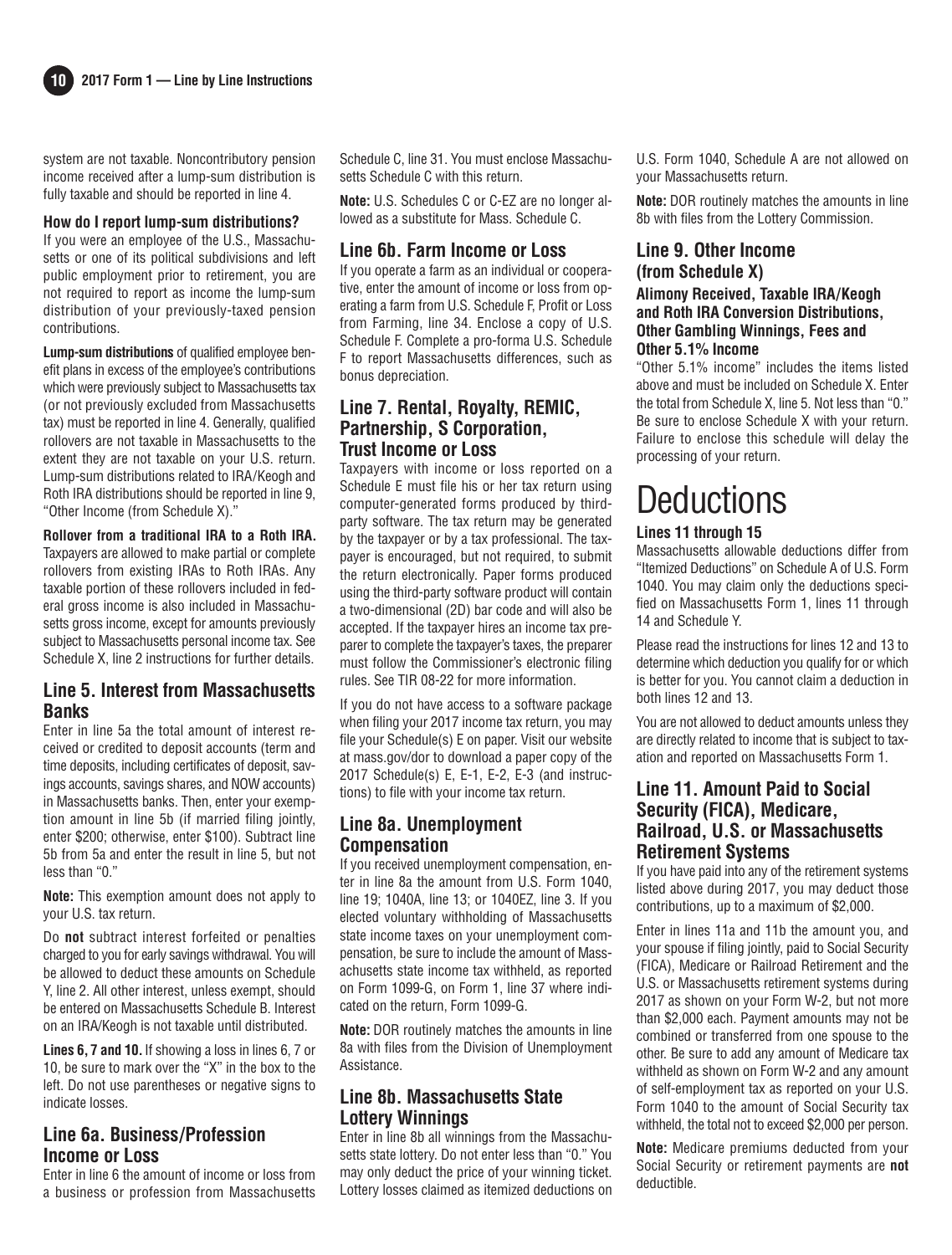Payments to an IRA, Keogh, Simplified Employee Pension Plan (SEP), or Savings Incentive Match Plan for Employees (SIMPLE) Account are not deductible for Massachusetts income tax purposes.

#### **Line 12. Child Under Age 13, or Disabled Dependent/Spouse Care Expenses**

Massachusetts allows taxpayers to exceed the federal limit on employment-related expenses for the care of a qualified child under the age of 13, a disabled dependent or a disabled spouse. The maximum deduction is \$4,800 for one qualifying individual, and \$9,600 for two or more qualifying individuals. Complete the following Form 1, Line 12 Worksheet to calculate your Massachusetts child or disabled dependent/spouse care expense deduction.

**Note:** You cannot claim this deduction if married filing a separate U.S. 1040 or 1040A return. If you are filing a joint U.S. 1040 or 1040A return but are married filing separately for Massachusetts purposes, either spouse may claim the deduction for expenses he or she incurred, but their combined deduction cannot exceed \$4,800 for one qualifying individual or \$9,600 for two or more qualifying individuals.

Taxpayers who received dependent care benefits should complete a pro forma U.S. Form 2441. When completing this pro forma form, taxpayers should enter \$4,800 (or \$9,600 for two or more qualifying persons) in line 27 of U.S. Form 2441. The amount from this pro forma Form 2441, line 31 should then be entered in line 1 of the following worksheet.

#### **Form 1, Line 12 Worksheet. Child Under 13 or Disabled Dependent/Spouse Care Deduction**

**1.** Enter the amount of qualified expenses you incurred and paid in 2017 for a qualifying person(s). This amount may exceed the federal limit of \$3,000 for one qualifying person or \$6,000 for two or more persons. However, do not enter more than \$4,800 for one qualifying person or \$9,600 for two or more persons . . . . . . . . . . . . . . . . . . . . . . **2.** Enter the amount from U.S. Form 2441, line 4 . . . . . . . . . . . . . . . . . . . **3.** Enter the amount from U.S. Form 2441, line 5.................... **4.** Enter the smallest of line 1, 2 or 3 **5.** If you paid 2016 expenses in 2017, enter the amount of the allowed 2016 expenses used to compute the credit on U.S. Form 2441, line 9. Otherwise, enter "0" . . . . . . . . . . . . . . . . . . . . .

**6.** Add lines 4 and 5. Not to exceed more than \$4,800 for one qualifying person or \$9,600 for two or more persons. Enter here and in Form 1, line 12 . . . . . . . . . . . . . .

**Note:** If you choose to take a deduction in Form 1, line 12, you cannot take the deduction in Form 1, line 13.

#### **Line 13. Dependent Member(s) of Household Under Age 12, or Dependents Age 65 or Over (not you or your spouse) as of December 31, 2017, or Disabled Dependent**

You may deduct \$3,600 for a dependent member of household, or \$7,200 for two or more dependents, under age 12, or dependent age 65 or over (not you or your spouse) as of December 31, 2017, or disabled dependent. Enter the number of qualified dependents in line 13a, not to exceed two, and multiply that amount by \$3,600. Enter the result in line 13. Only if single, head of household or married filing jointly. You cannot claim this deduction if married filing a separate return.

**Note:** You may claim an amount in line 13 only if there is no entry in line 12.

## **Line 14. 50% Rental Deduction**

You may be entitled to a rental deduction equal to one-half (50%) of the rent you paid during 2017 (up to a maximum of \$3,000 per return) for your principal residence in Massachusetts. Enter the total amount of qualified rent paid by you during 2017 in line 14a. Divide line 14a by 2 and enter the result, **or \$3,000** (\$1,500 if married filing a separate return) — whichever is smaller — in line 14.

**Note:** This deduction amount does not apply to your U.S. tax return.

#### **What Qualifies for the Rental Deduction?**

The deduction must be for rent you paid to a landlord for the rental or lease of your principal residence in Massachusetts.

If two or more persons jointly rent a unit, each occupant using it as his/her principal residence is entitled to a deduction based on the amount of rent that each person paid.

If the rent is paid by a third party (such as a parent) who maintains a principal residence elsewhere, no 50% rental deduction is allowed for either party.

A principal residence does not include any residence for vacation, an apartment for a person on a temporary assignment or a student or faculty member who has a principal residence elsewhere. It also does not include any apartment or house

in Massachusetts of a nonresident who has a residence in another state or country.

Payment for occupying a hotel, motel or rooming house is not considered rent unless a rental agreement exists. All separately stated charges such as utilities, furnishings or parking cannot be included in rent for purposes of this deduction. Also, rent does not include any advance payments (such as security deposit, last month's rent, etc.) until actually applied as rent.

#### **How Do I Calculate My Rental Deduction If I Am Married Filing Separately?**

If married taxpayers file separate returns, they are each entitled to a rental deduction equal to 50% of the rent each pays, not to exceed \$1,500 per return. However, a married couple filing separately may allocate the rent deduction differently, provided the amount taken by each spouse does not exceed 50% of the rent actually paid by that spouse, and provided their combined rental deductions do not exceed \$3,000. If the allocation results in one spouse claiming a deduction in excess of \$1,500, that spouse must enclose with his/her return a statement signed by the other spouse indicating consent to the allocation. The statement must contain the name, address and Social Security number of the consenting spouse and the amount of rental deduction taken by that spouse.

## **Line 15. Other Deductions (from Schedule Y)**

Enter the total from Schedule Y, line 19. Be sure to enclose Schedule Y with your return. Failure to do so will delay the processing of your return.

### **Line 17. 5.1% Income After Deductions**

Subtract line 16 from line 10. Enter the result in line 17. If line 16 exceeds line 10, enter "0" in line 17.

### **Line 19. 5.1% Income After Exemptions**

Subtract line 18 from line 17. If line 18 exceeds line 17, enter "0" in line 19.

If line 18 exceeds line 17 and you received interest income (other than interest from Massachusetts banks), dividends or capital gain income, complete the Schedule B, Line 36 and Schedule D, Line 20 Worksheet, if applicable. All others proceed to line 20.

## **Line 20. Interest and Dividend Income**

If you have any interest income other than interest from deposits in banks located in Massachusetts, dividend income in excess of \$1,500, certain capital gains or losses, or any adjustments to interest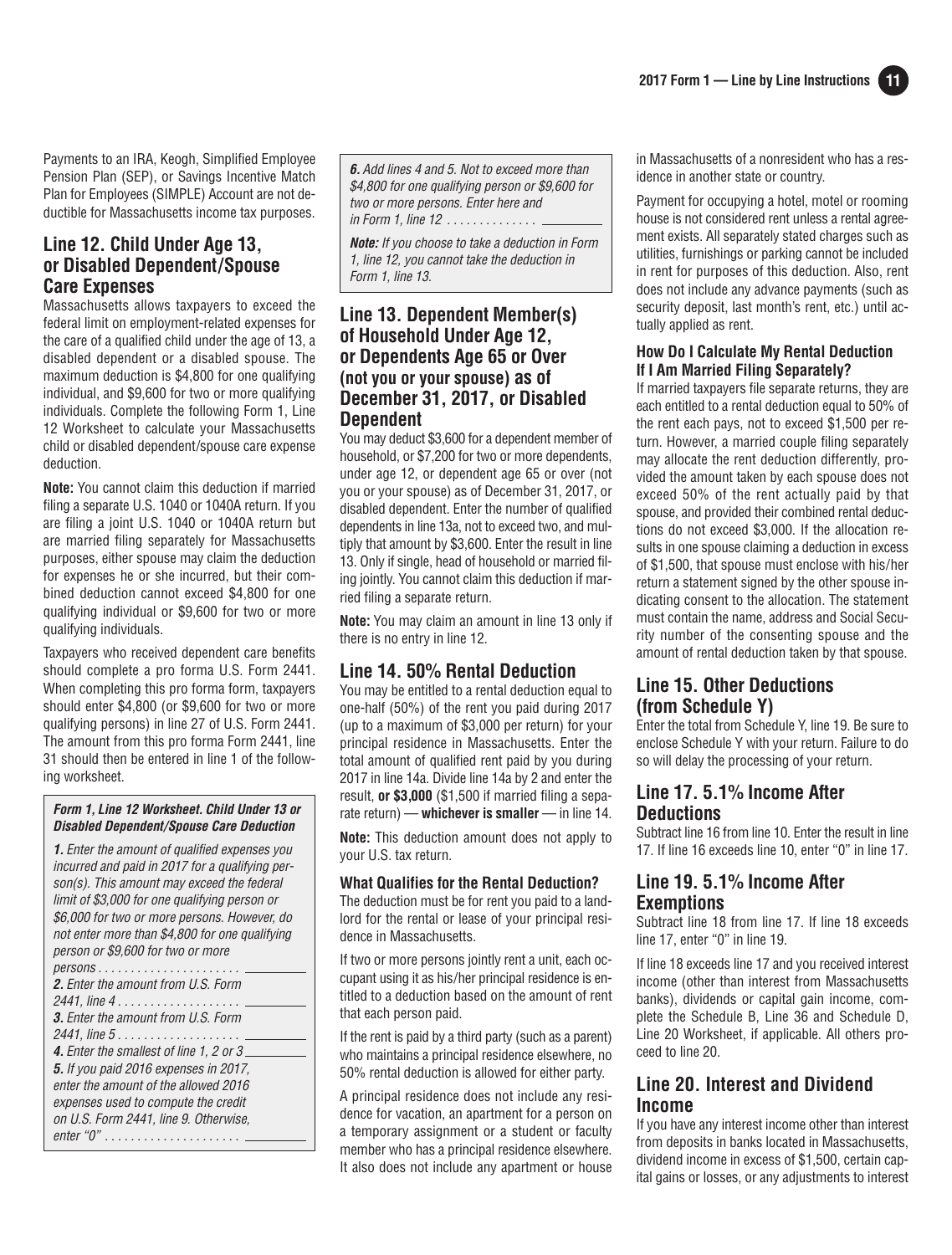income (other than interest from Massachusetts banks), you must complete Schedule B. Be sure to enclose Massachusetts Schedule B. To determine if you need to file Schedule B, refer to the Schedule B instructions in this booklet.

Enter in line 20 the amount from Schedule B, line 38. If not required to file Schedule B, enter dividend income of \$1,500 or less (from U.S. Form 1040 or 1040A, line 9a) in line 20.

## Tax on 5.1% Income

## **Line 22. 5.1% Tax (from Tax Table)**

If line 21 is less than \$24,000, find the proper tax by using the tax tables found in the back of this booklet. If line 21 is greater than \$24,000 multiply by .051 and enter the result in line 22.

**Note:** Personal income tax forms must provide an election to voluntarily pay tax at a rate of 5.85% on taxable income which would otherwise be taxed at a rate of 5.1%. The election to pay tax at the rate of 5.85% does not apply to items of income taxed at 12% (short-term capital gains and gains on collectibles). If choosing the optional 5.85% tax rate, multiply line 21 and Schedule D, line 21 by .0585 and fill in the oval.

## 12% Income & Tax

## **Line 23. 12% Income from Certain Capital Gains**

Enter in line 23a the amount from Schedule B, line 39. Multiply this amount by .12 (12%) and enter the tax in line 23.

Be sure to enclose Massachusetts Schedule B. To determine if you need to file Schedule B, refer to the Schedule B instructions in this booklet.

## Tax on Long-Term Capital Gains

### **Line 24. Schedule D (Long-Term Capital Gains and Losses Excluding Collectibles)**

Enter in line 24 the amount from Schedule D, line 22, **but not less than "0."** To determine if you need to file Schedule D, refer to the Schedule D instructions in this booklet.

**Schedule B, Line 36 and Schedule D, Line 20 Worksheet. Excess Exemptions from Interest and Dividend Income, 12% Income and Long-Term Capital Gain Income (Only if Single, Head of Household, or Married Filing Jointly)**

If your total exemptions in Form 1, line 18 are more than the amount of your 5.1% income after deductions in Form 1, line 17, the excess may be applied against any interest and dividend income and income taxed at 12%. Any remaining excess amount may then be applied against any long-term capital gain income. Complete this worksheet only if Form 1, line 17 is less than Form 1, line 18 and you received interest income (other than interest from Massachusetts banks), dividends or capital gain income to determine if you qualify for the excess exemption. Enter all losses as "0."

| <b>1.</b> Enter amount from Schedule B.               |
|-------------------------------------------------------|
| line 35. Not less than " $0"$                         |
| <b>2.</b> Enter amount from Form 1,                   |
|                                                       |
| <b>3.</b> Enter amount from Form 1,                   |
| line 17                                               |
| 4. Subtract line 3 from line 2. If "0" or less,       |
| you do not qualify for this exemption.                |
| Omit remainder of worksheet                           |
| 5. Excess exemptions applied against interest         |
| and dividend income and 12% income. If line 1         |
| is larger than line 4, enter line 4 here and in       |
| Schedule B, line 36. If line 4 is equal to or         |
| larger than line 1, enter line 1 here and in          |
| Schedule B, line 36. Complete lines                   |
| $6$ through $8$                                       |
| 6. Subtract line 5 from line 4. If "0,"               |
| omit remainder of worksheet                           |
| 7. Enter Schedule D, line 19. Not less                |
| than " $0$ "                                          |
| <b>8.</b> Excess exemptions applied against long-term |
| capital gain income. If line 7 is larger than line 6, |
| enter line 6 here and in Schedule D, line 20.         |
| If line 6 is equal to or larger than line 7,          |
| enter line 7 here and in Schedule D,                  |
| line 20<br>.                                          |
|                                                       |

#### **Excess Exemptions**

If excess exemptions were used in calculating lines 20, 23 or 24 (see Schedule B, line 36 and/or Sched ule D, line 20), be sure to fill in the oval in line 24.

## **Line 25. Credit Recapture Amount**

If any Brownfields Credit (BC), Economic Opportunity Area Credit (EOA), Low-Income Housing Credit (LIH) or Historic Rehabilitation Credit (HR) property is disposed of or ceases to be in qualified use prior to the end of its useful life, the difference between the credit taken and the total credit allowed for actual use must be added back to your tax on Form 1. Complete and enclose Schedule CRS, Credit Recapture Schedule.

## **Line 26. Additional Tax on Installment Sale**

An addition to tax applies for taxpayers who have deferred the gain, and the tax associated with that gain, on certain installment sales. This addition to tax is measured by an interest charge on the tax that has been deferred.

Include in line 26 an additional tax amount representing an interest charge on the deferred tax on gain from certain installment sales with a sales price over \$150,000 if you are not a dealer and the aggregate face amount of installment obligations arising during the tax year and outstanding as of the close of the tax year exceeds \$5 million. For more information see G.L. c. 62C, sec. 32A (a) and I.R.C. sec.  $453A(a) - (c)$ .

Also include in line 26 an additional tax amount representing an interest charge on the deferred gain from the installment sale of timeshares and residential lots, if the sale meets one of the following criteria: (1) the sale is of a timeshare right for six weeks or less; (2) the sale is for the recreational use of specified campgrounds; or (3) the sale is for a residential lot and neither the dealer nor someone related to the dealer is obligated to make any improvements on the lot. For more information see G.L. c. 62C, sec. 32A (b) and I.R.C. sec. 453(l)(2)(B).

If you are a partner in a partnership or a shareholder in an S corporation, the entity is required to send you the information you need to calculate the addition to tax under this provision.

To the extent practicable, Massachusetts follows federal income tax rules in determining the deferred gain from installment sales subject to the interest-charge addition to tax. For more information visit DOR's website at mass.gov/dor and Internal Revenue Service Publication 537.

## **Massachusetts** Adjusted Gross Income (AGI)

#### **No Tax Status — Single, Married Filing a Joint Return or Head of Household Only**

If your Massachusetts AGI was \$8,000 or less if single, \$14,400 or less plus \$1,000 per dependent if head of household, or \$16,400 or less plus \$1,000 per dependent if married filing a joint return, you qualify for No Tax Status and are not required to pay any Massachusetts income taxes.

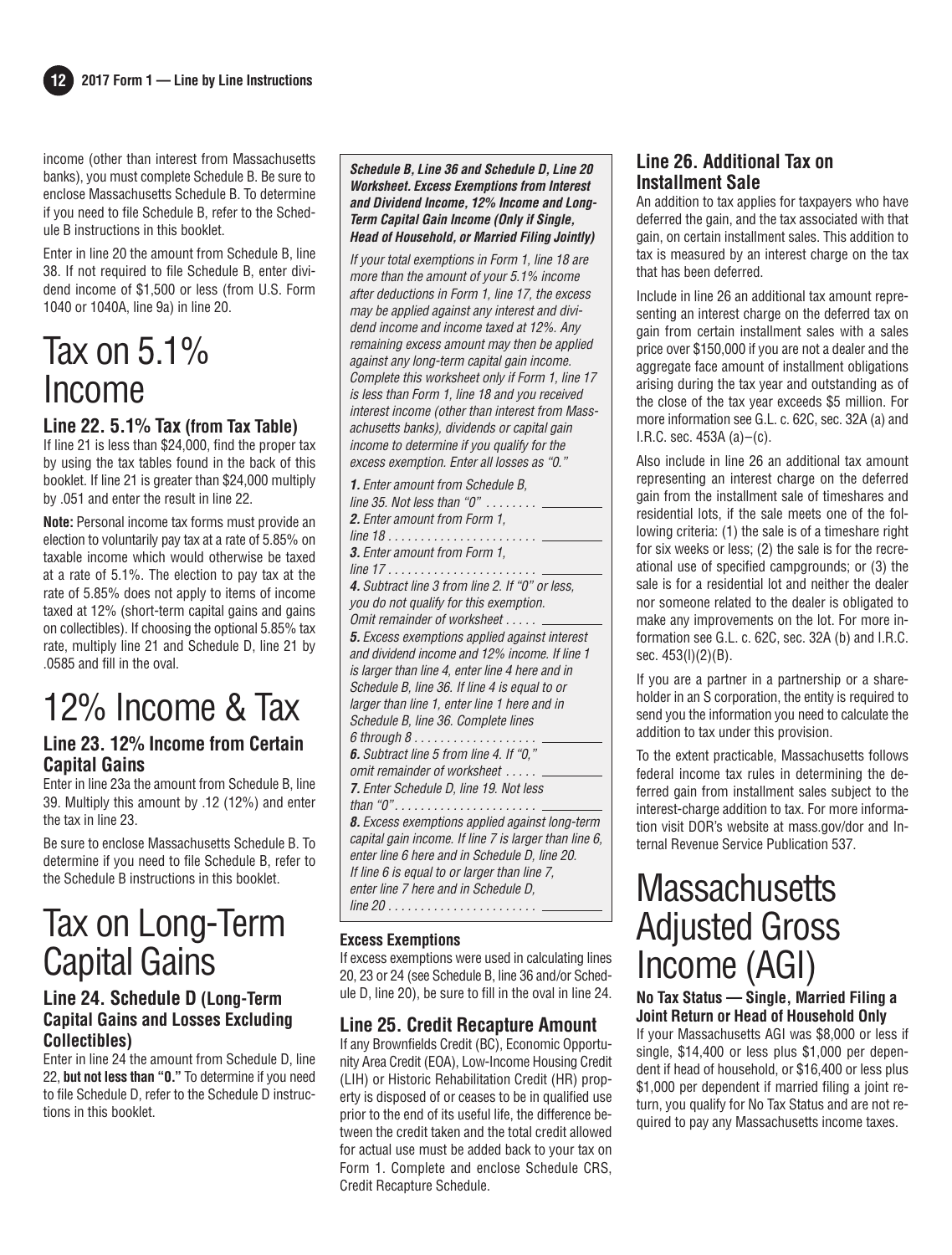#### **Limited Income Credit — Single, Married Filing a Joint Return or Head of Household Only**

If you do not qualify for No Tax Status, but you are single and your Massachusetts AGI is between \$8,000 and \$14,000, or if you are filing as head of household and your Massachusetts AGI is between \$14,400 and \$25,200 plus \$1,750 per dependent, or if you are married filing a joint return and your Massachusetts AGI is between \$16,400 and \$28,700 plus \$1,750 per dependent, you **may** qualify for the Limited Income Credit. This credit is an alternative tax calculation that can result in a significant tax reduction for people whose income is close to the No Tax Status threshold.

### **Massachusetts AGI**

Massachusetts AGI is not the same as taxable income. Massachusetts AGI includes:

- ◗ wages, salaries, tips;
- ◗ taxable pensions and annuities;

◗ pension income from another state or political subdivision before any deduction;

- ◗ taxable IRA/Keogh and Roth IRA distributions;
- ◗ fees and unemployment compensation;
- ◗ income or loss from a business or profession; ◗ income or loss from partnerships, S corpora-
- tions and trusts;
- ◗ rents, royalties and REMIC income;
- alimony and other 5.1% income;
- ◗ interest from Massachusetts banks before exemptions; and
- ◗ other interest, dividends, and capital gains.

Complete the Form 1, Line 27 Massachusetts AGI Worksheet to see if you may qualify for the College Tuition Deduction (Schedule Y, line 11), No Tax Status or the Limited Income Credit.

#### **Form 1, Line 27 Massachusetts AGI Worksheet. No Tax Status (Only If Single, Head of Household or Married Filing Jointly)**

| <b>1.</b> Enter your total 5.1% income from Form 1,<br>line 10. Not less than "0". (Add back any Aban-<br>doned Building Renovation deduction claimed |
|-------------------------------------------------------------------------------------------------------------------------------------------------------|
| on Schedule(s) C and/or E before                                                                                                                      |
| entering an amount in line $1.$ )                                                                                                                     |
| <b>2.</b> Add Schedule Y, lines 1 to 10 and                                                                                                           |
| $line 18$                                                                                                                                             |
| <b>3.</b> Subtract line 2 from line 1. Not                                                                                                            |
| $less than "0" \dots \dots \dots \dots \dots \dots$                                                                                                   |
| 4. Enter total Mass, bank interest or the interest<br>exemption amount, whichever is smaller,<br>from Form 1, line 5a or line $5b \ldots$ .           |
|                                                                                                                                                       |

**Note:** If Form 1, line 10 is a loss, combine Form 1, line 10 with the smaller amount of total Massachusetts bank interest or the interest exemption amount. Enter the result in line 4, unless the result is a loss. If the result is a loss, enter "0."

**5.** Enter amount from Schedule B, line 35. If there is no entry in Schedule B, line 35 or if not filing Schedule B, enter the amount from Form 1, line 20 . . . . . . . . . . . .

**6.** Enter the amount from Schedule D, line 19. Not less than "0". (If filing Schedule D-IS, Installment Sales, see the Schedule D-IS instructions, available at mass.gov/dor, for the amount to enter in line  $6.$ ).......

**7.** Add lines 3 through 6 . . . . . . . . . \_

If you are single and the total in line 7 is \$8,000 or less, you qualify for No Tax Status. Fill in the oval in line 27, enter "0" in line 28 and omit lines 29 through 31. Also, enter "0" in line 32 and complete Form 1. However, if there is an amount entered in line 25, Credit Recapture Amount and/or line 26, Additional Tax on Installment Sales, enter that amount in line 28 and complete line 31. If you are single but do not qualify for No Tax Status, and your total in line 7 is \$14,000 or less, complete Form 1, line 28 and see Form 1, line 29 instructions for the Limited Income Credit. If you are filing as head of household or married filing a joint return, compare line 7 with the No Tax Status/Limited Income Credit Chart to see if you may qualify for No Tax Status or the Limited Income Credit.

## **Line 27. No Tax Status**

If you qualify for No Tax Status, fill in the oval in line 27, enter "0" in line 28 and omit lines 29 through 31. Also, enter "0" in line 32 and complete Form 1. However, if there is an amount entered in line 25, Credit Recapture Amount and/or line 26, Additional Tax on Installment Sale, enter that amount in line 28 and complete line 31.

**Note:** If married filing separately, you do not qualify for No Tax Status.

## **Line 29. Limited Income Credit**

Complete the Form 1, Line 29 Worksheet to see if you may qualify for the Limited Income Credit.

#### **Form 1, Line 29 Worksheet. Limited Income Credit (Only if Single, Head of Household, or Married Filing Jointly)**

| <b>1.</b> Enter amount from line 7 of<br>Massachusetts AGI Worksheet |
|----------------------------------------------------------------------|
| <b>2.</b> Enter \$8,000 if single. If married filing a               |
| joint return or head of household, enter the                         |
| amount from the No Tax Status column of                              |
| the No Tax Status/Limited Income                                     |
| Credit chart $\_\_$                                                  |
| <b>3.</b> Subtract line 2 from line $1, \ldots, \ldots$              |
| 4. Enter in line 4 the amount of tax from Form 1.                    |
| line 28 less any Credit Recapture Amount en-                         |
| tered in line 25 and/or Additional Tax                               |
| on Installment Sales on line 26 _                                    |
| <b>5.</b> Multiply line 3 by 10% (.10) $\ldots$ _                    |
| <b>6.</b> If line 4 is smaller than line 5, you are not              |
| eligible for this credit. Enter "0." If line 4 is                    |
| larger than line 5, subtract line 5 from line 4                      |
| and enter result here and on Form 1.                                 |
|                                                                      |
|                                                                      |

## **Line 30. Taxes Due Any Other State**

If any of the income reported on this return is subject to taxation in another state or jurisdiction and you have filed a return and paid taxes in the other

|                                                           | <b>No Tax Status/Limited Income Credit Chart</b><br><b>Filing status:</b>             |                                                            |                                                                                            |                                                            |
|-----------------------------------------------------------|---------------------------------------------------------------------------------------|------------------------------------------------------------|--------------------------------------------------------------------------------------------|------------------------------------------------------------|
| <b>Number of dependents</b><br>$(from Form 1, line 2b)$ : | <b>Head of household.</b> Line 7 of<br>the AGI worksheet is less than<br>or equal to: |                                                            | Married filing a joint return.<br>Line 7 of the AGI worksheet<br>is less than or equal to: |                                                            |
| 0                                                         | \$14,400                                                                              | \$25.200                                                   | \$16,400                                                                                   | \$28,700                                                   |
| 1                                                         | 15.400                                                                                | 26,950                                                     | 17.400                                                                                     | 30,450                                                     |
| $\overline{2}$                                            | 16,400                                                                                | 28,700                                                     | 18.400                                                                                     | 32,200                                                     |
| 3                                                         | 17,400                                                                                | 30.450                                                     | 19,400                                                                                     | 33.950                                                     |
| $\overline{4}$                                            | 18.400                                                                                | 32,200                                                     | 20,400                                                                                     | 35,700                                                     |
| 5                                                         | 19,400                                                                                | 33.950                                                     | 21.400                                                                                     | <i><b>37,450</b></i>                                       |
| 6                                                         | 20,400                                                                                | 35.700                                                     | 22,400                                                                                     | 39.200                                                     |
|                                                           | you qualify for<br><b>No Tax Status</b>                                               | you may qualify<br>for the Limited<br><b>Income Credit</b> | you qualify for<br><b>No Tax Status</b>                                                    | you may qualify<br>for the Limited<br><b>Income Credit</b> |

If the number of dependents is more than 6, add \$1,000 per dependent to the No Tax Status column, or \$1,750 per dependent to the Limited Income Credit column.

If you qualify for No Tax Status, fill in the oval in line 27, enter "0" in line 28 and omit lines 29 through 31. Also, enter "0" in line 32 and complete Form 1. However, if there is an amount entered in line 25, Credit Recapture Amount and/or line 26, Additional Tax on Installment Sales, enter that amount in line 28 and complete line 31. To see if you may qualify for the Limited Income Credit, go to line 28 and complete the worksheet for line 29.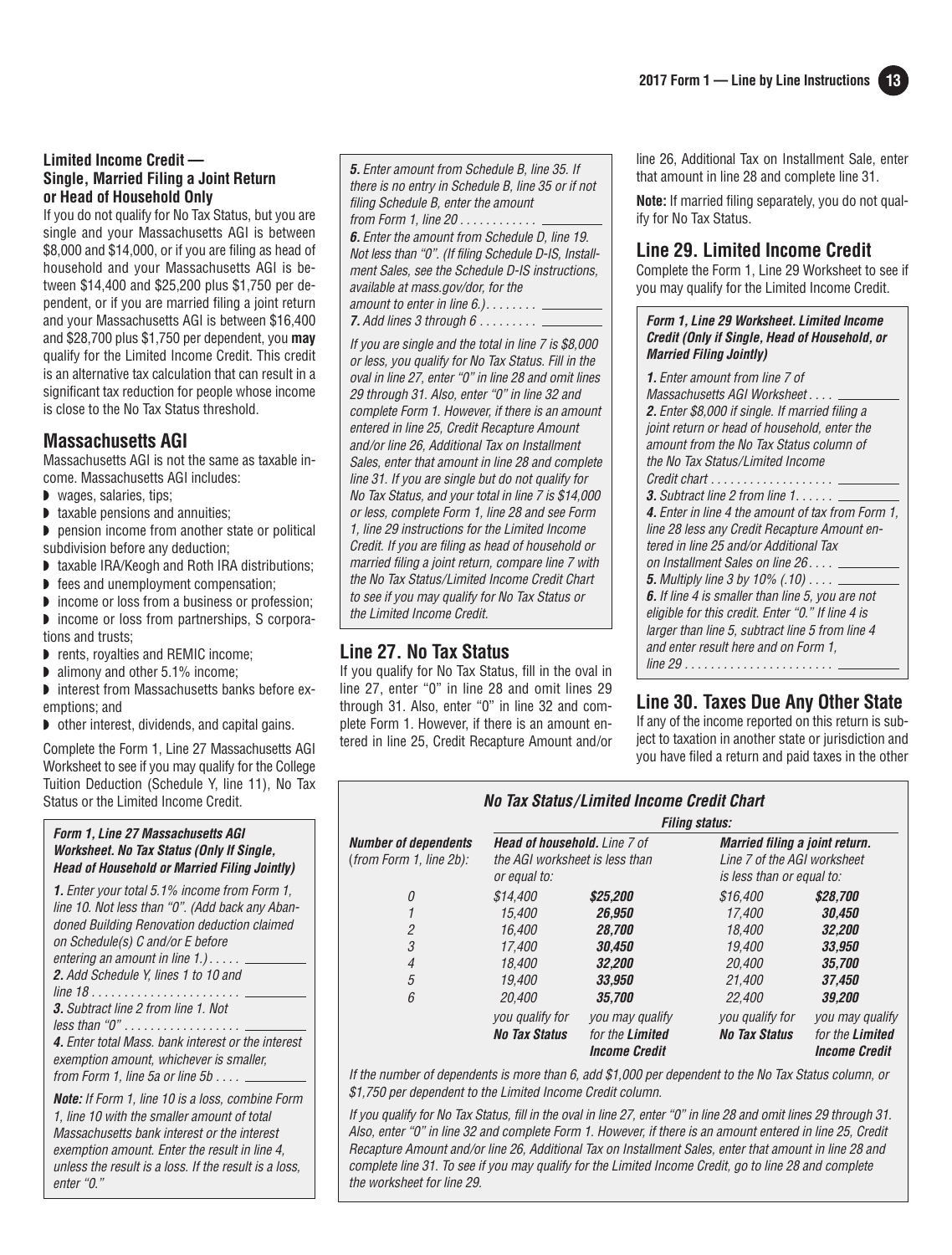state or jurisdiction, complete the following work sheet and enter the amount of credit in line 30. Do not include taxes paid to the U.S. government. (This credit does not apply to city or local taxes.) You are allowed to claim a credit for taxes paid to the following jurisdictions: (1) other states in the U.S., **including payments made under the Rhode Island Temporary Disability Insurance Act** (see DOR Directive 12-1); (2) any territory or dependency of the U.S. (including Puerto Rico, the Virgin Islands, Guam, the District of Columbia); or (3) the Dominion of Canada or any of its provinces (less any U.S. credit amount allowable from U.S. Form 1116).

The total credit which you calculate on the worksheet is the smaller of the amount of taxes due to other jurisdictions (net of certain adjustments) or the portion of your Massachusetts tax due on your gross income that is taxed in such other jurisdictions.

Credit is not given for a property tax due to another jurisdiction on account of capital stock or property. This does not refer to a tax on gain or income from the sale of capital stock or property, as included on Schedule B or D. Credit is also not given for any interest and penalties paid on a tax due to another jurisdiction.

You must complete separate worksheets if you had 5.1% income and interest income (other than interest from Massachusetts banks), dividends or capital gain income taxed by another jurisdiction. If you use this worksheet to calculate a credit for interest income (other than interest from Massachusetts banks), dividends or capital gain income, substitute interest income (other than interest from Massachusetts banks), dividends or capital gain income for 5.1% income in line 1 of the worksheet. You must also substitute Schedule B, line 7 (interest and dividend income) and Schedule B, line 13 (taxable 12% capital gains) or Schedule D, line 13, (gross long-term capital gains and losses), but not less than "0," for Form 1, line 10 in line 2 of the worksheet, and the total of Form 1, line 20 multiplied by .051 (tax on interest and dividend income) and Form 1, line 23 (12% tax) or line 24 (tax on long-term capital gains) for Form 1, line 19 in line 4 of the worksheet.

◗ When using the worksheet to calculate credit for interest income (other than interest from Massachusetts banks), dividends or capital gain income, enter in line 1 such income taxed in another jurisdiction calculated as if it was earned in Massachusetts.

◗ If you choose to pay the optional 5.85% tax rate, substitute .0585 for .051 in line 4 of the worksheet.

**Note:** Be sure to complete and enclose Schedule OJC, Income Tax Paid to Other Jurisdictions, and enter the two-letter state or jurisdictional postal code for each state or jurisdiction for which you are taking the credit. Taxpayers from a territory or dependency of the U.S., or the Dominion of Canada or any of its provinces, must enter "FC" as the postal code.

| <b>Taxes Due Any Other State Worksheet</b>                  |
|-------------------------------------------------------------|
| <b>1.</b> Enter the total 5.1% income included              |
| in Form 1, line 10 on which you paid                        |
| taxes to another jurisdiction $\ldots \ldots \ldots$        |
| 2. Enter the total of Form 1, line 10 and the total         |
| Massachusetts bank interest or the interest ex-             |
| emption amount, whichever is smaller,                       |
| from Form 1, line 5a or line 5b $\dots$ $\_\_$              |
| <b>3.</b> Divide line 1 by line 2. Not greater              |
| than "1"                                                    |
| 4. Multiply Form 1, line 19 by .051 _____                   |
| 5. Enter any Limited Income Credit                          |
|                                                             |
| <b>6.</b> Subtract line 5 from line $4. \ldots$ .           |
| <b>7.</b> Multiply line 6 by line $3 \ldots \ldots \ldots$  |
| <b>8.</b> Enter the total tax liability before credits, W-2 |
| withholding and payments to other jurisdictions             |
| on income also reported on this return, including           |
| payments made under the Rhode Island Tempo-                 |
| rary Disability Insurance Act, unless the tax was           |
| paid to Canada. If the tax was paid to Canada,              |
| the amount reported in this line must be re-                |
| duced by the amount claimed as a foreign tax                |
| credit on U.S. Form 1040, line 48. Credit is only           |
| allowable for amount of tax paid $\overline{\phantom{a}}$   |
| <b>9.</b> Enter the smaller of lines 7 or 8                 |
| here and on Form 1, line 30 $\ldots \ldots$                 |

#### **Line 31. Other Credits (from Schedule CMS)**

Enter the total from Schedule CMS, Credit Manager Schedule. Be sure to enclose Schedule CMS with your return. Failure to do so will delay the processing of your return.

#### **Line 33. Voluntary Contributions**

You may contribute any amount you choose to the following funds. Remember, these amounts are added to your tax. They increase the amount of your payment or reduce the amount of your refund.

**a. Endangered Wildlife Conservation:** The Natural Heritage and Endangered Species Fund is administered by the Division of Fisheries and Wildlife. Contributions are used to protect and restore rare and endangered wildlife and plants, and their habitats. This fund has helped restore and conserve in the Commonwealth populations of the Bald Eagle, Hessel's Hairstreak Butterfly, the Redbelly Turtle and the Plymouth Gentian.

**b. Organ Transplant Fund:** The Organ Transplant Fund is administered by the Massachusetts Department of Public Health. All contributions received by the Fund assist patients with the costs of medications without which they might lose their transplanted organs. For information on how to be come an organ donor, visit the Registry of Motor Vehicle's website at mass.gov/rmv.

**c. Massachusetts AIDS Fund:** The Massachusetts AIDS Fund is administered by the Massachusetts Department of Public Health. Contributions are used for research, experimental treatment and education related to Acquired Immune Deficiency Syndrome (AIDS). Massachusetts residents living with AIDS receive experimental treatment through clinical trials which are wholly supported with this Fund. The Fund also educates people with AIDS about treatment options and how to gain access to medication and experimental treatment.

**d. Massachusetts United States Olympic Fund:** Contributions to this fund are used to assist Massachusetts residents in paying all or part of any costs associated with the development, maintenance and operation of the United States Olympic Team participating in the Olympics and the United States Paralympic Team participating in the Paralympics.

**e. Massachusetts Military Family Relief Fund:** The Massachusetts Military Family Relief Fund Is administered by the Friends of Massachusetts National Guard and Reserve Families. Contributions to this fund are used to help members of the Massachusetts National Guard and Massachusetts residents who are members of the reserves of the armed forces of the United States and who have been called to active duty after the September 11, 2001 terrorist attacks, and their families, to defray the costs of food, housing, utilities, medical services, and other expenses.

**f. Homeless Animal Prevention and Care Fund:** The Homeless Animal Prevention and Care Fund is administered by the Department of Agricultural Resources. Contributions will help animals by reducing the number of homeless cats and dogs by spaying, neutering and vaccinating animals in shelters and animal control facilities and assisting families who would not otherwise be able to afford these services for their pets. The Fund also provides training to municipal animal control officers so that they can safely and effectively protect animals and people in their communities.

#### **Line 34. Massachusetts Use Tax Due On Internet, Mail Order and Other Out-of-State Purchases Made in 2017**

If you purchased taxable tangible personal property out of state, over the Internet or from a cata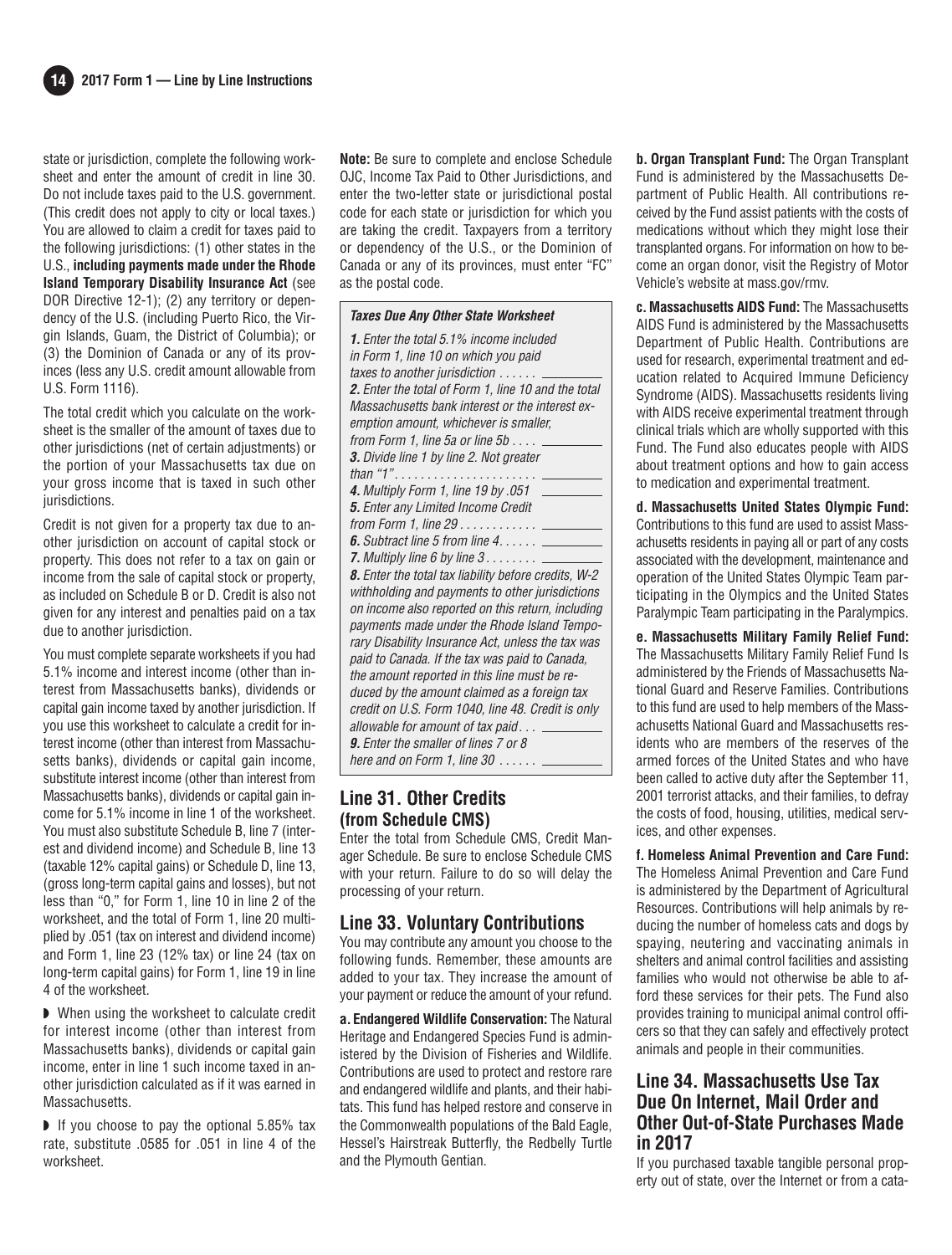log and did not pay Massachusetts sales tax at purchase, a Massachusetts use tax is due. If an item is exempt from sales tax (such as food, or clothing that costs \$175 or less), it would be exempt from use tax.

If you paid a sales or use tax to another state or territory of the United States when purchasing this item, you are generally entitled to a credit against the Massachusetts use tax, up to 6.25%. See TIR 03-01 for more information. No credit is allowed for a value-added tax (VAT) paid to another country.

The following are some items that are often purchased without paying sales tax. Residents would then owe use tax based on the purchase price.

- ▶ Electronics ▶ Software
- ◗ Appliances ◗ Computers
- 
- 
- 
- 
- 
- 

◗ You purchased several DVDs on the Internet for \$100 and paid no sales tax. Your use tax liability to Massachusetts on these items is \$6.25 (\$100 x  $.0625 = $6.25$ ).

◗ You purchased a computer for \$1,550 from a seller located outside of Massachusetts and paid no sales tax. Your use tax liability to Massachusetts on this item is  $$96.88$  (\$1,550 x .0625 = \$96.88).

**Taxpayers may choose the "safe harbor" option for purchases of individual items each having a total sales price of less than \$1,000.** The "safe harbor" provision makes it easier to comply with the use tax law by allowing taxpayers to self report an estimated amount of use tax based on the average amount of online and/or out of state purchases a taxpayer in their income bracket would likely make during the year. Taxpayers do not need to keep receipts with "safe harbor" reporting and will not be assessed additional use tax if audited, even if the actual amount of use tax due is greater than the "safe-harbor" amount reported.

| Mass. AGI per return*           | Use tax liability |
|---------------------------------|-------------------|
| $\text{\$\cal S$}\$ 0-\$ 25.000 | $\mathcal{S}$ 0   |
| $25.001 - 40.000$               | 20                |
| $40.001 - 60.000$               | 31                |
| $60.001 - 80.000$               | 44                |
| $80,001 - 100,000$              | 56.               |

If the Massachusetts AGI per return\* is more than \$100,000, multiply by .000625.

\*From line 7 of Massachusetts AGI worksheet.

**If you did not purchase any items with a total sales price of \$1,000 or more, you may enter the "safe harbor" amount from the table above directly on Form 1, line 34.**

Complete the following Form 1, line 34 Worksheet to calculate your use tax if you are not reporting a "safe harbor" amount or if you purchased any individual items with a sales price of \$1,000 or more. If you did purchase items with a sales price over \$1,000 and you are reporting a "safe harbor" amount, add the amount from the worksheet line 4 to the "safe harbor" amount.

#### **Form 1, Line 34 Worksheet. Use Tax Due on Internet, Mail Order and Other Out-of-State Purchases**

| <b>1.</b> Total of purchases in 2017 subject<br>to Massachusetts use tax                                                                                                                                                                                |
|---------------------------------------------------------------------------------------------------------------------------------------------------------------------------------------------------------------------------------------------------------|
| 2. Use tax. Multiply line 1 by .0625                                                                                                                                                                                                                    |
| <b>3.</b> Credit for sales/use tax paid to other states<br>or jurisdictions. Add the amount of any<br>sales/use tax paid to another state or<br>jurisdiction, or 6.25% of the sales price,<br>whichever is less, on each purchase<br>reported in line 1 |
| 4. Total amount due. Subtract line 3 from line 2.<br>Not less than "0". Enter here and on<br>Form 1. line 34                                                                                                                                            |
|                                                                                                                                                                                                                                                         |

#### **Line 35. Health Care Penalty**

If you are subject to the Health Care Penalty for 2017 and are not appealing the application of the penalty, enter the penalty amount from line 8 of the Health Care Penalty Worksheet in line 35a for you and/or line 35b for your spouse.

If married filing a joint return and both you and your spouse are subject to the penalty, separate Health Care Penalty Worksheets must be filled out to calculate the separate penalty amounts for you and your spouse, using your married filing jointly income.

**Note:** For tax years beginning on or after January 1, 2014, a taxpayer who does not have health insurance meeting both the Massachusetts standard of creditable coverage and the federal standard of minimum essential coverage may be subject to both the Massachusetts penalty and the federal shared responsibility payment. However, if a taxpayer is subject to both the Massachusetts penalty and the federal shared responsibility payment, the amount of the taxpayer's Massachusetts penalty is reduced to account for payment of a federal shared responsibility payment. If the federal shared responsibility payment is greater than the amount that the taxpayer would owe as the Massachusetts penalty, the Massachusetts penalty is reduced to "0".

Enter in line 35c the amount of the federal shared responsibility payment (federal healthcare penalty) from U.S. Form 1040, line 61; U.S. Form 1040A, line 38; or U.S. Form 1040EZ, line 11.

**Note:** If you filed married filing jointly on your U.S. return and are filing married filing separately on your Massachusetts return, you **must** divide the amount of your federal shared responsibility payment by 2.

Subtract line 35c from the total of lines 35a and 35b and enter the result in line 35, **but not less than "0."**

Be sure to enclose Schedule HC with your return. Failure to do so will delay the processing of your return.

#### **Line 37. Massachusetts Income Tax Withheld**

This represents all income taxes withheld for the Commonwealth of Massachusetts as indicated on your copies of Forms W-2, W-2G, PWH-WA (promoter withholding), LOA (Loan Out Affidavit), 2G, K-1, 2K-1, 3K-1 and certain 1099s, if applicable. Enter the total of all Massachusetts withholdings in line 37. Enclose state copies with your return; otherwise your claim of amounts withheld will not be allowed. If you have lost your state copy, ask the payer for a duplicate. Copies of 1099s need only be enclosed if they show an amount for Massachusetts tax withheld.

## **Line 38. 2016 Overpayment Applied to Your 2017 Estimated Tax**

Include the exact amount of any 2016 overpayment you applied to your 2017 estimated taxes from your 2016 Massachusetts Form 1, line 45 or Form 1-NR/PY, line 50. Do not include any 2016 refund in this line.

### **Line 39. 2017 Massachusetts Estimated Tax Payments**

If you paid Massachusetts estimated income tax for 2017, enter in line 39 the total of all Massachusetts estimated tax payments. Be sure to include any last quarter (of 2017) payment made on or before January 15, 2018. Do not include any 2016 overpayment applied to your 2017 estimated tax. Every resident who expects to pay more than \$400 in Massachusetts income tax on income which is not covered by Massachusetts withholding must pay Massachusetts estimated taxes. Estimated tax payments can be made online by using MassTax-Connect by visiting mass.gov/dor or by filing Massachusetts Form 1-ES.

#### **Income which is not subject to withholding includes:**

- ◗ salaries and wages where the employer is not subject to Massachusetts withholding;
- ◗ dividends and interest, including interest from Massachusetts banks;
- ◗ gains from capital assets;
- 
- ◗ Furniture ◗ CDs and DVDs
- **▶** Jewelry ▶ Video games
- ◗ Books ◗ Carpet
- Artwork Antiques

#### **For example:**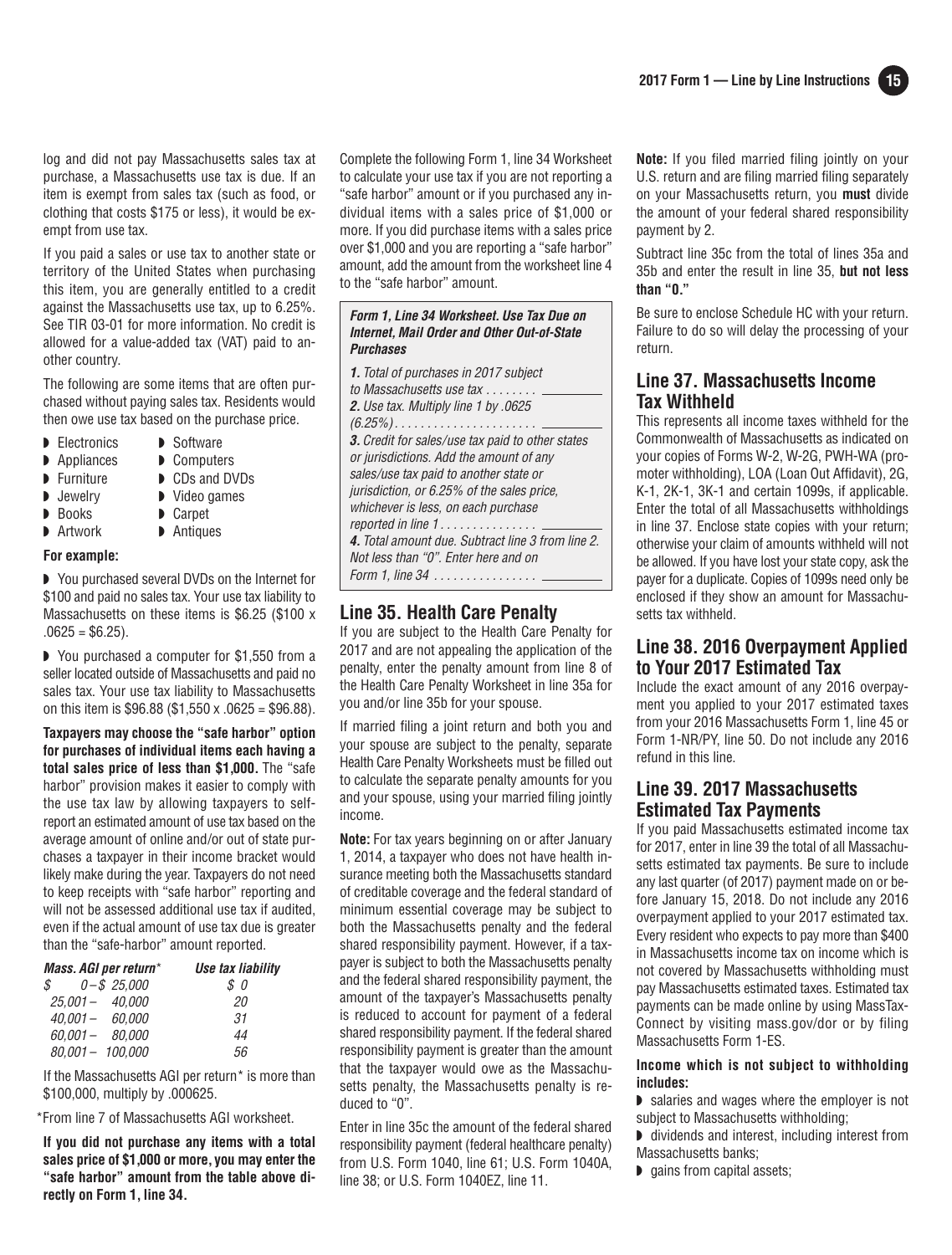

◗ income from an individual trade, business or profession;

- ◗ income from any estate or trust not taxed directly; ◗ certain pensions;
- taxable Keogh or IRA distributions (only if you elected not to have federal withholding);
- ◗ rental, royalty or REMIC income;

◗ unemployment compensation (from which no Massachusetts income tax was withheld);

- alimony received:
- ◗ distributions from SIMPLE accounts;
- ◗ illegal income; and

◗ any other income received while a Massachusetts resident from which Massachusetts tax will not be withheld.

Generally, the first payment must be filed on or before April 15 of the taxable year. The estimated tax may be paid in full with the first payment or in four installments on or before April 15, June 15, September 15 of the current taxable year and January 15 of the following year.

If you wish to verify estimated tax payments that have already been made through your MassTax-Connect account. If you don't have a MassTax-Connect account, you can sign up at www. mass. gov/masstaxconnect

You may request your employer to withhold additional amounts from your salary on Form M-4, Massachusetts Employee's Withholding Exemption Certificate, to cover the taxes on other income so that you do not have to file and pay estimated taxes.

If 80% of the tax is not paid throughout the year through withholding and/or estimated payments, a penalty may be imposed.

#### **Line 40. Payments Made with Extension**

If you filed Massachusetts Form M-4868, Application for Automatic Six-Month Extension of Time to File Massachusetts Income Tax Return, for 2017 on or before April 17, 2018, enter in line 40 the amount you paid with Massachusetts Form M-4868.

### **Line 41. Payment with Original Return**

Use this line only if you are amending the original return. Enter in line 41 the amount of tax you paid with the original return from line 49, "Tax Due." Select the appropriate amended return oval on page 1. Complete the entire return, correct the appropriate line(s) with the new information and recompute the tax liability. If you owe additional tax, mail the amended Form 1 to: Massachusetts Department of Revenue, PO Box 7003, Boston, MA 02204. If you are requesting a refund, mail the amended Form 1 to: Massachusetts Department of Revenue, PO Box 7002, Boston, MA, 02204.

## **Line 42. Earned Income Credit**

The earned income credit is a tax credit for certain taxpayers who work and have earned income under \$53,930. Taxpayers who qualify for and claim the federal earned income credit are allowed a refundable credit equal to 23% of the federal amount. If the credit due the taxpayer exceeds the amount of the total income tax payable for the year by the taxpayer, the excess amount of the credit will be refunded to the taxpayer without interest. You must enter the number of qualifying children, if any, in line 42a. Then, enter the federal earned income credit amount from your U.S. Form 1040, line 66a, 1040A, line 42a; or 1040EZ, line 8a. Multiply this amount by .23 (23%) and enter the result in line 42. Be sure to fill out Schedule DI, Dependent Information, if you are claiming this credit for one or more qualifying children/dependents. Failure to do so will delay the processing of your return.

If you choose to have the IRS compute your federal earned income credit, wait until the IRS notifies you of that amount before making an entry in line 42. If you do not receive this information before April 17, 2018, and you are expecting a refund, you may have additional time to file your return. See the instructions for When to File Your Return for more information. For more information about the federal earned income tax credit, see IRS publication 596, available at irs.gov.

**Note:** if you are considered married for federal and Massachusetts income tax purposes, you must file a joint return with your spouse to claim the EITC. However, if you are a victim of domestic abuse, you can file a return as married filing separately and still claim the EITC if the following apply to you:

◗ you are living apart from your spouse at the time you file your tax return; and

◗ you are unable to file a joint return because you are a victim of domestic abuse.

If you have a filing status of married filing separately and you claim the EITC under this exception, you should keep records demonstrating the existence of domestic abuse. What constitutes adequate records will vary depending upon your circumstances. Some examples of documents that may meet this record-keeping requirement include (do not enclose these records with your tax return):

- ◗ protective and/or restraining order;
- ◗ police report;
- ◗ doctor's report or letter;

◗ a statement from someone who was aware of, or who witnessed, the abuse or the results of the abuse. The statement should be notarized if possible; or

◗ a sworn statement from you attesting to the abuse.

To claim this exception, you must fill in oval on line 42.

To determine if you qualify for the Credit with a filing status exception as a victim of domestic abuse, you should complete the IRS Earned Income Credit (EIC) worksheet .

**Note:** You should answer "No" to question 3 of the IRS Earned Income Credit (EIC) worksheet and when looking up the amount of the credit in the EIC Table you should use the column for the filing status "single" and the number of children you have.

To determine line 42 "Amount from U.S. return":

■ U.S. Form 1040, EIC Worksheet A filers should use the amount from Worksheet A, line 6.

◗ U.S. Form 1040, EIC Worksheet B filers should use the amount from Worksheet B, line 11.

■ U.S. Form 1040A filers should use the amount from the EIC Worksheet, line 6.

See TIR 17-10 for more information.

#### **Line 43. Senior Circuit Breaker Credit**

Certain senior citizens in Massachusetts may be eligible to claim a refundable credit on their state income taxes for the real estate taxes paid on the Massachusetts residential property they own or rent and which they occupy as their principal residence. The maximum credit allowed is \$1,080 for the tax year beginning January 1, 2017. If the credit due the taxpayer exceeds the amount of the total income tax payable for the year by the taxpayer, the excess amount of the credit will be refunded to the taxpayer without interest. To determine if you qualify for this credit, refer to the Senior Circuit Breaker Credit instructions in this booklet.

If you qualify for this credit and you are a homeowner, enter the amount from Schedule CB, Circuit Breaker Credit, line 17; if you are a renter, enter the amount from line 21. Be sure to complete and enclose Schedule CB with your return.

#### **Line 44. Other Refundable Credits**

Enter in line 44 the amount from Schedule CMS, Credit Manager Schedule.

Be sure to enclose Schedule CMS with your return. Failure to do so will delay the processing of your return.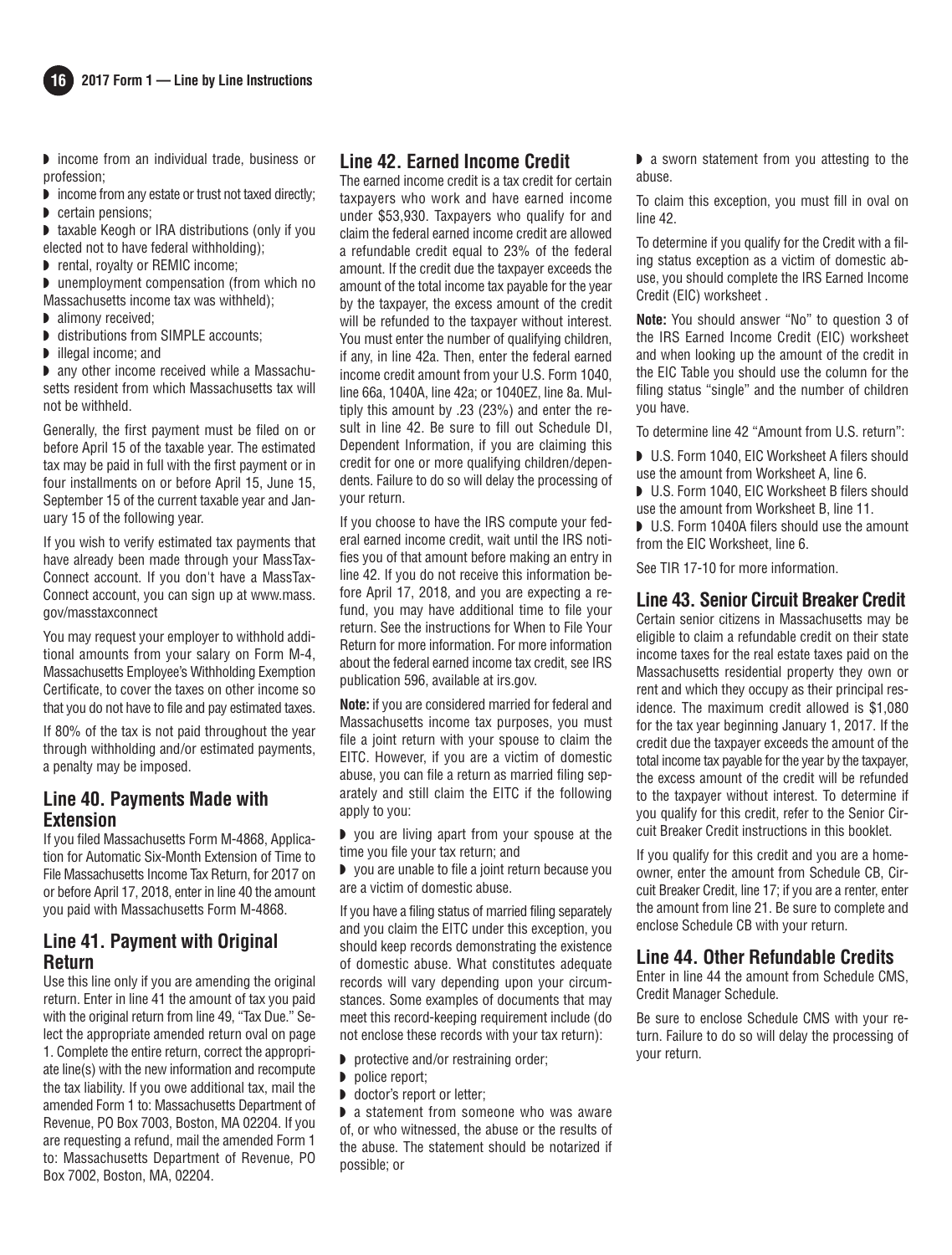# Refund Amount

## **Line 47. Amount of Overpayment You Want Applied to Your 2018 Massachusetts Estimated Tax**

Enter the amount of your 2017 overpayment that you wish to apply to your 2018 Massachusetts estimated tax. Once an election is made to apply your overpayment to your 2018 estimated tax, it cannot be refunded after the due date of the return or applied to any additional tax you may owe for 2017. The amount entered in this line can only be claimed as a credit on your 2018 Massachusetts return.

### **Line 48. Refund Amount**

Subtract line 47 from line 46. Enter the result in line 48. This is the amount of your refund.

**Note:** Your state tax refund may be taxable on your U.S. tax return if you deducted state income tax paid as an itemized deduction on U.S. Schedule A.

## **D** Direct Deposit

You may elect to have your refund deposited directly into your savings or checking account. Check with your financial institution to make sure that it accepts direct deposit and verify the routing transit number (RTN) of the issuing financial institution. If we are unable to honor your request for a direct deposit, a paper check will be sent to you.

The routing number of your financial institution is nine digits and begins with 01 through 12 or 21 through 32. The account number can be up to 17 characters (both numbers and letters). Omit hyphens, spaces and special symbols. Enter the number from left to right and leave any unused boxes blank. You **must enter** the routing number and the account number in the spaces provided in line 48 if you are requesting direct deposit. Failure to do so will result in your request for direct deposit being denied.

# Tax Due

#### **Line 49. Tax Due**

If line 36 is larger than line 45, subtract line 45 from line 36, and enter the result in line 49. This is the amount of tax you owe with your return. Pay in full with your return. Go to mass.gov/dor/masstax connect for online payment options. If you need to mail your payment, make your check or money order payable to the Commonwealth of Massachusetts and write your Social Security number on the front of your check or money order in the lower left corner. Enclose the check with your return. Be sure to use the light blue mailing label when mailing your Form 1.

Failure to file or failure to pay the proper amount of tax when due will result in an increasing amount of interest and penalties. It is to your advantage to file when your return is due, whether or not you are able to make full payment.

If you owe any interest, penalty or addition for the underpayment of estimated tax, add those amounts to the tax you owe when making your payment.

#### **What Are Interest and Penalties?**

**Interest:** If you fail to pay the tax when due, interest will be charged. For an explanation of how interest is compounded in Massachusetts, see TIR 92-6, available at mass.gov/dor.

**Penalty for Late Payment:** The penalty for late payment is 1% per month (or fraction thereof) of the tax due, up to a maximum of 25%.

**Penalty for Failure to File:** The penalty for failure to file a tax return by the due date is 1% per month (or fraction thereof) of the tax due, up to a maximum of 25%. If you were required to file a tax return for income received in any prior year and you did not file, you must file for that prior year.

**Penalty for Protested ("Bad") Payment:** If your payment is not honored by your bank because of insufficient funds or any other reason, a penalty may be added of \$30 or the amount of the payment, whichever is less.

**Addition for Underpayment of Estimated Tax:** You will generally be subject to this addition to tax if you did not have withholding and/or estimated payments equal to 80% of the total tax liability required to be paid and your 2017 tax due after credits and withholding is greater than \$400. The 80% requirement is reduced to 66**<sup>2</sup> ⁄3**% for individuals who receive two-thirds of their income from fishing or farming. If you failed to meet these requirements, you must complete and enclose Massachusetts Form M-2210 to calculate the amount you must add to line 49. You do not have to complete Form M-2210 if the balance due with your return is \$400 or less.

You may not be subject to an underpayment penalty if you qualify for one of the following exceptions:

◗ you are a qualified farmer or fisherman and are paying the full amount of the tax due on or before March 1, 2018;

◗ you were a Massachusetts resident and were not liable for 2016 taxes (where the taxable year was 12 months); or

◗ the sum of your estimated payments and withholding equals or exceeds your 2016 tax (where the taxable year was 12 months and a return was filed).

If you qualify for one of these exceptions, please fill in the oval marked "EX" under line 49 on Form 1 and enclose Form M-2210 indicating which of the exceptions applies to your circumstances.

A limited number of taxpayers may also qualify for a waiver of the underpayment penalty for one or more installments if:

◗ the underpayment was because of casualty or disaster; or

◗ during 2016 or 2017 you retired after reaching age 62 or became disabled and the underpayment was due to reasonable cause and not willful neglect.

If you think you qualify for one of these waivers, go to mass.gov/dor and use DOR's online application for abatement return or enclose Form M-2210 and an explanatory statement with your return and fill in the oval marked "EX" under line 49. If your waiver is not for all four installments, complete Form M-2210 to calculate the underpayment penalty for the installments which are not covered by the waiver. Form M-2210 is available by visiting mass.gov/dor.

**Penalty for Failure to Report Federal Change:** If the U.S. Internal Revenue Service changes your federal taxable income for a prior year (generally through audit), file an amended return within one year of the final federal determination to avoid this penalty. This penalty is equal to 10% of the additional tax due. If the change indicates a refund, file an amended return within one year, including acceptance of an amended federal return by the Internal Revenue Service.

# Sign Here

Now that you have completed Form 1, sign your name at the bottom of page 1 of Form 1. Your spouse must also sign if this is a joint return. Write the date you signed the return.

**Note:** Be sure to include all **four** pages of Form 1, as well as Schedule HC and all other applicable schedules.

Enclose with your Form 1 all state copies of your Forms W-2, W-2G, PWH-WA, 2G and any Forms 1099 which included Massachusetts withholding. go to mass.gov/dor/masstaxconnect for online payment options. If you need to mail your payment, make your check or money order payable to Commonwealth of Massachusetts and be sure to sign the check and write your Social Security number on it. Also, be sure to use the light blue mailing label when mailing your Form 1 with a payment.

#### **Paid Preparer Must Sign Your Return**

Generally, anyone you pay to prepare your return must sign it in the space provided at the bottom of page 4 of the Form 1. Tax return preparers are authorized to sign the return by means of a rubber stamp, mechanical device, or computer software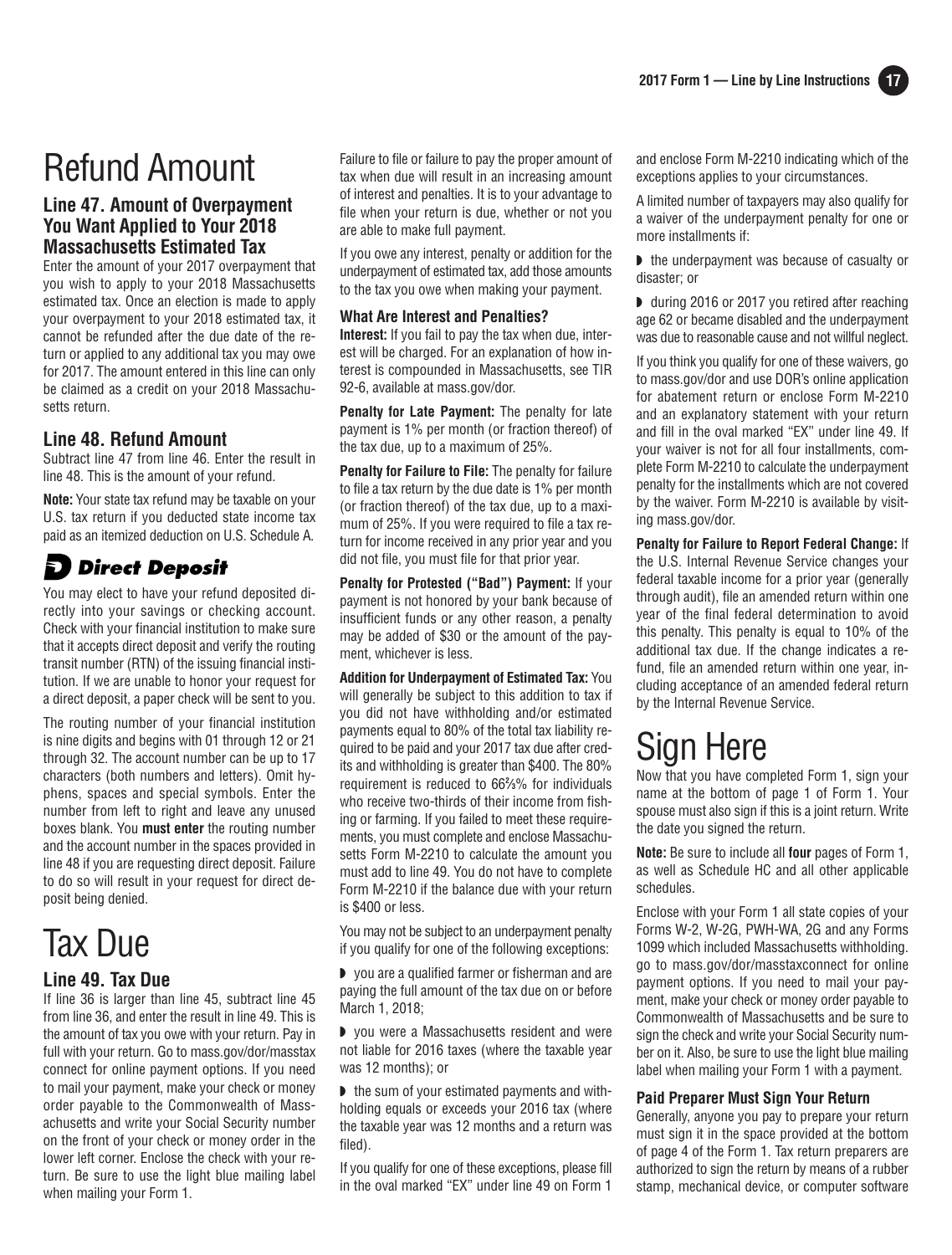# **<sup>18</sup>** Schedule Instructions

program, which must include either a facsimile or printed name of the preparer. Preparers are personally responsible for affixing their signatures to returns. Preparers must also provide their Social Security Number (SSN) or Preparer Tax Identification Number (PTIN) and Employer Identification Number (EIN) in the spaces provided at the bottom of page 4 of the Form 1. The preparer must give you a copy of the return for your records. Someone who prepares your return but does not charge you should not sign your return.

#### **Paid Preparer Authorization**

If you want to allow the Massachusetts Department of Revenue (DOR) to discuss your 2017 tax return with the paid preparer who signed it, fill in the "Yes" oval in the signature area of the return at the bottom of page 4 of the Form 1. This authorization applies only to the individual whose signature appears in the "Paid Preparer" section of your return. It does not apply to the firm, if any, shown in that section.

If you fill in the "Yes" oval, you, and your spouse if filing a joint return, are authorizing DOR to call the paid preparer to answer any questions that may arise during the processing of your return. You are also authorizing the paid preparer to:

◗ give DOR any information that is missing from your return;

◗ call DOR for information about the processing of your return or the status of your refund or payment(s); and

◗ respond to certain DOR notices that you have shared with the preparer about math errors, offsets and return preparation. The notices will not be sent to the preparer.

You are not authorizing the paid preparer to receive any refund check, bind you to anything (including any additional tax liability), or otherwise represent you before DOR. If you want to expand the paid preparer's authorization, see Form M-2848, Power of Attorney and Declaration of Representative. Form M-2848 is available by visiting mass.gov/dor.

The authorization cannot be revoked. However, the authorization will automatically end no later than the due date (without regard to extensions) for filing your 2018 tax return. This is April 15, 2019 for most people.

#### **E-File Opt Out**

For tax years beginning on or after January 1, 2011, income tax return preparers who completed more than 10 original Massachusetts Forms 1 and 1-NR/PY, including those E-filed, during the previous calendar year are required to use electronic means to file all personal income tax returns, unless the taxpayer specifically directs on the paper form that the filing be on paper and signs Form EFO, Personal Income Tax Declaration of Paper Filing. Fill in the oval at the bottom of page 4 of the Form 1 if you do not want your preparer to file your return electronically. See TIR 11-13 for more information.

#### **Mailing**

If you are expecting a refund or if you have no tax due, use the white mailing label on the back of the envelope that came with this booklet. If you do not have one, mail your original or amended Form 1 to: **Massachusetts Department of Revenue, PO Box 7000, Boston, MA 02204-7000.** If using a tax software product, be sure to use the correct PO box. See the inside front cover for this information.

If you have a tax due, use the light blue mailing label on the back of the envelope that came with this booklet. If you do not have one, mail your original or amended Form 1 to: **Massachusetts Department of Revenue, PO Box 7003, Boston, MA 02204-7003.** If using a tax software product, be sure to use the correct PO box. See the inside front cover for this information.

**Note:** Schedule lines without specific instructions are considered to be self-explanatory. Be sure to list on each schedule the name and Social Security number that appears first on Form 1. Do not cut or separate schedules.

## Schedule DI **Dependent Information Be sure to enclose with Form 1.**

In the spaces provided, enter the name, Social Security number, date of birth and the relationship of the dependent to you (son, daughter, mother, father, etc.). Also, if the dependent is a qualifying child for the Earned Income credit, fill in the "Yes" oval. If you are claiming more than 10 dependents, enclose a statement listing the name, Social Security number, date of birth and the relationship of the dependent to you and if the dependent is a qualifying child for the Earned Income credit.

## Schedule X

**Other Income Be sure to enclose with Form 1.**

## **Line 1. Alimony Received**

Enter in Schedule X, line 1 the total amount of alimony or separate maintenance received under a court judgment or decree, or for excess alimony amounts recaptured, as reported on U.S. Form 1040, line 11. Payments specified as child support are not taxable.

### **Line 2. Taxable IRA/Keogh, Qualified Charitable IRA Distributions and Roth IRA Conversion Distributions**

Complete the Schedule X, Line 2 Worksheet to calculate the taxable portion of any amount you received from an Individual Retirement Account (IRA), Keogh, qualified charitable IRA distribution or Roth IRA conversion distribution. Since Massachusetts does not allow a deduction for amounts originally contributed to an IRA or Keogh, the distributions are not taxable until the full amount of your contributions which were previously subject to Massachusetts taxes are recovered.

Contributions made to Keogh accounts prior to 1975 were deductible when made. Therefore, no deduction may be taken from a Keogh distribution for amounts contributed before 1975.

**Note:** Contributions from a deferred plan, such as a 401(k), that were rolled over into an IRA are not considered pre-taxed contributions.

#### **Schedule X, Line 2 Worksheet. Taxable IRA/Keogh Plan, Qualified Charitable IRA Distributions and Roth IRA Conversion Distributions**

**1.** Total IRA/Keogh plan distributions, qualified charitable IRA distributions, Roth IRA conversion distributions received during 2017. . . . . . . . . . . . . . . . . . . **2.** Total contributions previously taxed by Massachusetts . . . . . . . . . **3.** Total distributions received in previous years. . . . . . . . . . . . . . . **4.** Subtract line 3 from line 2. If line 3 is larger than line 2, enter " $0$ " . . . . .  $\overline{\phantom{a}}$ **5.** Subtract line 4 from line 1 and enter the result here. Not less than "0". . . . **6.** Total qualified charitable IRA distributions in 2017 included in line 1 **7.** Taxable IRA/Keogh distributions or Roth IRA conversion distributions. Subtract line 6 from line 5. Enter the result here and in Schedule X, line 2. Not less than "0"

**Note:** You must complete separate worksheets if married filing a joint return and both you and your spouse received IRA/Keogh Plan, qualified charitable IRA distributions, and/or Roth IRA conversion distributions.

## **Line 3. Other Gambling Winnings**

Enter in Schedule X, line 3 all gambling winnings from casinos, raffles, races, beano or other events of chance, wherever held, and winnings from non-Massachusetts lotteries. Do not enter less than "0." You may only deduct the price of the winning ticket. Certain gambling losses are now deductible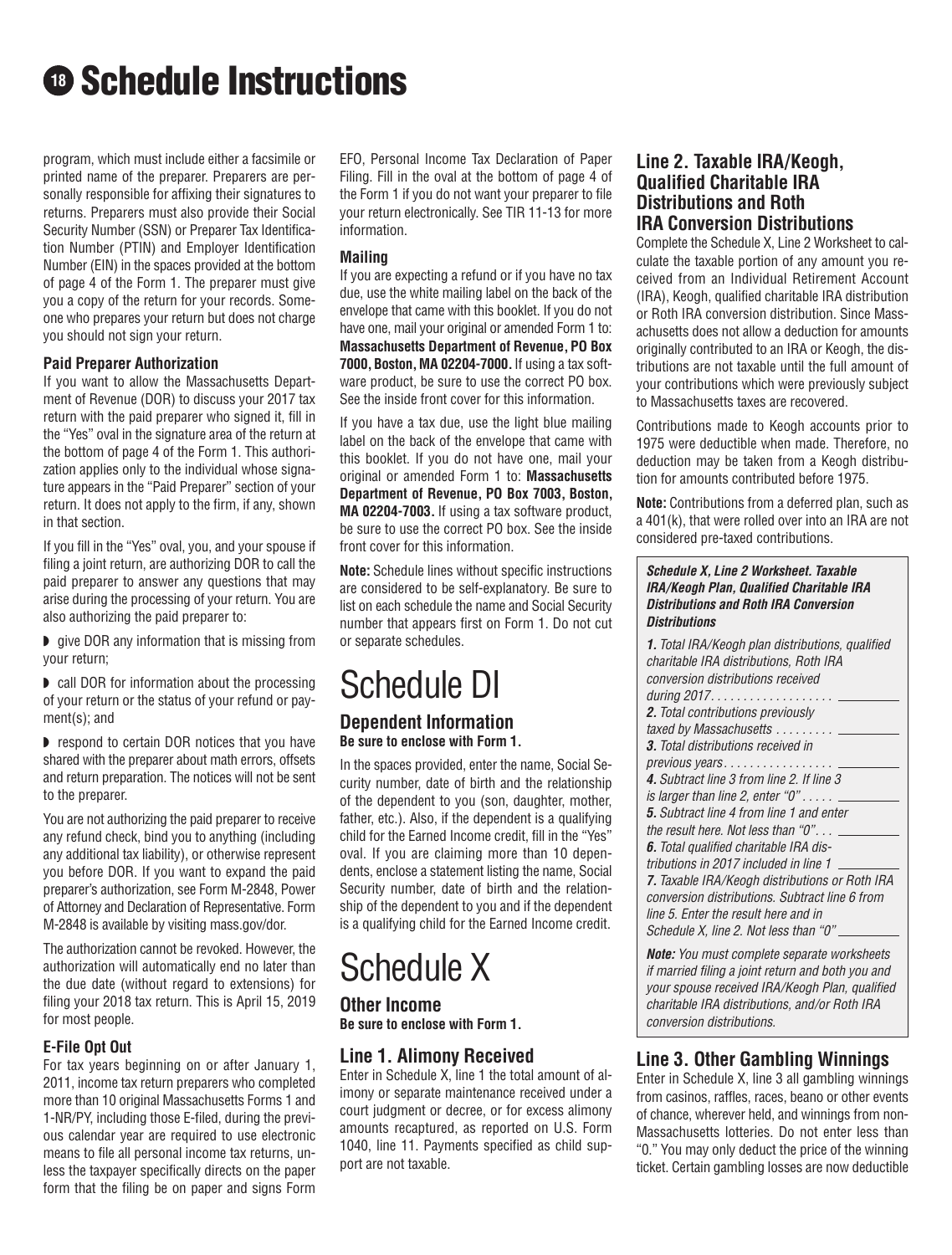under Massachusetts law. See Schedule Y, line 17 and TIR 15-14 for more information.

**Note:** Do **not** report Massachusetts state lottery winnings in Schedule X, line 3. Instead, report them on Form 1, line 8b.

#### **Line 4. Fees and Other 5.1% Income**

The following items should be reported on line 4 of Schedule X. **Do not enter less than "0."** Enclose additional statements if more space is needed.

◗ All fee income, such as payments for jury duty, election worker payments, director's fees, compensation received as executor or administrator of an estate, and commission income or tips not reported in line 3 of Form 1 are taxable. Also, report all bartering income not reported on Schedule C (the fair market value of goods or services received in payment for your services).

◗ All prizes and awards won in a quiz program, drawing, beauty contest, etc. are taxable at fair market value. Awards and bonuses received from your employer for performance of services not part of a qualified award plan are also taxable.

◗ Forgiveness of debt and mortgage forgiveness.

◗ Other Massachusetts 5.1% income reported on U.S. Form 1040, line 21 and not reported elsewhere in Form 1, lines 3 through 8 or Schedule X, lines 1 through 3 must be reported in line 4 of Schedule X.

◗ Pre-1996 installment sales classified as ordinary income for Massachusetts purposes (from Massachusetts Schedule D, line 10) are taxed as 5.1% income and must be reported on line 4 of Schedule X.

◗ Embezzled or other income from illegal activities is taxable and should be reported on Schedule X, line 4.

The following items should **not** be reported on your Massachusetts return:

◗ Any "net operating loss" reported as a negative amount on U.S. Form 1040, line 21 cannot be entered on Schedule X. A net operating loss from a business or profession cannot be carried forward or backward to offset individual income in any other year under Massachusetts law.

◗ Refunds of U.S. and Massachusetts income taxes are not considered income under Massachusetts law. If you received interest on refunds, report such interest on Massachusetts Schedule B.

# Schedule Y

**Other Deductions Be sure to enclose with Form 1.**

## **Line 1. Allowable Employee Business Expenses**

Generally, reimbursed employee business expenses are not included in your wages or salary and therefore are not allowed as deductions. However, there are unreimbursed and certain reimbursed expenses for which you are allowed a deduction. Complete the Schedule Y, Line 1 Worksheet in order to calculate your Massachusetts employee business expense deduction. The expenses must relate to income reported in lines 3 or 9 on Form 1. **Note:** All expense must be documented upon request.

Employees may deduct the following:

◗ unreimbursed travel and transportation expenses including lodging and meals away from home incurred by an employee; and

◗ all federally deductible unreimbursed employee business expenses, if the employee is a sales person who solicits business for an employer away from the employer's place of business.

Unreimbursed expenses are only deductible if all of the following conditions are met:

◗ you itemize deductions;

■ if you filed a joint U.S. return, you must file a joint Massachusetts return; and

◗ your unreimbursed business expenses taken together with the other miscellaneous itemized deductions reported on U.S. Form 1040, Schedule A, lines 21, 22 and 23 exceed 2% of your federal adjusted gross income reported on U.S. Form 1040, Schedule A, line 26. See the Schedule Y, Line 1 Worksheet.

If you are a qualified performing artist or a feebasis state or local government official, do not complete the worksheet. Enter on Schedule Y, line 9 your federally deductible business expenses included on U.S. Form 1040, line 24 and fill in the appropriate oval in Schedule Y, line 9.

#### **Schedule Y, Line 1. Massachusetts Employee Business Expense Deduction Worksheet**

**1.** Enter the amount from U.S. Form 2106, line 10, or 2106-EZ, line 6. . . **2.**If you are an employee other than an outside salesperson, enter the amount of unreimbursed expenses included in U.S. Form 2106 or 2106-EZ, line 4 . . . . . . . . . . . . . .

| <b>3.</b> If you are an employee other than an outside<br>salesperson, enter amount of unreimbursed<br>meals and entertainment expenses included<br>in U.S. Form 2106, line 9, col. B or 2106-EZ,<br>line 5, except for meals incurred while<br>away from home |
|----------------------------------------------------------------------------------------------------------------------------------------------------------------------------------------------------------------------------------------------------------------|
| 4. If you are an individual with a disability, enter                                                                                                                                                                                                           |
|                                                                                                                                                                                                                                                                |
| the amount of impairment-related expenses                                                                                                                                                                                                                      |
| included in line 1 and claimed on                                                                                                                                                                                                                              |
| line 28 of U.S. Schedule $A, \ldots, \ldots$                                                                                                                                                                                                                   |
| <b>5.</b> Add lines 2 through 4 $\dots \dots \dots$                                                                                                                                                                                                            |
| <b>6.</b> Subtract line 5 from line $1, \ldots, 2$                                                                                                                                                                                                             |
| <b>7.</b> Enter the amount from U.S.                                                                                                                                                                                                                           |
| Schedule A, line $27$                                                                                                                                                                                                                                          |
| <b>8.</b> Enter the smaller amount of line 6 or                                                                                                                                                                                                                |
| line 7 here and on Schedule Y, line 1                                                                                                                                                                                                                          |

## **Line 2. Penalty on Early Savings Withdrawal**

If you were charged a penalty because of early withdrawal of savings, and interest on the savings that such a penalty relates to income reported in line 5a or line 20 of this return or on a prior year Massachusetts return, you may deduct the penalty. This deduction is the same as the amount allowable on U.S. Form 1040, line 30. Enter this amount in line 2 of Schedule Y.

#### **Line 3. Alimony Paid**

Enter in Schedule Y, line 3 the total amount that you paid to your former spouse during 2017 for alimony or separate maintenance under court decree, or for excess alimony amounts recaptured, as reported on U.S. Form 1040, line 31a.

**Note:** Alimony payments specified as child support are not deductible.

#### **Line 4. Amounts Excludible Under MGL Ch. 41, Sec. 111F or U.S. Tax Treaty Included in Form 1, Line 3.**

Massachusetts allows an exclusion from income of amounts received by a firefighter or police officer incapacitated in the line of duty, per MGL Ch. 41, sec. 111F, and an exclusion from income of amounts received by qualifying students exempt under a U.S. tax treaty.

Enter any excludible amount of income received while you were a firefighter or police officer incapacitated in the line of duty in line 4 of Schedule Y that was included in Form 1, line 3, and fill in the appropriate oval.

If you were a qualifying student or a taxpayer with income exempt under a U.S. tax treaty, enter any excludible amount of income received that was exempt under a U.S. tax treaty in line 4 of Schedule Y that was included in Form 1, line 3, and fill in the appropriate oval.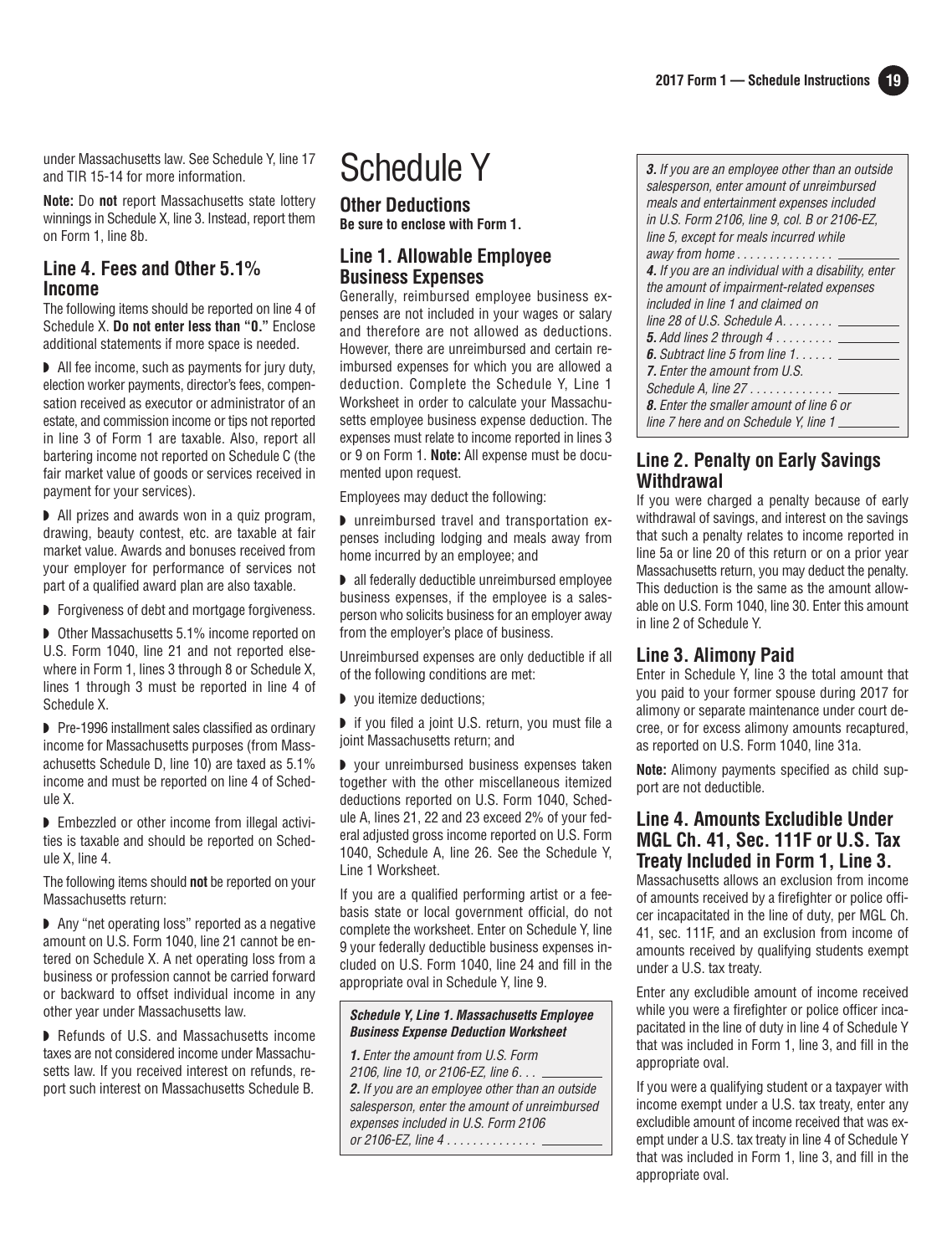#### **Line 5. Moving Expenses**

Enter in Schedule Y, line 5 the amount from U.S. Form 1040, line 26.

#### **Line 6. Medical Savings Account**

Enter in Schedule Y, line 6 the amount of the Medical Savings Account deduction included in U.S. Form 1040, line 36 "MSA."

#### **Line 7. Self-Employed Health Insurance**

Enter in Schedule Y, line 7 the amount from U.S. Form 1040, line 29.

**Note:** If you elected to claim the federal credit under sec. 35 and had to reduce the amount on U.S. Form 1040, line 29 by the amount of the federal credit, you may **not** add back the amount of the credit to the amount entered on U.S Form 1040, line 29.

#### **Line 8. Health Savings Accounts**

Enter in Schedule Y, line 8 the amount from U.S. Form 1040, line 25.

#### **Line 9. Other Qualified Deductions**

You may claim **only** the deductions listed below for Schedule Y, line 9. If you are entitled to claim any of the deductions in line 9, fill in the appropriate oval(s) and enter the total amount of deductions claimed in line 9.

◗ **Certain qualified deductions from U.S. Form 1040. Do not include** any amounts reported on U.S. Form 1040, lines 23 through 35 that are included in Form 1040, line 36 total. Enter **only** amounts included in U.S. Form 1040, line 36 as a write-in adjustment, **except** amounts contributed to sec. 501(c)(18) pension plans. For Massachusetts purposes, contributions to sec.  $501(c)(18)$ pension plans are not deductible. Also, the IRC sec. 404 deduction for contributions on behalf of IRC sec. 401(c)(1) employees (sole proprietors and partners) is disallowed. See TIR 02-18 (I)(D) and DOR Directive 01-7 for more information.

On the dotted line next to line 9, be sure to indicate the type of deduction being taken, as identified on U.S. Form 1040, line 36. Identify jury duty pay given to your employer as "Jury pay"; reforestation amortization as "RFST"; repayment of supple mental unemployment benefits under the Trade Act of 1974 as "Sub-Pay TRA"; attorney fees and court costs involving certain unlawful discrimination claims as "UDC"; and deductible expenses related to income reported on U.S. Form 1040, line 21 and Massachusetts Schedule X, line 4 from the rental of personal property engaged in for profit as "PPR." Fill in the appropriate oval in line 9 of Schedule Y.

◗ **Business Expenses of National Guard and Reserve Members, Performing Artists and Fee-Based Government Officials:** Enter the amount from U.S. Form 1040, line 24 and fill in the appropriate oval in line 9 of Schedule Y.

#### **Line 10. Student Loan Interest Deduction**

Enter the amount from U.S. Form 1040, line 33 or 1040A, line 18, not to exceed \$2,500. This deduction is only allowed if not claiming the same expenses in line 12 of Schedule Y, Undergraduate Student Loan Interest Deduction.

#### **Line 11. College Tuition Deduction**

A deduction is allowed for tuition payments paid by you, for yourself or a dependent, to a qualifying two- or four-year college leading to an undergraduate or associate's degree, diploma or certificate. Tuition payments for students pursuing graduate degrees at such a college or university are not eligible for the college tuition deduction. The deduction is equal to the amount by which the tuition payments, less any scholarships, grants or financial aid received, exceed 25% of Massachusetts AGI. The amount of the college tuition deduction is limited to qualified tuition expenses paid during a taxable year in connection with an academic term beginning during such taxable year or during the first three months of the next taxable year.

Qualified tuition expenses include only those expenses designated as tuition or mandatory fees required for the enrollment or attendance of the taxpayer or any dependent of the taxpayer at an eligible educational institution. No deduction is allowed for any amount paid for room and board, books, supplies, equipment, personal living expenses, meals, lodging, travel or research, athletic fees, insurance expenses or other expenses unrelated to an individual's academic course of instruction. Also, no deduction is allowed for reimbursements or refunds of qualified tuition and related expenses made by an insurer. Complete the Massachusetts AGI Worksheet and the Schedule Y, line 11 worksheet to see if you may qualify for this deduction. This deduction is only available to full year residents. See TIRs 97-13 and 16-15 for more information.

#### **Schedule Y, Line 11 Worksheet. College Tuition Deduction**

**1.** Enter total tuition payments paid by you, for yourself or a dependent, to a qualifying two- or four-year college in 2017 **2.** Enter amount of scholarships, grants or financial aid received in 2017 for amounts shown in line 1. . . . . . . . .

| <b>3.</b> Enter amount of reimbursements or refunds         |
|-------------------------------------------------------------|
| received in 2017 of amounts shown in line 1                 |
| reported by an insurer (from U.S.                           |
| Form 1098-T, box 10) ___                                    |
| 4. Subtract lines 2 and 3 from line 1. If "0"               |
| or less, you do not qualify for this                        |
| $deduction \dots \dots \dots \dots \dots \dots \dots \dots$ |
| <b>5.</b> Enter amount from line 7 of the                   |
| Massachusetts AGI Worksheet                                 |
| <b>6.</b> Multiply line 5 by .25. $\ldots$                  |
| 7. If line 4 is smaller than line 6, you are not            |
| eligible for this deduction. Enter "0." If line 4           |
| is larger than line 6, subtract line 6 from line 4          |
| and enter the result here and on                            |
|                                                             |

## **Line 12. Undergraduate Student Loan Interest Deduction**

A deduction is allowed for interest paid on a qualified undergraduate student loan. To be eligible for the deduction, the "education debt" must be a loan that is administered by the financial aid office of a two-year or four-year college at which you, or a qualified dependent, were enrolled as an undergraduate student. Additionally, the loan must have been secured through a state student loan program, a federal student loan program, or a commercial lender, and must have been spent solely for the purposes of paying tuition and other expenses directly related to the school enrollment. Enter the amount of such interest paid in Schedule Y, line 12. This deduction is only allowed if not claiming the same expenses in line 10 of Schedule Y, Student Loan Interest Deduction.

#### **Line 13. Deductible Amount of Qualified Contributory Pension Income from Another State or Political Subdivision Included in Form 1, Line 4**

Massachusetts allows a deduction for contributory pension income received from another state or one of its political subdivisions which does not tax such income from Massachusetts or its political subdivisions. For guidelines to determine which state's pensions are exempt in Massachusetts, see TIR 95-9. Enter any deductible amount of such income in line 13 of Schedule Y that was included in Form 1, line 4.

## **Line 14. Claim of Right Deduction**

Taxpayers who have paid Massachusetts personal income taxes in a prior year on income attributed to them under a "claim of right" may deduct the amount of that income from their gross income if it later develops that they were not in fact entitled to the income, and have repaid the amounts in question. The deduction is allowed in the year of repay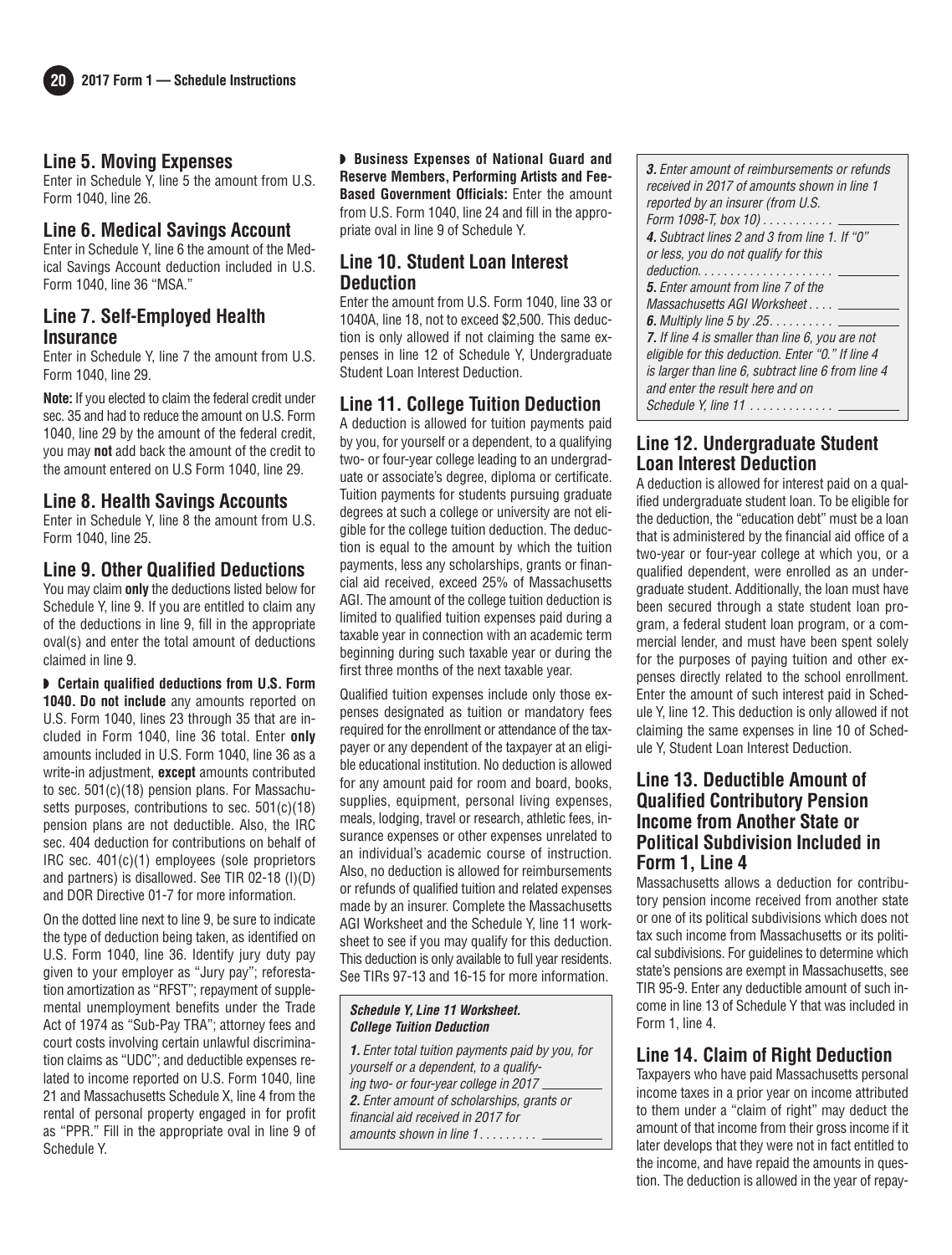ment, provided that the repayment is not otherwise deductible in determining Massachusetts income taxable under M.G.L. ch. 62. Some examples in which the claim of right may be applied for are:

**▶ Stock under claim of ownership.** Gains from sales of stock under a claim of ownership must be included, regardless of whether the taxpayer actually owned it;

◗ **Employment contracts.** Amounts in settlement of employment contracts must be included notwith standing the prospect of eventual repayment to the employer of an amount equivalent to or greater than the amount received;

◗ **Dividends.** Where a taxpayer receives a dividend that must be repaid in a later year (e.g., because it impaired corporate capital), the dividend must be included in the year of receipt;

◗ **Corporate notes.** Where a taxpayer receives a distribution with respect to holding of notes, the income must be included regardless of whether it could be challenged by senior creditors;

◗ **Mistake in validity of claim.** The claim of right doctrine applies where a taxpayer merely mistakes the validity of his claim;

◗ **Advanced insurance commissions**; or

#### ◗ **Repayment of unemployment compensation and supplemental unemployment benefits in a subsequent year.**

If you are entitled to claim this deduction, enter the amount claimed in Schedule Y, line 14. For more information, see TIR 06-4.

#### **Line 15. Commuter Deduction**

A deduction is allowed for certain amounts paid by an individual for tolls paid for through an E-ZPass account or for weekly or monthly transit commuter passes for MBTA transit, bus, commuter rail or commuter boat, not including amounts reimbursed or otherwise deductible.

In the case of a single person or a married person filing a separate return or a head of household, this deduction applies only to the portion of such expended amount that exceeds \$150, and the total amount deducted cannot exceed \$750. In the case of a married couple filing a joint return, this deduction applies only to the portion of such amount expended by each individual that exceeds \$150, and the total amount deducted cannot exceed \$750 for each individual. Also, one spouse cannot transfer his or her excess deduction to the other spouse; separate worksheets must be completed to calculate the deduction. See TIR 06-14 for additional information.

The deduction is allowed where an individual purchases an MBTA pass for a dependent who is claimed on that individual's tax return, provided the dependent does not also claim the deduction. However, the total amount deducted cannot exceed \$750 for each individual taxpayer who is filing a return. In the case of married taxpayers filing a joint return, the total amount deducted cannot exceed \$750 per taxpayer; thus, the maximum deduction for a joint return is \$1,500.

Complete the Schedule Y, Line 15 Worksheet to calculate the commuter deduction.

#### **Schedule Y, Line 15 Worksheet. Commuter Deduction**

**1.** Enter amount paid in 2017 for tolls through an E-ZPass account. . . . . . **2.** Enter amount paid in 2017 for weekly or monthly transit commuter passes for MBTA transit or commuter rail. (Do not include amounts reimbursed or otherwise deductible). . . . . . . . . . . . . . . . . . . . **3.** Add lines 1 and 2. If \$150 or less, you do not qualify for this deduction. Omit remainder of this worksheet. Otherwise, complete lines 4 through  $6 \ldots \ldots \ldots \ldots$ **4.** Enter \$150. . . . . . . . . . . . . . . . . . **5.** Subtract line 4 from line 3. . . . . . **6.** Enter the lesser of line 5 or \$750 here and on Schedule Y, line 15 ...

#### **Line 16. Deduction for Expenses of Human Organ Transplant**

An individual may deduct certain expenses and other costs incurred in the process of donating an organ for a human organ transplant to another individual. For purposes of this deduction, "human organ" shall mean all or part of human bone marrow, liver, pancreas, kidney, intestine or lung. In the case of an individual who donates an organ to another person for human organ transplantation, the individual may deduct the following expenses that are incurred by the individual and related to the individual's organ donation: (i) travel expenses; (ii) lodging expenses; and (iii) lost wages not to exceed \$10,000. An individual who is a nonresident of Massachusetts for all or part of the taxable year is not eligible to claim this deduction. If you are entitled to claim this deduction, enter the amount claimed in Schedule Y, line 16. See TIR 11-6 for further information.

#### **Line 17. Certain Gambling Losses**

Massachusetts has adopted a new deduction from 5.1% income, allowing a deduction for losses from wagering transactions, that were incurred at a gaming establishment licensed in accordance with chapter 23K or a racing meeting licensee or simulcasting licensee, only to the extent of the gains from such transactions.

Under the new provision a taxpayer may claim a deduction for gambling losses incurred in a calendar year only if the losses were incurred at any gaming establishment licensed in accordance with chapter 23K or a racing meeting licensee or simulcasting licensee and only if the taxpayer had wagering winnings from any such gaming establishment licensed in accordance with chapter 23K or a racing meeting licensee or simulcasting licensee in the same calendar year. The deduction allowed for such losses may not exceed the amount of such winnings included in gross income for the calendar year.

Because Massachusetts does not adopt the deductions under IRC § 165(d), the deduction for gambling losses set forth in G.L. c. 62, § 3(B)(a)(18) is the only deduction for gambling losses allowed a Massachusetts taxpayer, unless the gambling activities of the taxpayer constitute a trade or business.

#### **Example 1:**

For calendar year 2017, taxpayer, a Massachusetts resident, has:

◗ gambling winnings of \$500 from Massachusetts state lottery,

◗ gambling winnings of \$800 from a casino licensed under chapter 23K,

◗ gambling winnings of \$1200 from a Las Vegas casino,

◗ gambling losses of \$1600 from a Las Vegas casino,

◗ gambling losses of \$510 from Massachusetts Lottery scratch tickets, and

◗ gambling losses of \$1000 from a casino licensed under chapter 23K.

For Massachusetts income tax purposes, the taxpayer must include \$500 of their gambling winnings on Form 1, line 8b (Massachusetts state lottery) and the remaining \$2,000 of their gambling winnings on Schedule X, line 3. The taxpayer may claim a deduction for gambling losses from a casino licensed under chapter 23K but only to the extent of winnings from a casino licensed under chapter 23K. No deduction is available for the taxpayer's gambling losses from other sources. The taxpayer had winnings of \$800 and losses of \$1,000 from a casino licensed under chapter 23K. Thus, the taxpayer may claim a deduction of \$800. The remaining \$200 of loss from the casino licensed under chapter 23K may not be deducted.

If you are entitled to claim this deduction, enter the qualified amount in Schedule Y, line 17.

#### **Line 18. Prepaid Tuition or College Savings Plan Deduction**

A deduction is available for purchases of or contributions made to an account in a pre-paid tuition program or a college savings program established by the Commonwealth. The deduction is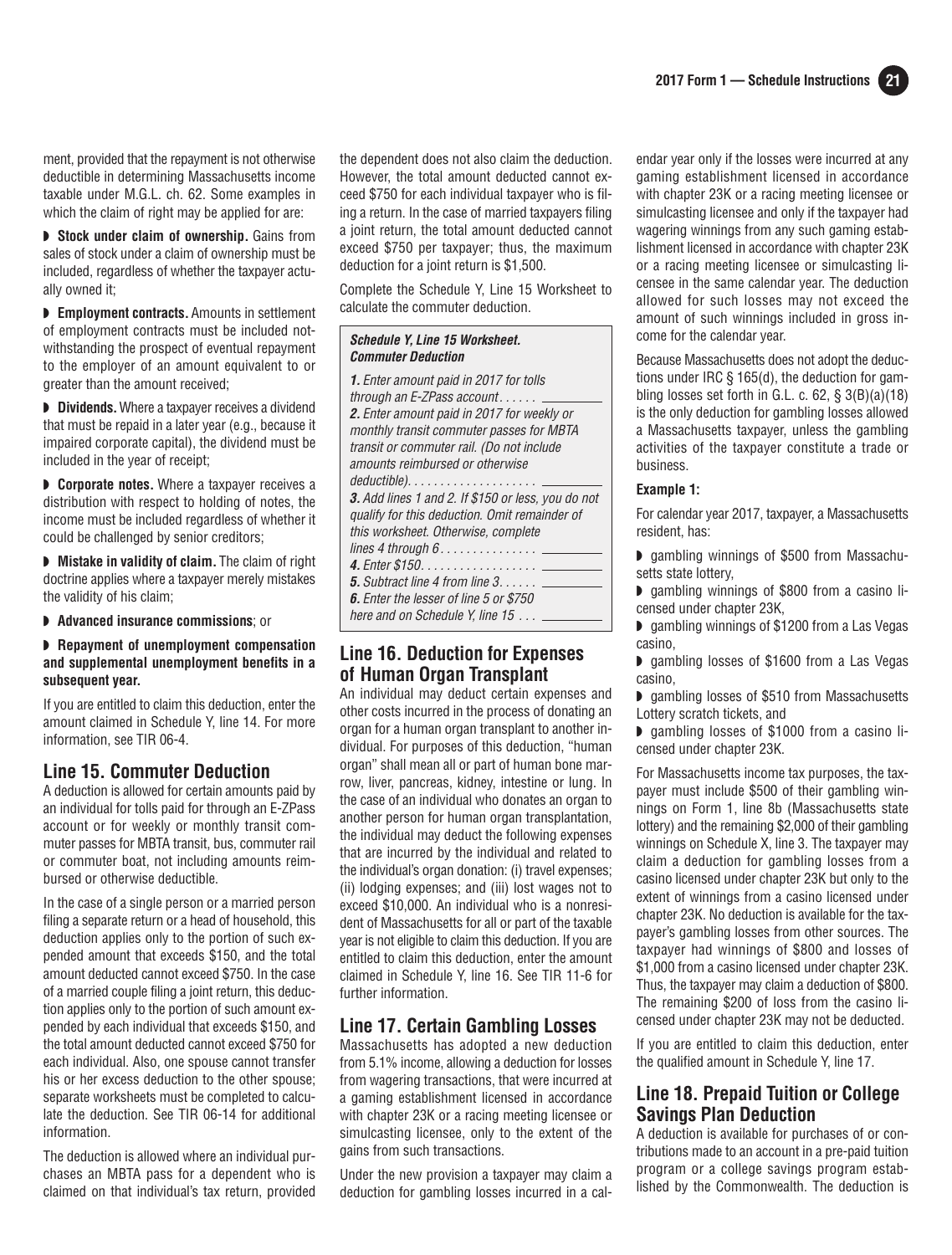capped at \$1,000 for a single person or head of household and \$2,000 for a married couple filing a joint return. The deduction is subject to recapture in the taxable year or years in which distributions or refunds are made from the tuition or college savings account for any reason other than (i) to pay qualified higher education expenses, as defined by Internal Revenue Code (IRC) § 529(e)(3); or (ii) the beneficiary's death, disability or receipt of a scholarship. Enter the allowable amount on Schedule Y, Line 18. For more information, see TIR 16-15.

## Schedule CMS

**Be sure to enclose with Form 1.**

#### **Credit Manager Schedule**

The Credit Manager Schedule, which replaces Schedule Z/RF, reports in Part 1 the taxpayer's credits available (including credits carried over from prior years) and the credits taken not received via a lower tier entity or credit transfer. The exceptions to this rule are Brownfields Credit, Film Incentive Credit, and/or Medical Device Credit received via credit transfers/sales. Credits are shown in a table format and may be listed in any order. Taxpayers with more than one credit available may choose how much of each credit to take in the current year. A taxpayer participating in a combined report and allowing other members of the combined group to use its credits as allowed in 830 CMR 63.32B.2(9), also reports the amount or each credit shared on this schedule.

The following table identifies various credits that may be shown on the Credit Manager Schedule.

| <b>Credit name</b>                 | Credit type code |
|------------------------------------|------------------|
| Brownfields BRWFLD                 |                  |
| Certified Housing CRTHOU           |                  |
| Community Investment CMMINV        |                  |
| Conservation Land CNSLND           |                  |
|                                    |                  |
|                                    |                  |
| Employer Wellness. EMPWLL          |                  |
|                                    |                  |
| Farming & Fisheries FRMFSH         |                  |
| Film Incentive FLMCRD              |                  |
| Harbor MaintenanceHRBMNT           |                  |
| Historic Rehabilitation HISRHB     |                  |
| Investment TaxINVTAX               |                  |
|                                    |                  |
| Life Science (FDA) LFSFDA          |                  |
| Life Science (ITC). LFSITC         |                  |
| Life Science (Jobs). LFSJOB        |                  |
| Life Science (RD) LFSRDC           |                  |
| Low-Income Housing. LOWINC         |                  |
| Low-Income Housing Donation LIHDON |                  |
| Medical Device MEDDVC              |                  |
|                                    |                  |
|                                    |                  |
| Solar & Wind Energy SLRWND         |                  |
|                                    |                  |
| Veteran's Hire VETHIR              |                  |

Some credits are identified on the credit manager schedule by a certificate number. The certificate number for the credit is assigned by the issuing agency (which may be the Department of Revenue) and must always be reported to claim the credit. A taxpayer with multiple certificates for the same type of credit will enter each separately, with the available (unused) balance associated with that certificate in column e and the amount of the credit used in the current year in column f. Taxpayers claiming the EDIP Credit for a Certified Jobs Creation Project must enter a certificate number but are only required to complete the header section of Schedule EDIP.

Some credits are identified by the period end date which refers to the period in which the credit originated. This may be the current taxable year or a prior year if the credit is being carried forward from a prior year. If the period of origin is the current year, a schedule detailing the calculation of the amount of credit must be enclosed with the return. If the period of origin is a prior year, only the amount carried over to and available in the current year is shown in column e and no calculation schedule is required.

If, by operation of M.G.L. c. 63, s. 32C or another provision of law, a credit normally identified by period of origin is eligible for indefinite carryover, the credit should be reported as "non-expiring"; the taxpayer is not required to identify the period of origin on the Credit Manager Schedule. (Non-expiring credits were formerly referred to as "unlimited.")

The abbreviation in the "Credit type code" column is used to identify the credit type on the Credit Manager Schedule (parts 1 and 2, column a and parts 3 and 4, column b).

Part 2 of the Credit Manager Schedule reports any refundable credits claimed in the current year that were not received via Massachusetts K-1s or via credit transfer. Certain credits are refundable only if specifically authorized or, in the case of the Film Credit, if the original recipient has not transferred the credit to another. Other conditions may apply depending on the terms applicable to the specific

| 2a.                | 2b. Period end date | 2c. Certificate | 2d. Credit available or | 2e. Reduction in   | 2f. Refundable credit |
|--------------------|---------------------|-----------------|-------------------------|--------------------|-----------------------|
| <b>Credit type</b> | (mm/dd/yyyy)        | number          | certificate balance     | balance for refund | taken (100% or 90%)   |
| <b>FLMCRD</b>      |                     | 0000000011      | \$10,000                | \$10,000           | \$9,000               |
| <b>CNSLND</b>      |                     | 1110000000      | \$1.000                 | \$1.000            | \$1,000               |

The total of the amounts shown in column f are shown on the appropriate line of the taxpayer's return.

#### **Schedule CMS, Example 2**

| 1a.<br><b>Credit type</b> | 1b. Fill in if<br>non-expiring | 1c. Period end date<br>(mm/dd/yyyy) | 1d. Certificate<br>number | 1e. Credit available or<br>certificate balance | 1f. Credit taken<br>this year | 1g. Credit shared<br>this year |
|---------------------------|--------------------------------|-------------------------------------|---------------------------|------------------------------------------------|-------------------------------|--------------------------------|
| <b>SEPTIC</b>             |                                | 12/31/2018                          |                           | \$6,000                                        | \$1,500                       |                                |
| <b>LEAD PAINT</b>         |                                | 12/31/2018                          |                           | \$1,000                                        | \$1,000                       |                                |

The Credit Manager Schedule will now also be used by individual taxpayers for certain credits. In Example 2, the taxpayer is an individual filing a return for the taxable year ending December 31, 2017 and has an available Septic Credit of \$6,000 in the current year. Since this is the first year the taxpayer is claiming the Septic Credit, the individual taxpayer must also enclose a Schedule SC. The individual should file Part 1 of the Schedule CMS to reflect a claimed credit of \$1,500 (Schedule SC, line 13).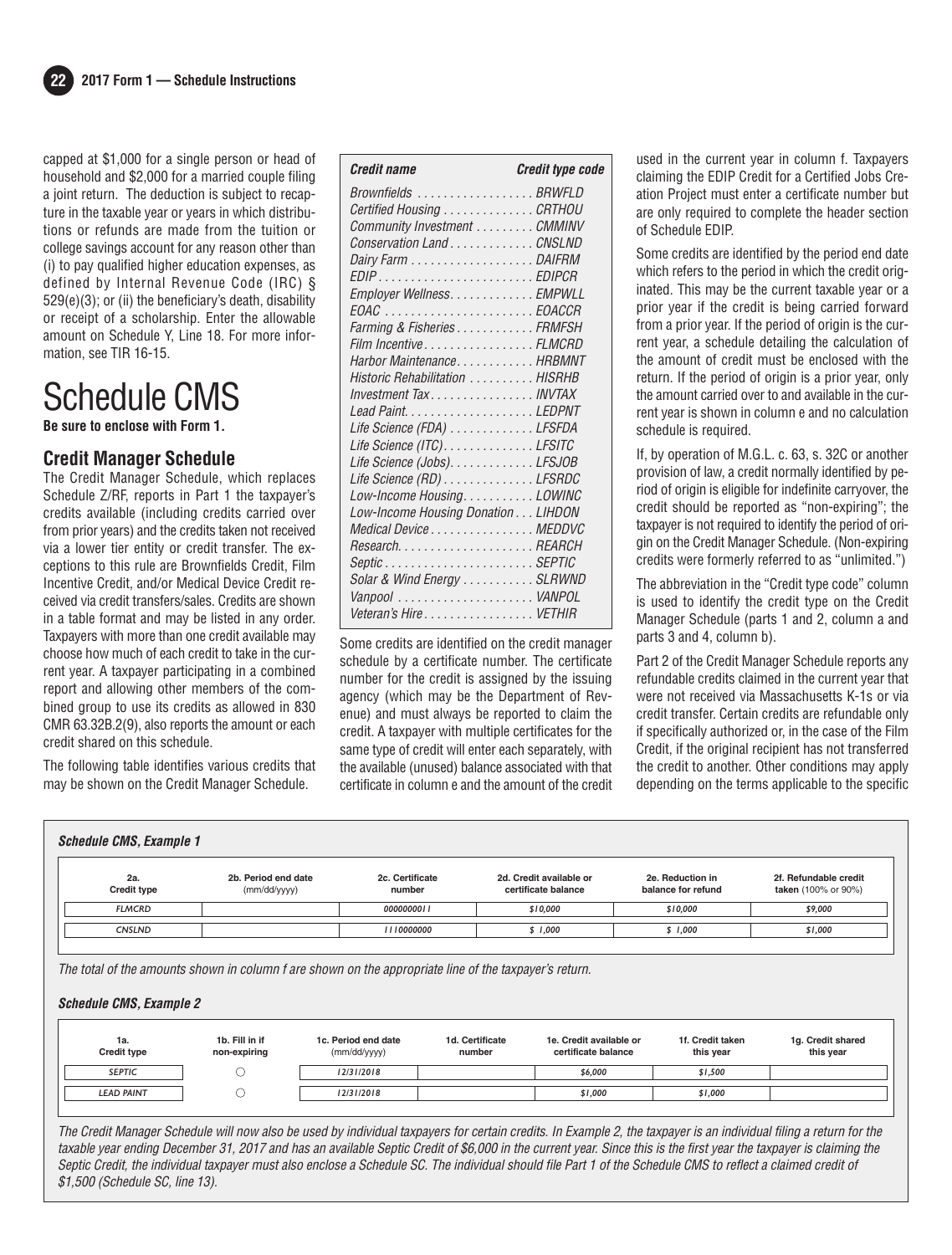credit. Credits are identified separately. The amount in column f is the amount of the refund requested, which may be 100% or 90% of the amount reported in column e. In Example 1, the taxpayer is has refundable film credit (allowed at 90% of the available balance) and a refundable Conservation Land Credit (allowed at 100%). Although not shown in the example, taxpayer reported both credits on Part 1 of the Credit Manager Schedule and used part of the film credit to reduce its excise for the year to "0"; the \$10,000 amount shown in column d of Part 2 is the balance remaining after deducting the portion used in the current year and shown in column f of Part 1.

#### **Lead Paint**

If you incurred expenses for covering or removing lead paint on residential premises in Massachusetts, you may claim a credit for expenses up to \$1,500 for each residential unit. The basic rules are explained on Massachusetts Schedule LP, Credit for Removing or Covering Lead Paint on Residential Premises. If you qualify for the credit, complete Schedule LP and enter the amount of credit on Schedule CMS. Be sure to enter in line 1a the total number of units indicated in Schedule LP, line(s) 1a and 3a.

**Note:** You **must** enclose Schedule LP with your return. Failure to do so will result in this credit being disallowed on your tax return and an adjustment of your reported tax.

#### **Economic Opportunity Area/ Economic Development Incentive Program**

For projects certified by the EACC before January 1, 2010, the Economic Opportunity Area credit is a tax credit under G.L. c.  $62$ , sec.  $6(g)$  and G.L. c.  $63$ , sec. 38N equal to 5% of the cost of qualifying property purchased for business use within a certified project within an Economic Opportunity Area (EOA). To qualify for the EOA credit, the property must be used by the certified project exclusively in an EOA and must meet the same tests imposed for the 3% ITC. A certified project is a project approved by the Economic Assistance Coordinating Council (EACC). The 5% EOA credit cannot offset more than 50% of the tax due. Any unused credit may be carried forward for 10 years.

**Note:** To claim the credit, complete Schedule EOAC and enter the amount of the credit on the Schedule CMS. Failure to do so will result in this credit being disallowed on your tax return and an adjustment of your reported tax.

The EOA credit is not available to certified projects that were certified by the EACC on or after January 1, 2010. See TIRs 10-01 and 16-15 for further information.

For projects certified by the EACC on or after January 1, 2010, the Economic Development Incentive Program (EDIP) credit is available to certified projects as defined under G.L. c. 23A. The credit is authorized under G.L. c. 62, sec. 6(g) and G.L. c. 63, sec. 38N and is equal to a percentage of the cost of qualifying property purchased by a certified project for business use within Massachusetts.

To be eligible for the EDIP credit, the project must have been certified by the EACC on or after January 1, 2010. As part of the project certification, the EACC may (but is not required to) award a credit under the program and, when the EACC awards the credit, the EACC will determine the percentage of the cost of the property to be used to determine the credit. In addition the EACC may award an EDIP credit that is refundable. To qualify for the EDIP credit, the qualifying property must be used exclusively in the certified project in Massachusetts and must meet the same tests imposed for the 3% ITC.

Unless the EDIP credit awarded is refundable, the credit may not offset more than 50% of the tax due Carryover of unused credit is available only to the extent authorized by the EACC.

The EACC may also in consultation with the DOR limit (but not expand) the credit to a specific dollar amount or time duration or in any other manner deemed appropriate by the EACC. St. 2009, c. 166, sec. 18. For example, the EACC may limit the credit available with respect to a particular project to a specific dollar maximum, even if the actual dollar amount of the qualifying purchases would otherwise generate a higher credit amount. Similarly, the EACC may limit the otherwise applicable credit carry forward period provided by G.L. c. 62, sec. 6(g) and G.L. c. 63, sec. 38N(d). See TIRs 10-15, 10-1 and 14-3 for more information.

**Note:** If you qualify for the credit, complete Schedule EDIP and enter the amount of the credit on Schedule CMS. Also, enter the EAC-issued certificate number on Schedule CMS. Failure to do so will result in this credit being disallowed on your tax return and an adjustment of your reported tax. Enter the number from left to right.

The EDIP credit provisions were significantly changed for projects certified on or after January 1, 2017. For Projects certified by the EACC on or after January 1, 2017, the EDIP credit allowed to a taxpayer is determined by the EACC based on numerous factors set forth in G.L. c. 23A, sec 3D. The EACC may award a refundable EDIP credit.

Unless the EDIP credit awarded is refundable, the credit may not offset more than 50% of the excise due nor reduce the excise below the minimum tax. Carryover of unused credit is available only to the

extent authorized by the EACC. See TIRs 10-01 and 16-15 for further information.

**Note:** Taxpayers authorized by the EACC to claim the EDIP credit for projects certified on or after January 1, 2017 must complete Schedule EDIP and enter the amount of the credit on Schedule CMS. Failure to do so will result in this credit being disallowed on your tax return and an adjustment of your reported tax.

#### **Refundable Economic Development Incentive Program Credit**

For projects certified after January 1, 2010, M.G. L. Ch. 62 sec. 6(g) and M.G.L. Ch. 63 sec. 38N authorize the EACC to award refundable EDIP credits. Taxpayers authorized by the EACC to claim the EDIP credit for projects certified on or after January 1, 2010 must complete Schedule EDIP and enter the amount of the credit on Schedule CMS. See TIRs 10-01 and 16-15 for further information.

#### **Septic**

An owner of residential property located in Massachusetts who occupies the property as his or her principal residence is allowed a credit of a maximum of \$1,500 per taxable year for expenses incurred to comply with the sewer system requirements of Title V as promulgated by the Department of Environmental Protection or to connect to a mu nicipal sewer system pursuant to a federal court order, administrative consent order, state court order, consent decree or similar mandate. The amount of the credit is 40% of the cost, up to \$15,000, for design and construction expenses for repair or replacement of a failed cesspool or septic system. The maximum aggregate amount of the credit is \$6,000. A five-year carryover of any unused credit is allowed. See TIRs 97-12, 98-8, 99-5, 99-20 and DOR Directive 01-6 for more information. If you qualify for this credit, complete Massachusetts Schedule SC, Septic Credit, and enter the amount of credit on Schedule CMS. **Note:** You **must** enclose Schedule SC with your return. Failure to do so will result in this credit being disallowed on your tax return and an adjustment of your reported tax.

**Note:** Betterment assessments do not qualify for this credit.

#### **Brownfields**

Recent legislation extends the Brownfields credit to nonprofit organizations, extends the time frame for eligibility for the credit, and permits the credit to be transferred, sold, or assigned. Under prior law, net response and removal costs incurred by a taxpayer between August 1, 1998 and August 5, 2013, were eligible for the credit provided that the en vironmental response action before August 5, 2013. As a result of the recent legislation, the envi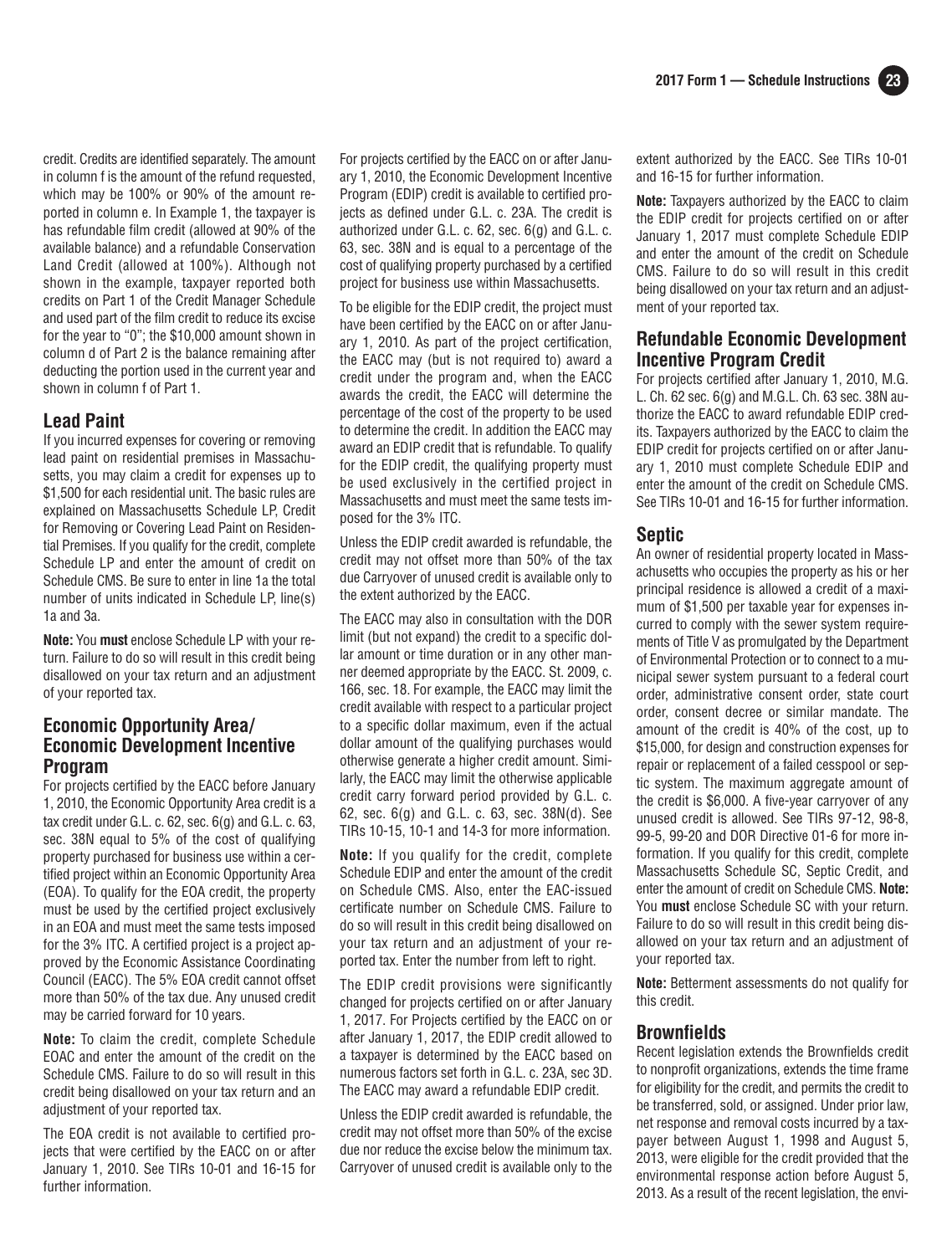ronmental response action commencement cut-off date is changed from August 5, 2013 to August 5, 2018, and the time for incurring eligible costs that qualify for the credit is extended to January 1, 2019. See TIR 13-15 for more information. If you qualify for this credit, you must have completed Schedule BCA, Brownfields Credit Application, and received a certificate number from DOR. Be sure to enter the DOR issued certificate number in the space provided on Schedule CMS.

**Note:** You **must** enter the certificate number on Schedule CMS. Failure to do so will result in this credit being disallowed on your tax return and an adjustment of your reported tax. Enter the number from left to right. Certificate application forms and additional information are available at mass.gov/dor.

#### **Low-Income Housing**

A low-income housing credit is available to individual taxpayers. The Department of Housing and Community Development will allocate the low income housing credit from a pool of available credits granted under section 42 of the Internal Revenue Code among qualified low-income housing projects. A taxpayer allocated a federal low income housing credit may also be eligible for a state credit based on the credit amount allocated to a low-income housing project that the taxpayer owns. A five-year carryforward of unused credit is allowed. See TIR 99-19 for more information. If you qualify for the credit, enter the amount on Schedule CMS.

**Note:** You **must** enter the building identification number on Schedule CMS. Failure to do so will result in this credit being disallowed on your tax return and an adjustment of your reported tax. Enter the number from left to right.

#### **Historic Rehabilitation**

Effective for tax years beginning on January 1, 2005 and ending on or before December 31, 2022, taxpayers may be eligible for the Historic Rehabilitation Credit (HRC). To claim this credit, a historic rehabilitation project must be complete and have been certified by the Massachusetts Historical Commission. Unused portions of the credit may be carried forward for five years. The credit may be transferred or sold to another taxpayer. The HRC is not subject to the 50% limitation rule for corporate taxpayers. If the taxpayer disposes of the property generating the HRC, a portion of the credit may be subject to recapture. For further information, see TIRs 10-11 and 14-3 and 830 CMR 63.38R.1, Massachusetts Historic Rehabilitation Credit. If you qualify for this credit, enter the amount on Schedule CMS.

**Note:** You **must** enter the certificate number on Schedule CMS. Failure to do so will result in this credit being disallowed on your tax return and an adjustment of your reported tax. Be sure to omit hyphens, spaces, decimals and other special symbols. Also, enter the number from left to right.

#### **Film Incentive**

For tax years beginning on or after January 1, 2006 and before January 1, 2023, motion picture production companies may claim (1) a credit equal to 25% of the total qualifying aggregate payroll for employing persons within the Commonwealth in connection with the filming and production of a motion picture and (2) a credit equal to 25% of their Massachusetts production expenses. Each credit has its own qualification requirements and a taxpayer is allowed to qualify for and claim both credits. The credits are also transferable. For more information, see TIR 07-15. If you qualify for this credit, enter the amount of credit on Schedule CMS.

Motion picture production companies qualify to elect a refundable film credit if they have not trans ferred or carried forward a portion of the film credit for the production/certificate number to be refunded. If you qualify this election, enter the amount from line 5 of Schedule RFC, Refundable Film Credit, on Schedule CMS.

**Note:** You **must** enter the DOR-issued certificate number in the space provided on Schedule CMS. Failure to do so will result in this credit being disallowed on your tax return and an adjustment of your reported tax. Enter the number from left to right. Certificate application forms and additional information are available at mass.gov/dor.

#### **Medical Device**

Medical device companies that develop or manufacture medical devices in Massachusetts can claim a credit equal to 100% of the user fees paid by them when submitting certain medical device applications and supplements to the United States Food and Drug Administration. The credit is also transferable. For more information, see TIR 06-22. If you qualify for this credit, enter the amount of credit on Schedule CMS.

**Note:** You **must** enter the DOR- issued certificate number in the space provided on Schedule CMS. Failure to do so will result in this credit being disallowed on your tax return and an adjustment of your reported tax. Enter the number from left to right. Certificate application forms and additional information are available at mass.gov/dor.

## **Employer Wellness Program Tax Credit**

Effective for tax years beginning on or after January 1, 2013, a Massachusetts business that employs 200 or fewer workers may qualify for a tax credit for up to 25% of the cost of implementing a "certified wellness program" for its employees. A taxpayer seeking to claim the credit must apply to the Department of Public Health (DPH) for certification of its wellness program. DPH will approve a dollar amount of credit for a qualifying taxpayer and issue a certificate number to be provided in connection with filing a tax return in order to claim the credit. The amount of the credit that may be claimed by a taxpayer cannot exceed \$10,000 in any tax year. DPH has promulgated a regulation, 105 CMR 216.000, entitled Massachusetts Wellness Tax Credit Incentive, which sets forth criteria for authorizing and certifying the credit. The credit is set to expire on December 31, 2017.

**Note:** You **must** enter the certificate number on Schedule CMS. Failure to do so will result in this credit being disallowed on your tax return and an adjustment on your reported tax. Enter the number from left to right.

#### **Farming and Fisheries**

A new credit applies to personal income taxpayers who are primarily engaged in agriculture, farming or commercial fishing. The credit is 3% of the cost or other basis for federal income tax purposes of qualifying property acquired, constructed or erected during the tax year. Qualifying property is defined as tangible personal property and other tangible property including buildings and structural components that are located in Massachusetts, used solely for farming, agriculture or fishing, and are depreciable with a useful life of at least four years. The credit applies to lessees calculated as follows: 3% of a lessor's adjusted basis in qualifying property for federal income tax purposes at the beginning of the lease term, multiplied by a fraction, the numerator of which is the number of days of the tax year during which the lessee leases the qualifying property and the denominator of which is the number of days in the useful life of the property. Where the lessee is eligible for the credit, the lessor is generally not eligible, with the exception of "equine-based businesses where care and boarding of horses is a function of the agricultural activity. If you qualify for this credit, complete Massachusetts Schedule FAF, Farming and Fisheries Credit, and enter the amount of the credit on Schedule CMS.

**Note:** You must enclose Schedule FAF with your return. Failure to do so will result in this credit being disallowed on your tax return and an adjustment of your reported tax.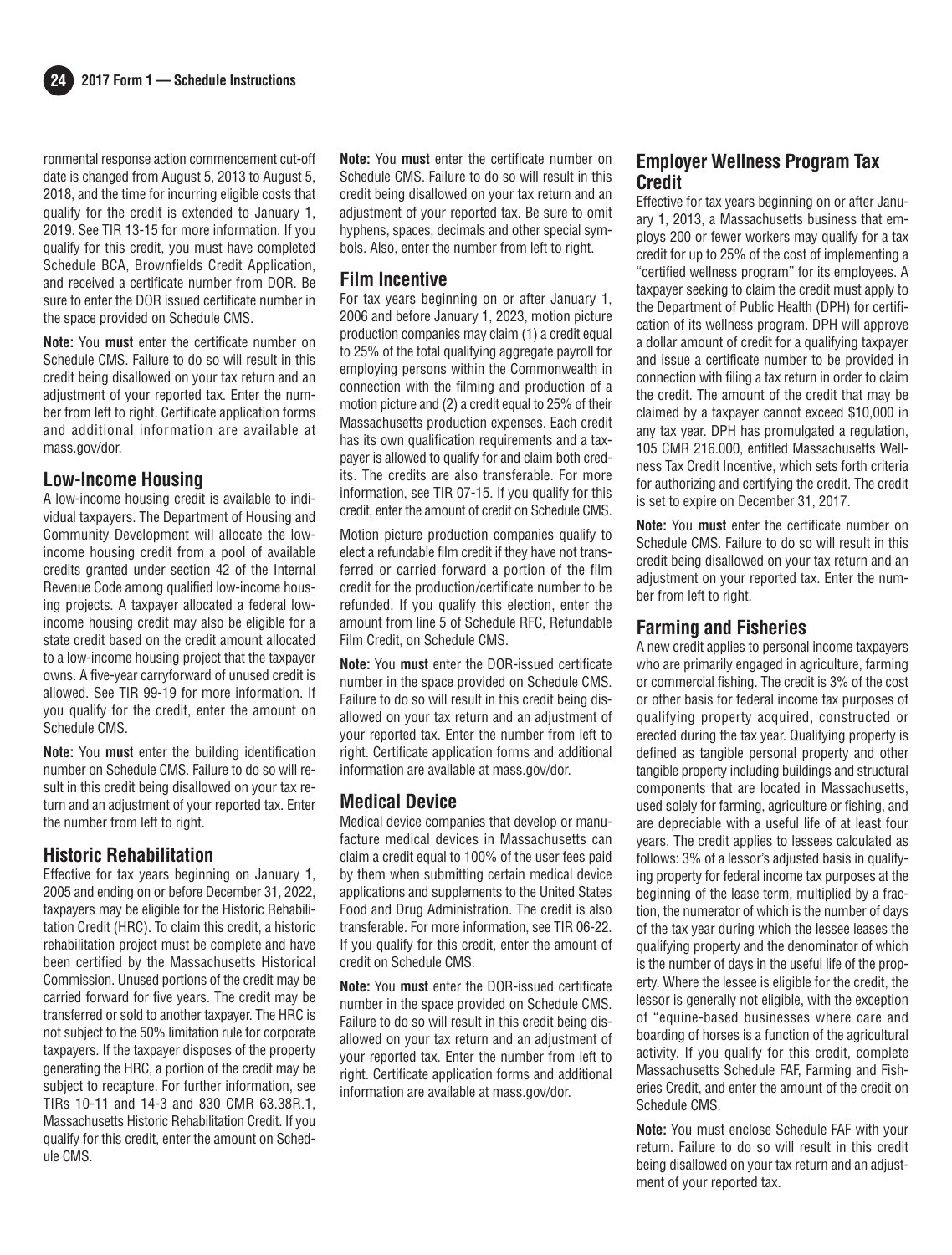## **Solar and Wind Energy**

If you had expenditures for certain renewable energy source items, such as equipment which uses or transmits solar or wind energy to heat, cool, or provide hot water for your principal residence in Massachusetts, you may qualify for a credit. If you qualify for the credit, complete Schedule EC, Residential Energy Credit, and enter the amount of credit on Schedule CMS.

**Note:** You **must** enclose Schedule EC with your return. Failure to do so will result in this credit being disallowed on your tax return and an adjustment of your reported tax.

#### **Refundable Film Credit**

Motion picture production companies qualify to elect a refundable film credit if they have not transferred or carried forward a portion of the film credit for the production/certificate number to be refunded. Transferees of the film credit do not qualify for the refundable film credit.

If an election to refund the film credit for a production/certificate number is made, the entire film credit remaining after reducing tax liability and other credits will be refunded at 90%. A motion picture production company that elects to claim a refund of the film credit is not permitted to seek a partial refund and a partial transfer or carryover of the credit. However, the refund can be applied as an estimated payment for the subsequent tax year.

Enter on Schedule CMS any amount of refundable film credit from Schedule RFC, Refundable Film Credit, line 5.

**Note:** You **must** enclose Schedule RFC with your return. Failure to do so will result in this credit being disallowed on your tax return and an adjustment of your reported tax.

#### **Refundable Dairy Credit**

The Massachusetts dairy farmer tax credit was established to offset the cyclical downturns in milk prices paid to dairy farmers and is based on the U.S. Federal Milk Marketing Order for the applicable market. A taxpayer who holds a certificate of registration as a dairy farmer pursuant to G.L. c. 94, s. 16A is allowed a refundable tax credit based on the amount of milk produced and sold. The dairy farmer tax credit as originally enacted was 90% refundable. Under recent legislation, the dairy farmer tax credit is now 100% refundable.

Enter the amount of refundable dairy credit from the Department of Agricultural Resources' Dairy Farmer Certified Tax Credit Statement on Schedule CMS.

**Note:** You **must** enter the Department of Agricultural Resources-issued certificate number in the space provided on Schedule CMS. Failure to do so will result in this credit being disallowed on your tax return and an adjustment of your reported tax. Be sure to omit hyphens, spaces, decimals and other special symbols. Also, enter the number from left to right.

#### **Conservation Land Tax Credit**

Effective for tax years beginning on or after January 1, 2011, a credit is allowed for qualified donations of certified land to a public or private conservation agency. The credit is equal to 50% of the fair market value of the qualified donation. The amount of the credit that may be claimed by a taxpayer for each qualified donation cannot exceed \$75,000. The credit is refundable but not transfer able. The certification process is conducted by the Executive Office of Energy and Environmental Affairs (EEA). EEA has promulgated a regulation, 301 CMR 14.00, entitled Conservation Land Tax Credit, which sets forth criteria for authorizing and certifying the credit. See also, 830 CMR 62.6.4, entitled Conservation Land Tax Credit, promulgated by DOR to explain the calculation of the allowable credit.

Enter on Schedule CMS the amount of the refundable conservation land tax credit. **Note:** You **must** enter the DOR-issued certificate number in the space provided on Schedule CMS. Failure to do so will result in this credit being disallowed on your tax return and an adjustment of your reported tax. Enter the number from left to right.

#### **Community Investment Tax Credit**

Effective for tax years beginning on or after January 1, 2014, a credit is allowed for qualified investments (certain cash contributions made to a community development corporation, community support organization, or a community partnership fund) made on or after January 1, 2014. The credit is equal to 50% of the total qualified investment made by the taxpayer for the taxable year. No credit is allowed to a taxpayer that makes a qualified investment of less than \$1,000. In any one taxable year, the total amount of the credit that may be claimed by a taxpayer that makes qualified investments cannot exceed \$1,000,000. The credit is refundable, or, alternatively, may be carried forward 5 years. The credit is set to expire December 31, 2019. See the Department's regulation 830 CMR 62.6M.1, Community Investment Tax Credit, for further quidance.

Enter on Schedule CMS the amount of the refundable Community Investment Tax Credit. **Note:** You **must** enter the DOR-issued certificate number in the space provided on Schedule CMS. Failure to do so will result in this credit being disallowed on your tax return and an adjustment of your reported tax. Enter the number from left to right.

#### **Low-Income Housing Donation Tax Credit**

A new credit is available to individuals and businesses if they donate real or personal property to certain non-profit entities for use in purchasing, constructing or rehabilitating a Qualified Massachusetts Project. The credit is generally limited to 50% of the amount of the donation, but it may be increased to 65% by the Department of Housing and Community Development. The credit is a oneyear credit that must be claimed in the year that the donation is made and is not refundable. Any credit amounts that exceed the tax due may be carried forward for five years. See TIR 16-15. If you qualify for the credit, enter the amount on Schedule CMS.

**Note:** You **must** enter the certificate identification number on Schedule CMS. Failure to do so will result in this credit being disallowed on your tax return and an adjustment of your reported tax. Enter the number from left to right.

#### **Veteran's Hire Tax Credit**

A new credit is available to businesses that hire veterans who live and work in Massachusetts. The credit is equal to \$2,000 for each qualified veteran hired. The business must employ fewer than 100 employees; be certified by the Commissioner of Veteran's Services; and qualify for and claim the federal Work Opportunity Credit allowed under I.R.C. § 51. A business may be eligible for a second credit for the next taxable year if the veteran continues to work for the business. The credit cannot be transferred or refunded. Any amount of credit that exceeds the tax due in the current taxable year may be carried forward to any of the three subsequent taxable years. The credit is available for qualified veterans hired after July 1, 2017. See TIR 17-10. If you qualify for the credit, enter the amount on Schedule CMS.

**Note:** You **must** enter the certification number from certificate issued by Commission of Veteran's Services. Failure to do so will result in this credit being disallowed on your tax return and an adjustment of your reported tax. Enter the number from left to right.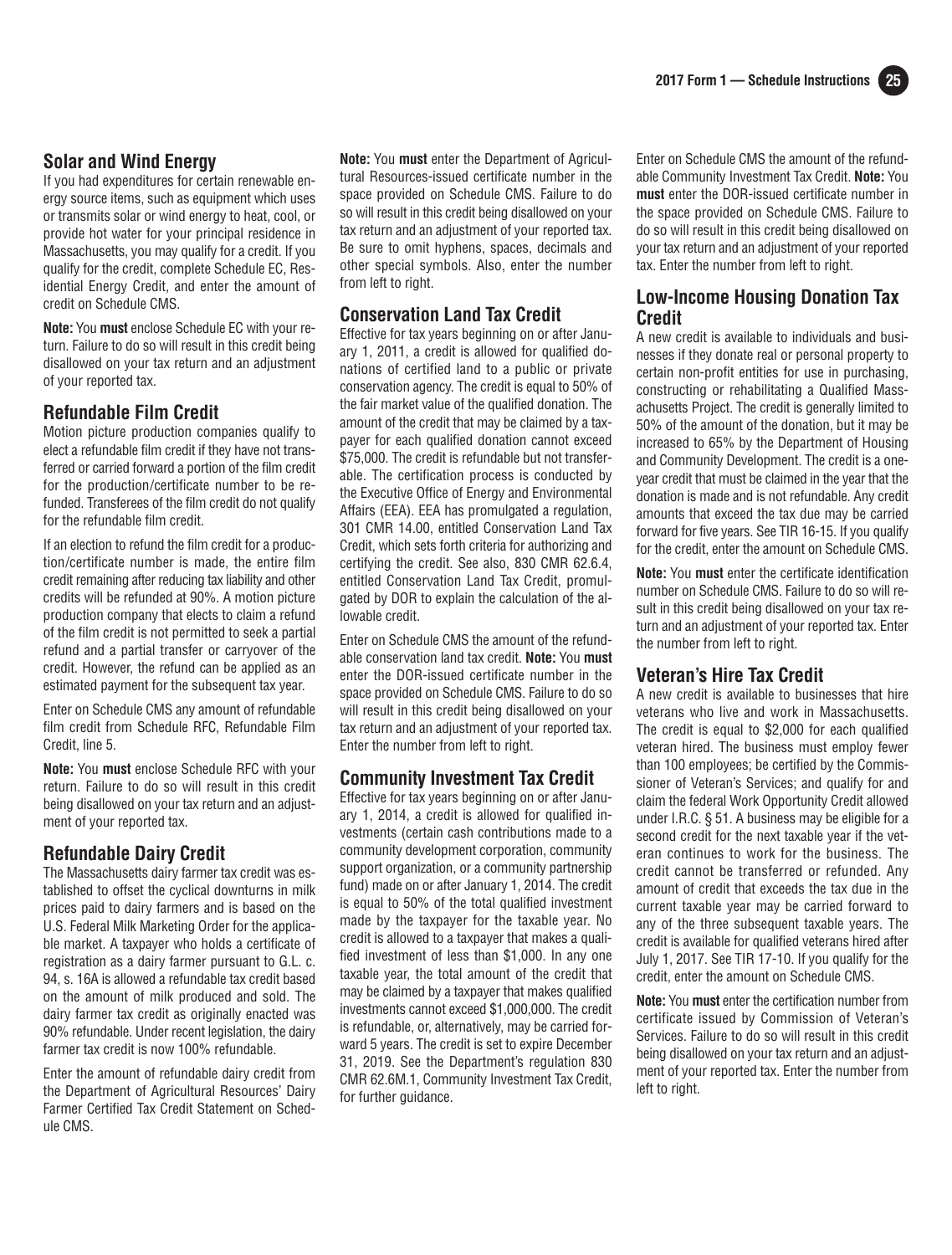# Schedule B

**Note:** If showing a loss, be sure to mark over the "X" in the box to the left. Also, be sure to enclose with Form 1.

### **Interest, Dividends and Certain Capital Gains and Losses**

You must file Massachusetts Schedule B if you had:

- ◗ dividend income in excess of \$1,500;
- ◗ any interest income other than from Massachusetts banks taxed at 5.1%;
- ◗ short-term capital gains or losses;
- ◗ carryover short-term losses from prior years;

◗ long-term gains on collectibles and pre-1996 installment sales classified as capital gain income for Massachusetts purposes;

◗ gains or losses from the sale, exchange or involuntary conversion of property used in a trade or business;

- ◗ net long-term capital gains and losses; or
- ◗ excess exemptions.

Collectibles are defined as any capital asset that is a collectible within the meaning of Internal Revenue Code section 408(m), as amended and in effect for the taxable year, including works of art, rugs, antiques, metals, gems, stamps, alcoholic beverages, certain coins, and any other items treated as collectibles for federal tax purposes.

◗ You need **not** file Massachusetts Schedule B if all interest income you had was from Massachusetts banks (reportable in Form 1, line 5a), and your gross dividend income was \$1,500 or less (dividend income of \$1,500 or less is reportable on Form 1, line 20 and, if applicable, Schedule C, line 32), and you have no short-term capital gains or losses, long-term gains on collectibles and pre-1996 installment sales, gains or losses from the sale, exchange or involuntary conversion of property used in a trade or business, allowable deductions from your trade or business, carryover short-term losses from prior years, net long-term capital gains or losses, or excess exemptions.

◗ You must complete Massachusetts Schedule B if your interest or dividend income includes: dividends taxed directly to trusts or estates on a Massachusetts Fiduciary Return, Form 2; or distributions that are returns of capital.

## **Part 1. Interest and Dividend Income Line 1. Total Interest Income**

Enter your total interest income from your U.S. Form 1040 or 1040A, lines 8a and 8b, or U.S. Form 1040EZ, line 2.

## **Line 2. Total Ordinary Dividends**

Enter your total ordinary dividends from your U.S. Schedule B, Part II, line 6. If you did not file U.S. Schedule B, enter the amount from U.S. Form 1040 or 1040A, line 9a.

## **Line 3. Other Interest and Dividends**

Enter the following amounts and their sources (enclose additional statement if more space is necessary):

◗ Interest from obligations of other states and their political subdivisions (including your share, if any, from a partnership, an S corporation and a grantor-type trust or non-Massachusetts trust). Do not include exempt interest already included in Schedule B, line 1;

■ Taxable distributions from Massachusetts S corporations not reported in Schedule B, line 2. Distributions in excess of the Massachusetts accumulated adjustments account are dividends to the extent of the corporation's Massachusetts accumulated earnings and profits. For more information, see Regulation 830 CMR 62.17A.1;

◗ Interest and dividends from a partnership, S corporation, grantor-type trust, or non-Massachusetts estate or trust from Massachusetts Schedule E. Generally, portfolio interest and dividend income from partnerships and S corporations should already be included in Schedule B, line 1 and line 2 amounts;

◗ Interest from a trade or business that is reported on Massachusetts Schedule C, line 32; or

◗ Interest or dividends from a mutual fund, if such distributions are not included in Schedule B, line 1 or line 2. See Schedule B, line 6.

#### **Lines 5 and 6**

Enter only amounts related to income that you have already included in lines 1, 2, and 3.

#### **Line 5. Total Interest from Massachusetts Banks**

Enter the total interest included in Form 1, line 5a (prior to the exemption amount being subtracted) only if it has been included in lines 1 or 3 of this schedule.

## **Line 6. Other Interest and Dividends to Be Excluded**

Enter the total interest and dividends from the following sources (enclose an additional statement, if necessary) only if it has been included in lines 1 or 3 of this schedule:

◗ Interest on U.S. debt obligations. Enter interest received on U.S. Treasury bills, notes and bonds, savings bonds or other obligations of the United

States, including its territories or dependencies. Such interest is tax-exempt in Massachusetts. For further information concerning exempt obligations of the United States, see TIR 89-8;

◗ Interest and dividends taxed directly to Massachusetts estates and trusts. Enter the interest and dividends that are taxed directly to a Massachusetts estate or trust (reportable on a Massachusetts Fiduciary Return, Form 2);

■ Any distribution which is a return of capital included in total gross dividends, line 2;

◗ Any interest or dividends from obligations of the Commonwealth of Massachusetts or its political subdivisions held by you;

◗ Any exempt portion of interest or dividends from a mutual fund included in lines 1, 2 or 3 of this schedule. Enter only the exempt portion of interest or dividends derived from obligations of the U.S. government or the Commonwealth of Massachusetts or its political subdivisions; or

◗ Any interest on pre-retirement distributions from state and municipal contributory pension plans.

Do not enter in line 6 either of the following:

◗ Dividends from the earnings and profits accumulated prior to January 1, 1971 by any corporate trust which was not taxed directly by Massachusetts in prior years, even though such an entity is taxed directly now (obtain from the entity the taxable status of dividends paid to you); or

◗ Dividends from any corporate trust which is not taxed directly by Massachusetts. Such entities include: those not doing business in Massachusetts; regulated investment companies or real estate investment trusts (both as defined under the U.S. Internal Revenue Code, Sections 851 and 856); or holding companies (as defined in Massachusetts General Laws, Chapter 62, section 8).

## **Line 8. Allowable Deductions from Your Trade or Business**

Enter the appropriate amount from Massachusetts Schedule C-2 if you qualify for an excess trade or business deduction. Generally, taxpayers may not use excess 5.1% deductions to offset other income. However, where the taxpayer files a Massachusetts Schedule C or Schedule E, Massachusetts law allows such offsets if the following requirements are met: the excess 5.1% deductions must be adjusted gross income deductions allowed under MGL Ch. 62, sec. 2(d); and these excess deductions may only be used to offset other income which is effectively connected with the active conduct of a trade or business or any other income allowed under IRC, sec. 469(d)(1)(B) to offset losses from passive activities.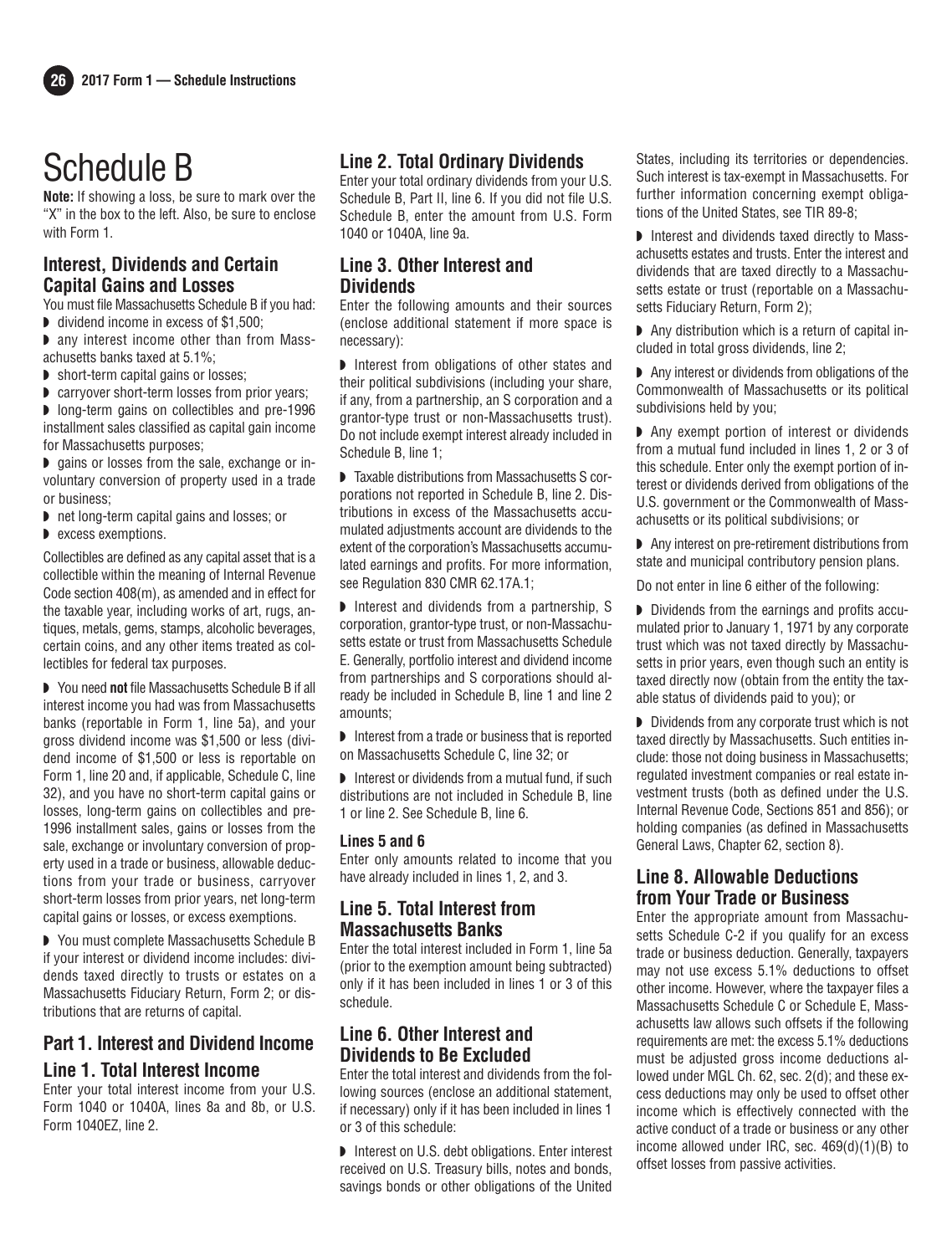## **Line 9. Subtotal Interest and Dividend Income**

Subtract line 8 from line 7. If you have no shortterm capital gains or losses, net long-term capital gains or losses, carryover short-term losses from prior years, long-term gains on collectibles and pre-1996 installment sales classified as capital gain income for Massachusetts purposes, gains or losses from the sale, exchange or involuntary conversion of property used in a trade or business and held for one year or less, allowable deductions from your trade or business, or excess exemptions, omit lines 10 through 37. Enter the amount from line 9 in line 38 of Schedule B and on Form 1, line 20, and omit lines 39 and 40 of Schedule B. Otherwise, complete parts 2, 3 and 4.

#### **Part 2. Short-Term Capital Gains and Losses and Long-Term Gains on Collectibles and Pre-1996 Installment Sales**

If there are any differences between U.S. and Massachusetts amounts reported in lines 10, 11, 12, 16 and 17, be sure to enter the Massachusetts amount. Possible differences include:

◗ Short-term capital gains taxed directly to Massachusetts estates and trusts (reportable on a Massachusetts Fiduciary Return, Form 2);

◗ Upon the sale of stock of an S corporation, the federal basis must be modified according to Massachusetts Income Tax Regulation, 830 CMR 62.17A.1; and

◗ Massachusetts has adopted basis adjustment rules to take into account differences between Massachusetts and federal tax laws. For more information regarding basis adjustment rules, see TIR 88-7.

## **Line 10. Short-Term Capital Gains**

Enter the gross short-term capital gains included in U.S. Schedule D, lines 1 through 5, column h.

#### **Line 11. Long-Term Capital Gains on Collectibles and Pre-1996 Installment Sales**

Enter the amount of long-term capital gains on collectibles and pre-1996 installment sales classified as capital gain income for Massachusetts purposes, from Massachusetts Schedule D, line 12.

### **Line 12. Gain on Sale of Business Property**

Enter from U.S. Form 4797 the amount of gain from the sale, exchange or involuntary conversion of property used in a trade or business and held for one year or less.

## **Line 14. Allowable Deductions from Your Trade or Business**

Enter the appropriate amount from Massachusetts Schedule C-2 if you qualify for an excess trade or business deduction. Generally, taxpayers may not use excess 5.1% deductions to offset other income. However, where the taxpayer files a Massachusetts Schedule C or Schedule E, Massachusetts law allows such offsets if the following requirements are met: the excess 5.1% deductions must be adjusted gross income deductions allowed under MGL Ch. 62, sec. 2(d); and these excess deductions may only be used to offset other income which is effectively connected with the active conduct of a trade or business or any other income allowed under IRC, sec. 469(d)(1)(B) to offset losses from passive activities.

## **Line 16. Short-Term Capital Losses**

Enter the gross short-term capital losses included in U.S. Schedule D, lines 1 through 5, column h.

#### **Line 17. Loss on Sale of Business Property**

Enter from U.S. Form 4797 the amount of loss from the sale, exchange or involuntary conversion of property used in a trade or business and held for one year or less.

### **Line 18. Prior Years Short-Term Unused Losses**

You may use short-term losses accumulated in the previous taxable years beginning after 1981 in the computation of short-term gain or loss for the current year. Enter here the amount from your 2016 Massachusetts Schedule B, line 40.

#### **Line 21. Available Short-Term Losses**

Combine lines 19 and 20. This amount should be "0" or less. If line 21 is less than "0," go to line 22. If line 21 is "0," omit lines 22 through 28 and go to Part 3.

If Schedule B, line 21 is a loss and Schedule D, line 13 is a loss, omit line 22, enter the amount from line 21 in line 23 and line 40, omit lines 24 through 28 and complete Parts 3 and 4.

### **Line 22. Short-Term Losses Applied Against Long-Term Gains**

If Schedule B, line 21 is a loss and Schedule D, line 13 is greater than "0," enter the smaller of Schedule B, line 21 (considered as a positive amount) or Schedule D, line 13 in Schedule B, line 22 and in Schedule D, line 14.

## **Line 24. Short-Term Gains and Long-Term Gains on Collectibles**

Enter the amount from Schedule B, line 19. If Schedule D, line 13 is "0" or greater, omit line 25 and enter the amount from line 24 in line 26. If Schedule D, line 13 is a loss, go to Schedule B, line 25.

#### **Line 25. Long-Term Losses Applied Against Short-Term Gains**

If Schedule B, line 24 is greater than "0," and Schedule D, line 13 is a loss, enter the smaller of Schedule B, line 24 or Schedule D, line 13 (considered as a positive amount) in Schedule B, line 25 and in Schedule D, line 14.

#### **Line 27. Long-Term Gains Deduction**

Complete only if line 26 is greater than "0" and there is an entry on line 11.

◗ If there are no losses reported on lines 16, 17, 18 and 25, enter 50% of line 11.

■ If the losses reported on lines 16, 17, 18 and 25 do not exceed the total amount of gain on lines 10 and 12, enter 50% of line 11.

■ If the losses reported on lines 16, 17, 18 and 25 exceed the the total amount of gain on lines 10 and 12 enter 50% of line 11 minus 50% of the excess loss (total of lines 16, 17, 18 and 25 minus the total of lines 10 and 12).

**Example:** Jack has a long-term capital gain on collectibles of \$1,000 entered in line 11 and line 15. He does not have any other interest income (other than interest from Massachusetts banks) and dividend income. Jack also has a short-term capital loss of \$100 entered in line 16 and a prior year short-term unused loss of \$200 entered in line 18. Jack enters \$350 in line 27: **\$500 (50% of \$1,000) minus \$150 (50% of \$300) = \$350.**

#### **Part 3. Adjusted Gross Interest, Dividends Short-Term Capital Gains and Long-Term Gains on Collectibles**

#### **Line 31. Subtotal Interest and Dividends**

If Schedule D, line 15 is "0" or greater, omit Schedule B, line 32 and enter the amount from Schedule B, line 31 in Schedule B, line 33. If Schedule D, line 15 is a loss, go to Schedule B, line 32.

### **Line 32. Long-Term Losses Applied Against Interest and Dividends**

If Schedule B, line 31 is a positive amount and Schedule D, line 15 is a loss, complete the Long-Term Capital Losses Applied Against Interest and Dividends Worksheet for Schedule B, Line 32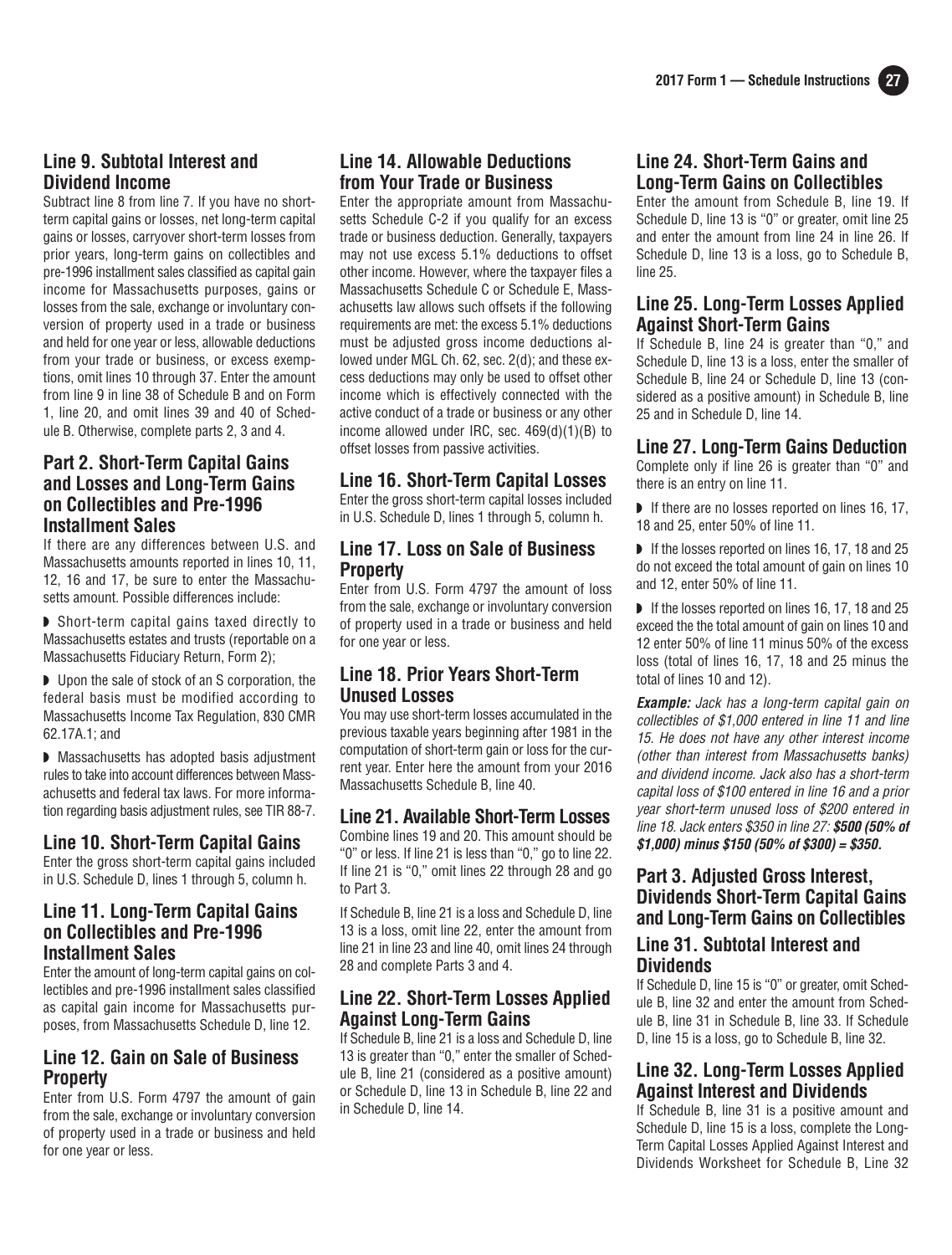and Schedule D, Line 16. When completing the worksheet, be sure to enter all losses as a positive amount.

#### **Schedule B, Line 32 and Schedule D, Line 16 Worksheet. Long-Term Capital Losses Applied Against Interest and Dividends**

Complete only if Schedule B, line 31 is a positive amount and Schedule D, line 15 is a loss. Enter all losses as positive amounts.

| <b>1.</b> Enter amount from Schedule B.<br><i>line 29</i>  |
|------------------------------------------------------------|
| <b>2.</b> Enter the lesser of line 1 or                    |
|                                                            |
| <b>3.</b> Enter the amount from Schedule                   |
|                                                            |
| <b>4.</b> Subtract line 3 from line 2. If "0" or less      |
| omit the remainder of worksheet.                           |
| Otherwise, complete lines 5 and 6                          |
| <b>5.</b> Enter any loss from Schedule D, line 15          |
| as a positive amount. Otherwise,                           |
|                                                            |
| <b>6.</b> If line 4 is less than or equal to line 5, enter |
| line 4 here and in Schedule B. line 32 and in              |
| Schedule D, line 16. If line 4 is larger than line 5.      |
| enter line 5 here and in Schedule B.                       |
| line 32 and in Schedule D. line $16. \ldots$               |
|                                                            |

#### **Part 4. Taxable Interest, Dividends and Certain Capital Gains**

#### **Line 36. Excess Exemptions**

Enter the amount from line 5 of the Schedule B, Line 36 and Schedule D, Line 20 Worksheet (only if single, head of household or married filing a joint return and Form 1, line 18 is greater than Form 1, line 17).

## Schedule D

**Note:** If showing a loss, be sure to mark over the "X" in the box to the left. Also, be sure to enclose with Form 1.

## **Long-Term Capital Gains and Losses Excluding Collectibles**

You must complete Massachusetts Schedule D if you had long-term gains or losses from the sale or exchange of capital assets or from similar transactions which are granted capital gain or loss treatment on your U.S. return, or if you had capital gain distributions. If you did not file U.S. Schedule D but are reporting capital gain distributions on U.S. Form 1040, line 13 or 1040A, line 10, you must complete Massachusetts Schedule D (see line 6 instructions). Include gains from all property, wherever located. Long-term capital gains are gains on the sale or exchange of capital assets that have been held for more than one year on the date of the sale or exchange. Long-term capital losses are losses on the sale or exchange of capital assets that have been held for more than one year on the date of the sale or exchange.

The law defines "capital gain income" as gain from the sale or exchange of a capital asset. The definition of "capital asset" includes: (1) an asset which is a capital asset under IRC sec. 1221, or (2) property that is used in a trade or business within the meaning of IRC sec. 1231(b) without regard to the holding period as defined in said sec. 1231(b).

#### **Differences**

Significant differences between the U.S. and Massachusetts capital gain provisions are:

◗ IRC sec. 1244 losses reported as ordinary losses on your U.S. return must be reported on Massachusetts Schedule D;

◗ If you made a federal election under sec. 311 of the Tax Relief Act of 1997 to recognize gain on the deemed sale of a capital asset held on January 1, 2001, Massachusetts does not follow the federal rules at sec. 311 for determining the basis of the asset. See TIR 02-3. If you sold a capital asset in 2017 for which you made a federal sec. 311 election, the Massachusetts initial basis will not be the federal basis. The Massachusetts initial basis will be determined as of the date the asset was first acquired;

◗ Upon the sale of stock of an S corporation, the federal basis must be modified according to Massachusetts Income Tax Regulation, 830 CMR 62.17A.1; and

◗ Massachusetts has adopted basis adjustment rules to take into account differences between Massachusetts and federal tax laws. For more information regarding basis adjustment rules, see TIR 88-7.

Net ordinary losses that are itemized deductions on U.S. Schedule A are not allowable.

#### **Installment Sales**

If a sale was treated as an installment sale for U.S. income tax purposes, it may be treated the same way on your Massachusetts income tax return. Gains from pre-1996 installment sales are classified as either capital gains or ordinary income under the Massachusetts law in effect on the date the sale or exchange took place.

Gains from pre-1996 installment sales that are clas sified as capital gains should be reported as 12% income on Massachusetts Schedule B. If the asset was held for more than one year when it was sold, the gain will be eligible for a 50% long-term deduction. Gains from pre-1996 installment sales that are classified as capital gains included on Massachusetts Schedule D, line 4 should be reported on Massachusetts Schedule D, line 12 ("Long-term

gains on collectibles and pre-1996 installment sales"). The amount of such gain is then reported on Massachusetts Schedule B, Part 2, line 11.

Gains from pre-1996 installment sales classified as ordinary income and that are included on Massachusetts Schedule D, line 4 should be reported on Massachusetts Schedule D, line 10 ("Differences"). The amount of such gain classified as ordinary income should then be reported on Form 1, line 9 ("Other income") and included on Schedule X, line 4 and identified as "2017 gain from pre-1996 installment sale."

**Note:** If you are reporting an installment sale occurring on or after January 1, 2003, report those gains on Schedule D. If you are reporting capital gains on installment sales that occurred during January 1, 1996 through December 31, 2002, do **not** file Schedule D. Instead, you must file Schedule D-IS, Installment Sales. Schedule D-IS can be obtained on DOR's website at mass.gov/dor.

Effective for sales on or after January 1, 2005, if you wish to report a sale on your Massachusetts return as an installment sale and the Massachusetts gain is \$1 million or greater, you must apply in writing to the Department of Revenue's Installment Sales Unit. See TIR 04-28. The Commissioner of Revenue must approve your application to report the sale on the installment basis in Massachusetts before you file your return, and appropriate security must be posted. An explanatory statement must be enclosed with each return for the life of the installment sale. For further information contact the Installment Sales Unit at (617) 887-6950.

#### **Lower Capital Gains Tax Rate for Gains from the Sale of Stock In Certain Mass achusetts-Based Start-Up Corporations**

Gains derived from the sale of investments which meet certain requirements are taxed at a rate of 3% instead of 5.1%. In order to qualify for the 3% rate, investments must have been made within five years of the corporation's date of incorporation and must be in stock that generally satisfies the definition of "qualified small business stock" under IRC § 1202 (c), other than the requirement that the stock be stock of a C corporation. In addition, the stock must be held for three years or more and the investments must be in a corporation which (1) is domiciled in Massachusetts, (2) is incorporated on or after January 1, 2011, (3) has less than \$50 million in assets at the time of investment, and (4) complies with certain of the "active business" requirements of § 1202 of the Internal Revenue Code, i.e., § 1202 (e)(1), (e)(2), (e)(5), and (e)(6).

To be eligible as "qualified small business stock" under IRC § 1202(c), the stock must be acquired by the taxpayer at its original issue (directly or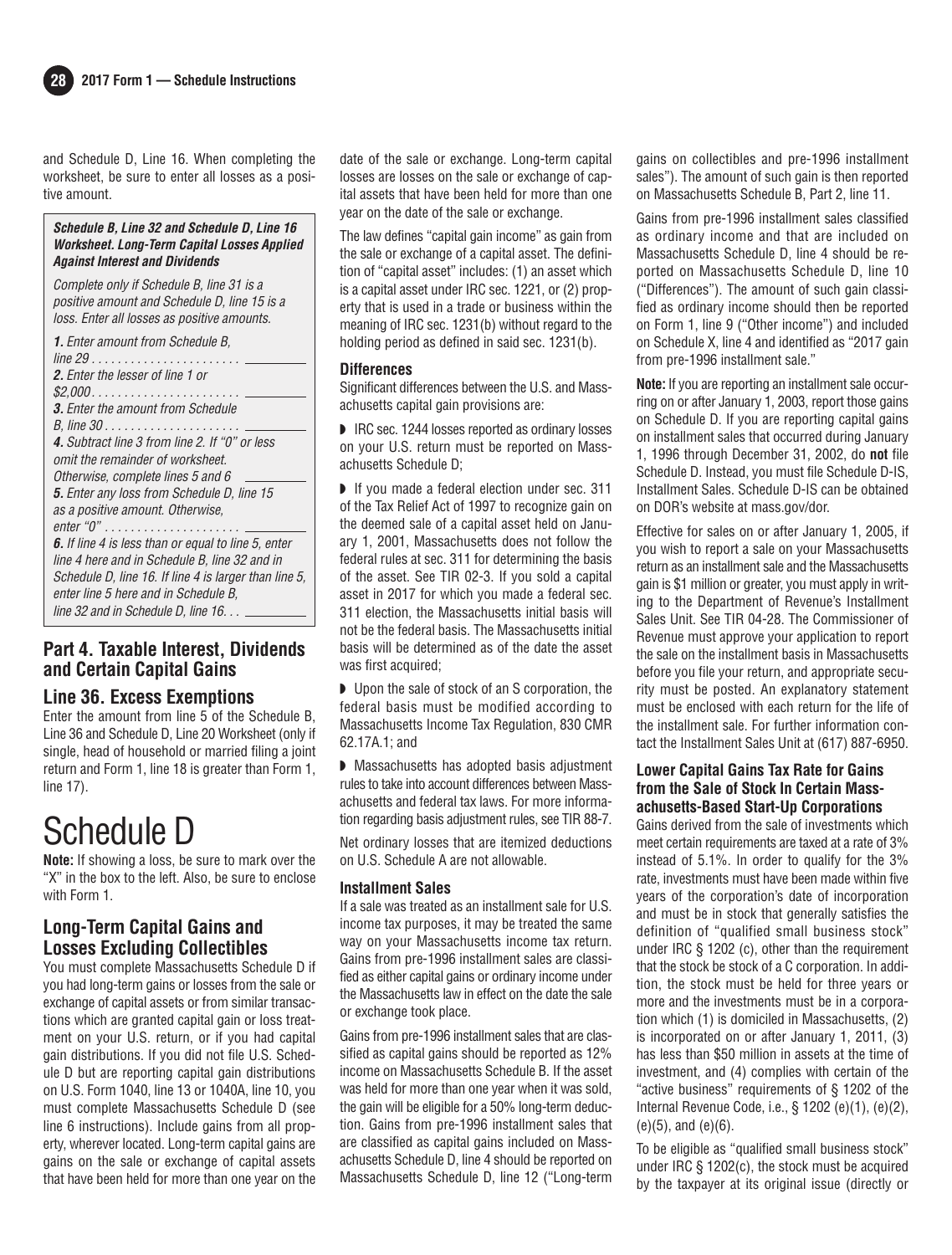through an underwriter) in exchange for money, property, or as compensation for services provided to the corporation. During substantially all of the taxpayer's holding period, at least 80 percent of the value of the corporation's assets must be used in the active conduct of one or more qualified businesses.

**Note:** If you are reporting a sale of stock in a certain Massachusetts-based start-up corporation(s), do **not** file Schedule D. Instead, you must report that gain(s) on Schedule D-IS, Installment Sales or qualified small business stock gains. Schedule D-IS can be obtained on DOR's website at mass.gov/dor.

#### **Long-Term Capital Gains and Losses, Excluding Collectibles**

#### **Line 1. Long-Term Capital Gains and Losses**

Enter the gain or loss included in U.S. Schedule D, lines 8a and 8b, column h.

#### **Line 2. Long-Term Capital Gains and Losses**

Enter the gain or loss included in U.S. Schedule D, line 9, column h.

#### **Line 3. Long-Term Capital Gains and Losses**

Enter the gain or loss included in U.S. Schedule D, line 10, column h.

#### **Line 4. Gain from Sales of Business Property and Other Long-Term Gains and Losses**

Enter the gain or loss included in U.S. Schedule D, line 11, column h.

#### **Line 5. Net Long-Term Gain or Loss from Partnerships, S Corporations, Estates and Trusts**

Enter the gain or loss included in U.S. Schedule D, line 12, column h.

#### **Line 6. Capital Gain Distributions**

If you did not file U.S. Schedule D, enter the capital gain distributions reported to you by a mutual fund or real estate investment trust included in the amount from U.S. Form 1040, line 13 or 1040A, line 10.

If you did file a U.S. Schedule D, enter the capital gain distributions reported to you by a mutual fund or real estate investment trust included in U.S. Schedule D, line 13, column h.

## **Line 7. Massachusetts Long-Term Capital Gains and Losses Included in U.S. Form 4797, Part II**

Enter amounts included in U.S. Form 4797, Part II treated as capital gains or losses for Massachusetts purposes (not included in lines 1 through 6). These include ordinary gains from the sale of Section 1231 property, recapture amounts under Sections 1245, 1250 and 1255, Section 1244 losses and the loss on the sale, exchange or involuntary conversion of property used in a trade or business.

#### **Line 8. Carryover Losses from Previous Years**

If you have a carryover loss from a prior year, enter in line 8 the total amount of carryover losses from your 2016 Massachusetts Schedule D, line 23.

## **Line 10. Differences**

Enter any differences between the gains or losses reportable for Massachusetts tax purposes and the U.S. gains or losses reported in Massachusetts Schedule D, lines 1 through 8. Differences include:

■ Pre-1996 installment sales classified as ordinary income for Massachusetts purposes;

◗ Long-term capital gains or losses from transactions reported as installment sales for U.S. income tax purposes but not for Massachusetts; and

◗ Massachusetts has adopted basis adjustment rules to take into account differences between Massachusetts and federal tax laws.

#### **Line 11. Adjusted Capital Gains and Losses**

Exclude/subtract line 10 from line 9 and enter the result in line 11.

◗ If line 10 is a loss, add loss as a positive number to the amount recorded in line 9. See the following examples:

#### **Schedule D**

| Line | ex. A   | ex. B   | ex. C    | ex. D        |
|------|---------|---------|----------|--------------|
| 9    | \$1,000 | \$1.000 |          | $$700*$700*$ |
| 10   | 500     | $300*$  | 500      | $500*$       |
| 11   | 500     | 1.300   | $1.200*$ | $200*$       |
|      |         |         |          |              |

\*denotes loss

◗ If in line 10 you entered amounts which increase the amounts reported from U.S. to Massachusetts, for example, a long-term gain reported as installment sales for U.S. tax purposes but not for Massachusetts, add the amount in line 10 to the amount in line 9.

## **Line 12. Long-Term Gains on Collectibles and Pre-1996 Installment Sales**

Enter in line 12 the amount of long-term gains on collectibles and pre-1996 installment sales classified as capital gain income for Massachusetts purposes that are included in line 11.

Long-term gains on collectibles and pre-1996 installment sales classified as capital gain income for Massachusetts purposes are taxed at the 12% rate and should be entered on Schedule B, line 11.

Collectibles are defined as any capital asset that is a collectible within the meaning of Internal Revenue Code section 408(m), as amended and in effect for the taxable year, including works of art, rugs, antiques, metals, gems, stamps, alcoholic beverages, certain coins, and any other items treated as collectibles for federal tax purposes.

## **Line 13. Subtotal**

Subtract line 12 from line 11 and enter the result in line 13.

If Schedule D, line 13 is a loss and Schedule B, line 21 is less than "0," omit Schedule D, lines 14 through 16, enter the amount from Schedule D, line 13 in Schedule D, line 17, omit Schedule D, lines 18 through 22 and enter the amount from Schedule D, line 17 in Schedule D, line 23, and enter "0" on Form 1, line 24.

If Schedule D, line 13 is a gain and Schedule B, line 21 is a loss, go to Schedule D, line 14.

If Schedule D, line 13 is a loss and Schedule B, line 24 is "0" or greater, go to Schedule D, line 14.

If Schedule D, line 13 is a gain, and Schedule B, line 24 is "0" or greater, omit Schedule D, lines 14 through 16 and enter the amount from Schedule D, line 13 in Schedule D, line 17.

## **Line 14. Capital Losses Applied Against Capital Gains**

If Schedule D, line 13 is a positive amount and Schedule B, line 22 is a loss, enter the smaller of Schedule D, line 13 or Schedule B, line 21 (considered as a positive amount) in Schedule D, line 14 and in Schedule B, line 22.

If Schedule D, line 13 is a loss and Schedule B, line 24 is a positive amount, enter the smaller of Schedule D, line 13 (considered as a positive amount) or Schedule B, line 24 in Schedule D, line 14 and in Schedule B, line 25.

## **Line 15. Subtotal**

If line 13 is greater than "0," subtract line 14 from line 13. If line 13 is less than "0," combine lines 13 and 14.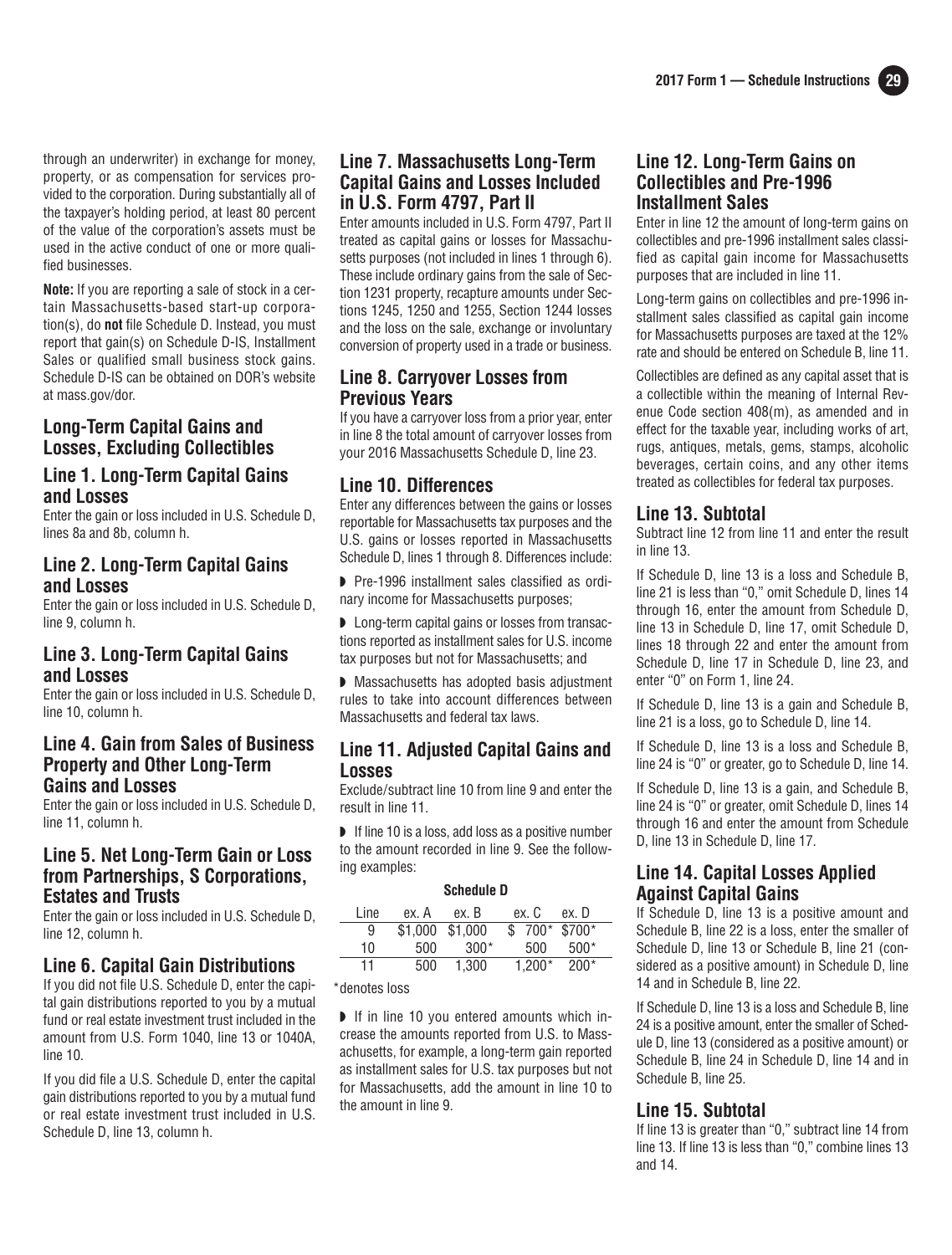



If Schedule D, line 15 is a loss and Schedule B, line 24 is "0" or greater and Schedule B, line 31 is a positive amount, go to Schedule D, line 16.

If Schedule D, line 15 is a loss, and Schedule B, line 21 is "0" or less, omit Schedule D, line 16, enter the amount from Schedule D, line 15 in Schedule D, line 17, omit Schedule D, lines 18 through 22 and enter the amount from Schedule D, line 17 in Schedule D, line 23, and enter "0" on Form 1, line 24.

## **Line 16. Long-Term Capital Losses Applied Against Interest and Dividends**

If Schedule D, line 15 is a loss, and Schedule B, line 24 is "0" or greater and Schedule B, line 31 is a positive amount, complete the Long-Term Capital Losses Applied Against Interest and Dividends Worksheet for Schedule B, Line 32 and Schedule D, Line 16.

#### **Line 17. Subtotal**

Combine line 15 and line 16. If Schedule D, line 17 is "0," enter "0" in lines 18 through 21 and omit lines 22 and 23. If Schedule D, line 17 is a loss, omit lines 18 through 22 and enter the amount from line 17 in line 23.

### **Line 18. Allowable Deductions From Your Trade or Business**

Enter the appropriate amount from Massachusetts Schedule C-2 if you qualify for an excess trade or business deduction. Generally, taxpayers may not use excess 5.1% deductions to offset other income. However, where the taxpayer files a Massachusetts Schedule C or Schedule E, Massachusetts law allows such offsets if the following requirements are met: the excess 5.1% deductions must be adjusted gross income deductions allowed under MGL Ch. 62, sec. 2(d); and these excess deductions may only be used to offset other income which is effectively connected with the active conduct of a trade or business or any other income allowed under IRC, sec. 469(d)(1)(B) to offset losses from passive activities.

## **Line 20. Excess Exemptions**

Enter in line 20 the amount from line 8 of the Schedule B, Line 36 and Schedule D, Line 20 Worksheet (only if single, head of household or married filing joint return).

### **Line 22. Tax On Long-Term Capital Gains**

Multiply line 21 by .051 and enter the result here and in Form 1, line 24.

**Note:** If choosing the optional 5.85% tax rate, multiply line 21 by .0585 and enter the result here and in Form 1, line 24.

## **Line 23. Available Losses for Carryover**

Enter the amount from Schedule D, line 17, only if it is a loss.

## Schedule C

**Note:** If showing a loss, be sure to mark over the "X" in the box to the left. Also, be sure to enclose with Form 1.

## **Substituting U.S. Schedules C or C-EZ**

U.S. Schedules C or C-EZ are no longer allowed as a substitute for Massachusetts Schedule C.

## **Profit or Loss from Business or Profession**

Massachusetts Schedule C is provided to report income and deductions from each business or profession operated as a sole proprietorship.

If your business deductions, excluding the Abandoned Building Renovation Deduction, exceed Schedule C income and any other income taxable at the 5.1% rate, such excess deductions may be subtracted from the other income that is effectively connected with the active conduct of your trade or business and any other income allowed under IRC Section 469(d)(1)(B) to offset losses from passive activities. To compute the excess trade or business deductions use Massachusetts Schedule C-2. This form is available by visiting mass.gov/dor, or you may have one mailed to you by calling (617) 887-6367.

## **Registration Information**

In the space provided, describe the business or professional activity that provided your principal source of income reported on line 1. If you owned more than one business, you must complete a separate Schedule C for each business. Give the general field or activity and the type of product or service.

## **Employer Identification Number**

You need an Employer Identification number (EIN) only if you had a Keogh plan, were required to file an employment, excise, estate, trust, or alcohol, tobacco and firearms tax return or employ contract labor. If you do not have an EIN, leave the line blank. Do **not** enter your Social Security number.

## **Small Business Energy Exemption**

If you are claiming the small business energy exemption from the sales tax on purchases of taxable energy or heating fuel during 2017, you must have five or fewer employees. You must enter the number of your employees in the space provided.

## **Accounting Method**

If you filed a return on the accrual basis last year, your return for this year must be on the same basis. If a taxpayer requesting permission to change an accounting method for Massachusetts purposes is eligible for an automatic change of accounting method federally, and has correctly followed the most recently issued federal revenue procedure for requesting an automatic change, then the taxpayer should file his/her annual return using the new method and write at the top, "Automatic Change of Accounting Method — filed in compliance with DOR Directive 02-13." The taxpayer should enclose a copy of federal Form 3115, together with any required statements. See DOR Directive 02-13 for further information.

## **Material Participation**

Indicate if you materially participated in the operation of this business during 2017. If you did not materially participate and have a loss from this business, see line 33 for further instructions.

## **Line 1a. Gross Receipts or Sales**

In the boxes provided, enter gross receipts or sales from your business. Be sure to include on this line amounts you received in your trade or business as shown on Form 1099-MISC, Miscellaneous Income. If the nature of your business is such that you have gross or other income that is interest (other than from Massachusetts banks) and dividend income, exclude this income from lines 1 and 4 on Massachusetts Schedule C and include it in line 32 and in Schedule B, line 3.

**Note:** If not required to file Schedule B (see Schedule B instructions), enter this income on Form 1, line 20. Examples of interest (other than from Massachusetts banks) and dividend income are interest received on loans, notes receivable or charge accounts that you accept in the ordinary course of business, and dividends on stocks received in payment for goods and services. Capital gains from the sale or exchange of assets used in your business are not reported on Schedule C. Use U.S. Form 4797 and report the amount in Form 1, Schedule B and/or Schedule D. You must also exclude from Schedule C any income and expenses that pertain to activities for yourself as distinguished from those performed for your customers. Such income must be reported by class of income in Schedules B and D. Personal expenses are not deductible.

If you received Form W-2 and the "Statutory employee" box in item 13 of that form was checked, report your income and expenses related to that income on Schedule C. Enter your statutory employee income from box 1 of Form W-2 on line 1 of Schedule C and fill in the oval. Statutory em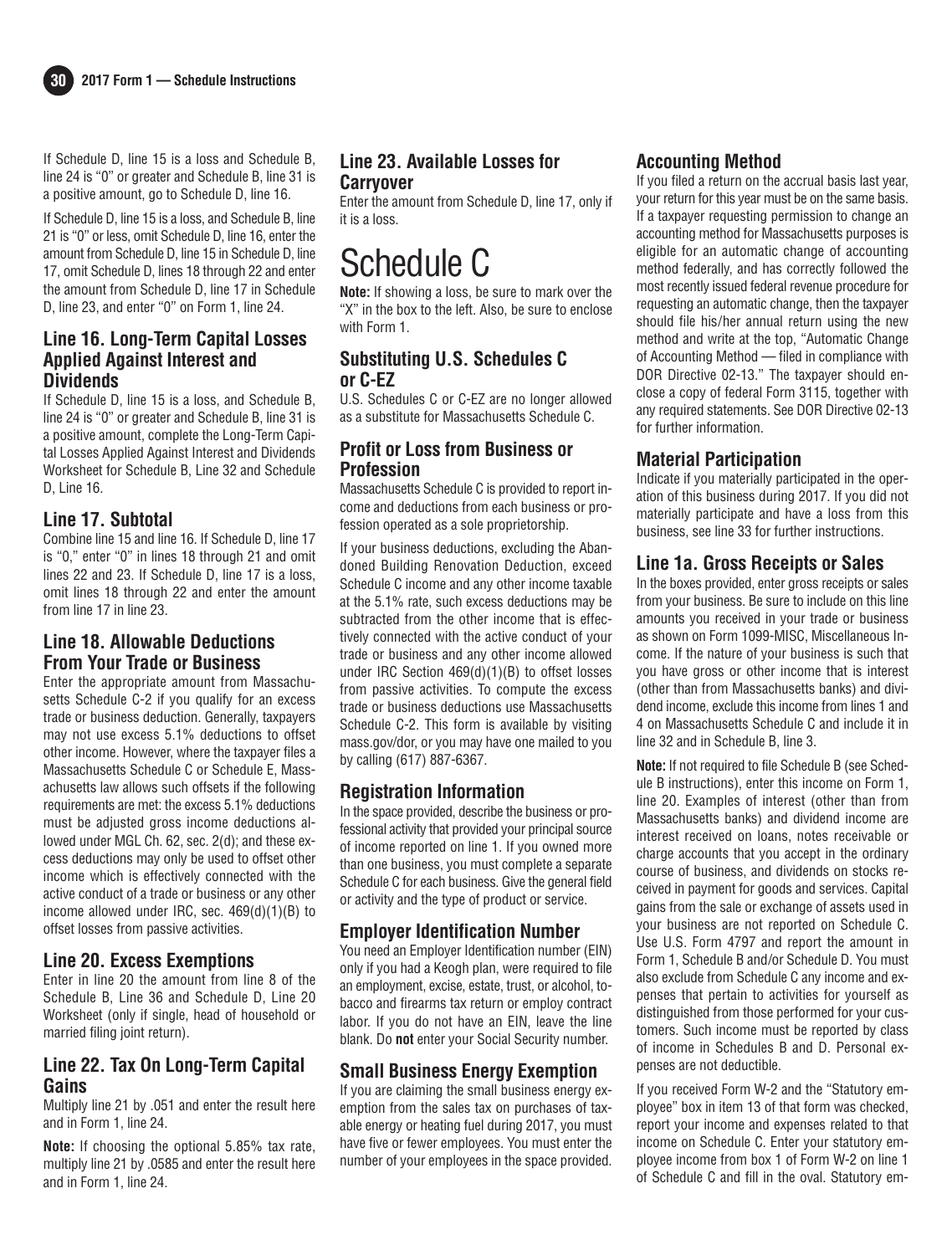ployees include full-time life insurance agents, certain agent or commission drivers and traveling salespersons and certain homeworkers. If you had both self-employment income and statutory employee income, do not combine these amounts on a single Schedule C. In this case, you must file separate Schedule Cs.

### **Line 4. Other Income**

If you received bartering income, you must report the fair market value of goods or services received in payment for your goods and services in line 4. Do not include interest income (other than from Massachusetts banks) and dividends here (see line 32).

## **Line 7. Bad Debts From Sales or Services**

Include debts and partial debts from sales or services that were included in income and are definitely known to be worthless. If you later collect a debt that you deducted as a bad debt, include it as income in the year collected.

**Note:** Cash method taxpayers cannot take a bad debt deduction unless the amount was previously included in income.

## **Line 11. Depreciation and Section 179 Deduction**

Massachusetts adopts the current federal rules at section 179 for expensing certain depreciable business assets. For property placed in service in tax years beginning after December 31, 2013 and before January 1, 2015, the maximum section 179 expensing allowance is \$510,000.

### **Line 17. Pension and Profit-Sharing Plans**

Enter your deduction for contributions to a pension, profit-sharing or annuity plan, or plans for the benefit of your employees. If the plan includes you as a self-employed person, do not include contributions made as an employer on your behalf. See DOR Directive 08-3 for more information.

#### **Line 23. Meals and Entertainment**

**Line 23a.** Enter your total business meal and entertainment expenses. Include meals while traveling away from home for business. Instead of the actual cost of your meals while traveling away from home, you may use the standard meal allowance. Business meal expenses are deductible only if they are (a) directly related to or associated with the conduct of your trade or business, (b) not lavish or extravagant and (c) incurred while you or your employee is present at the meal. Club dues are not allowed as a business deduction.

**Line 23b.**Generally, you may deduct only 50% of your business meal and entertainment expenses, including meals incurred while traveling away from home on business. However, you may fully deduct meals and entertainment furnished or reimbursed to an employee if you properly treat the expense as wages subject to withholding. You may also fully deduct meals and entertainment provided to a nonemployee to the extent the expenses are includible in the gross income of that person and reported on Form 1099-MISC. Figure how much of the amount on line 23a is subject to the 50% limit. Then, enter 50% of that amount on line 23b. This amount should be subtracted from the amount in line 23a. Enter the result in line 23 of Massachusetts Schedule C.

### **Line 30. Abandoned Building Renovation Deduction**

Massachusetts allows businesses to deduct 10% of the costs incurred in renovating certain buildings located in an Economic Opportunity Area (EOA). The buildings must be designated as abandoned by the Economic Assistance Coordinating Council. The renovation deduction may be taken in addition to any other deduction for which the renovation costs may qualify. For more information, contact the Massachusetts Office of Business Development.

In line 30 enter 10% of the costs of renovating a qualifying abandoned building.

#### **Line 32. Interest (other than from Massachusetts banks) and Dividend Income**

If you have interest (other than from Massachusetts banks) and dividend income reported on U.S. Schedule C, lines 1 and/or 6 or Schedule C-EZ, line 1, enter that amount in line 32 and in Massachusetts Schedule B, line 3. If you are not required to file Schedule B (see Schedule B instructions), enter that amount on Form 1, line 20. Do not include such amounts on Massachusetts Schedule C, lines 1 and/or 4.

#### **Line 33. If You Have a Loss**

Fill in the oval in line 33a if all of your investment is at risk. Enter your loss from line 31 on Form 1, line 6 **unless** you answered "No" to the question on material participation on the front of Schedule C. If you answered "No" to this question, complete a pro forma copy of U.S. Form 8582 that reflects only income being reported on your Massachusetts return. Enter in Massachusetts Schedule C, line 31 your allowable loss calculated on Form 8582.

Fill in the oval in line 33b if only some of your investment is at risk. To determine the amount of your allowable loss, complete a pro forma copy of U.S. Form 6198 that reflects only income being reported on your Massachusetts return. Enter the amount calculated on U.S. Form 6198 in line 31 unless you answered "no" to the question on material participation on the front of Schedule C. In this case, your loss is further limited. Use the amounts calculated on your pro forma U.S. Form 6198 to complete a pro forma U.S. Form 8582. If your atrisk amount is "0" or less, enter "0" in line 31.

## Senior Circuit Breaker Tax Credit

#### **What Is It?**

Senior citizens in Massachusetts may be eligible to claim a refundable credit on their state income taxes for the real estate taxes they paid on the Massachusetts residential property they own or rent and which they occupy as their principal residence. The maximum credit allowed is \$1,080 for the tax year beginning January 1, 2017. See TIR 17-8 for more information.

Eligible taxpayers who own their property may claim a credit equal to the amount by which their property tax payments in tax year 2017 (excluding any exemptions and/or abatements), including water and sewer debt charges, exceed 10% of their "total income" for the same current tax year. Taxpayers residing in communities that do not include water and sewer debt service in their property tax assessments may claim, in addition to their property tax payments, 50% of the water and sewer use charges actually paid during the tax year when figuring their credit.

Renters may claim a credit in the amount by which 25% of their annual rental payment is more than 10% of their total income.

For purposes of the tax credit, a taxpayer's "total income" includes taxable income as well as exempt income such as Social Security, Treasury bills and public pensions. For a complete list of what constitutes "total income," see TIR 01-19.

## **Who Is Eligible for the Credit?**

To be eligible for the credit for the 2017 tax year, a taxpayer must be 65 years of age or older before January 1, 2018 (for joint filers, it is sufficient if one taxpayer is 65 years of age or older), must own or rent residential property in Massachusetts and occupy the property as his or her principal residence, and must not be the dependent of another taxpayer. The taxpayer's total income cannot exceed \$57,000 for a single filer who is not the head of a household, \$72,000 for a head of household, or \$86,000 for taxpayers filing jointly. No credit is allowed for a married taxpayer unless a joint return is filed. Moreover, the assessed valuation of the real estate cannot exceed \$747,000.

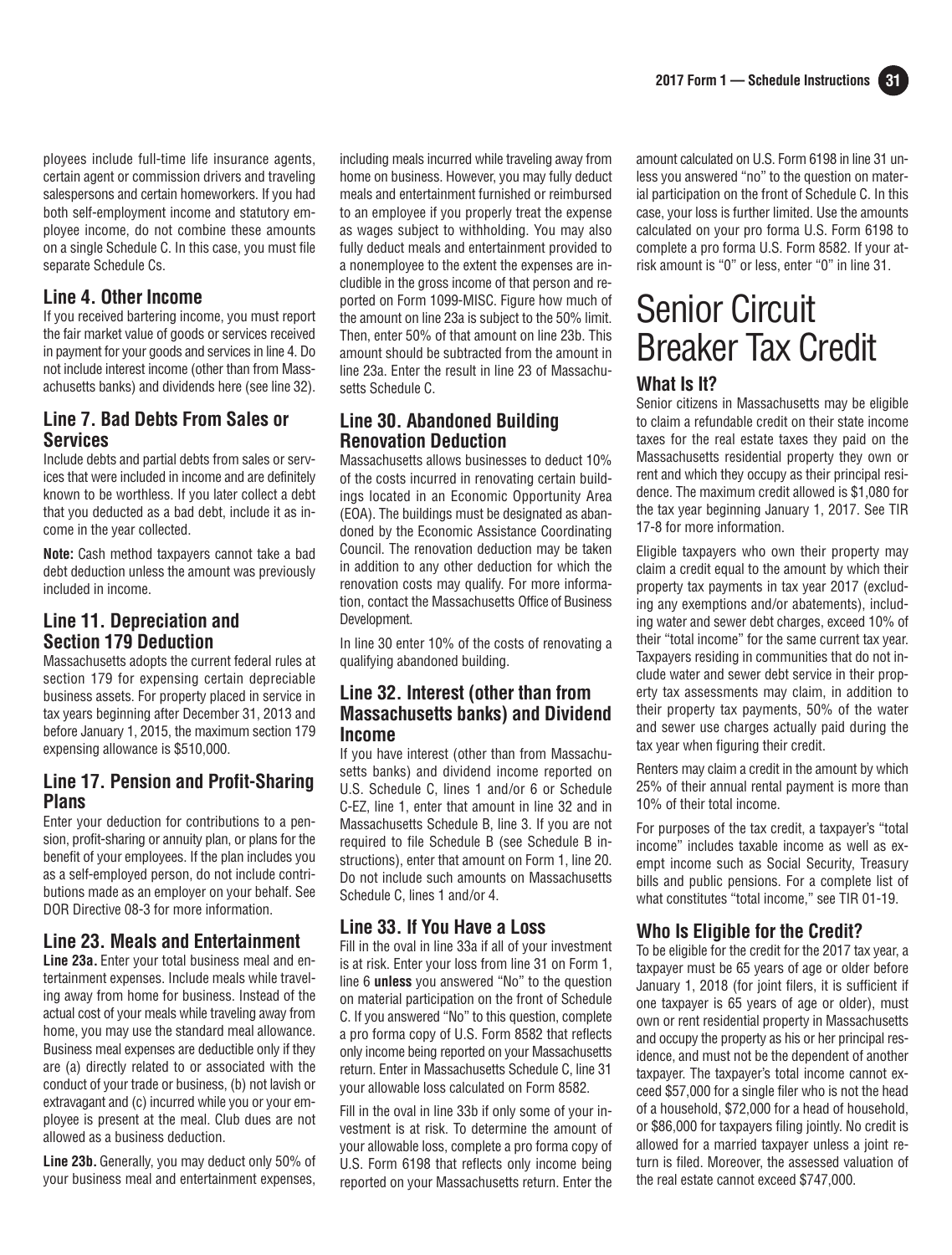

No credit is allowed if the taxpayer claims the "married filing separate" status, receives a federal or state rent subsidy, rents from a tax-exempt entity, or is the dependent of another taxpayer.

#### **Is the Tax Credit Considered Income?**

Tax credits received by eligible taxpayers are not considered income for the purpose of obtaining eligibility or benefits under other means-tested assistance programs including food, medical, housing, energy and educational assistance programs.

## **How Does a Taxpayer Claim the Credit?**

Taxpayers who are eligible for the tax credit in the 2017 tax year can claim the credit by submitting a completed Schedule CB, Circuit Breaker Credit, with their 2017 state income tax return. Eligible taxpayers who do not normally file a state income tax return may obtain a refund by filing a return with Schedule CB. As with all claimed tax credits and deductions, the taxpayer must keep all pertinent records, receipts and other documentation supporting his or her claim for the credit.

#### **Line 1. Living Quarters Status During 2017**

Be sure to fill in the appropriate oval. If you were a renter in 2017 and you received any federal and/or state subsidy, or you rent from a tax-exempt entity, you do not qualify for the Circuit Breaker Credit.

Homeowners, fill in the appropriate "Yes" or "No" oval to indicate if you owned a multi-use or multifamily property. A taxpayer who owns a principal residence with a land area in excess of one acre or a multi-use building or land area, for example, a storefront with an apartment above, may only claim the taxpayer's proportional share of the real estate tax payments (Schedule CB, line 10), including water and sewer use charges (Schedule CB, line 13), which corresponds to the portion of the residence used and occupied as principal residence. A taxpayer who owns a multiple family dwelling (a multi-family residence that includes the taxpayer's personal residence), may only claim the taxpayer's proportional share of the taxes (Schedule CB, line 10) or sewer and water use charges (Schedule CB, line13) paid. For example, where a condominium association pays one sewer and water bill for multiple owners, each owner may only claim the proportional share of the use charges attributable to the taxpayer's condominium (for example, the condominium owner's percentage interest in the undivided interest of common areas and facilities).

## **Line 2. Assessed Value of Principal Residence as of January 1, 2017**

Enter the amount of the assessed value of your principal residence as of January 1, 2017. If you own a multi-family home, mixed-use property, or more than one acre of land, only the assessed value of your principal residence, together with the land that immediately surrounds and is associated with that residence, not to exceed one acre, should be used. If the assessed value is over \$747,000, you do not qualify for the credit. Contact your local city or town's assessors' office if you have any questions in determining the amount of the assessed value of your principal residence as of January 1, 2017.

#### **Income Calculation**

Qualifying income for the Circuit Breaker Credit (Schedule CB, lines 3 through 9) is the taxpayer's Massachusetts AGI as defined in MGL Ch. 62, sec. 2 increased by various amounts that may have been excluded or subtracted when originally calculating the taxpayer's Massachusetts AGI, less certain exemptions claimed by the taxpayer. Amounts added back to Massachusetts AGI in computing qualifying income include income from Social Security, retirement, pension or annuities, cash public assistance, tax-exempt interest and dividends, net capital losses, long-term capital losses, certain capital gains, income from a partnership or trust not otherwise included in the taxpayer's Massachu setts AGI, and gross receipts (for example, the return of capital or gifts) from any other source except the tax credit itself. The exemptions allowed which decrease the total income amount are those allowed for blindness, dependents and taxpayers who are at least age 65 by the end of the tax year.

## **Line 4. Total Social Security Benefits**

Enter in line 4 the amount of Social Security benefits received in 2017. Social Security benefits include retirement, disability, dependent, survivorship and insurance. Medicare premiums withheld from Social Security payments should **not** be excluded.

### **Line 5. Pension, Annuities, IRA/Keogh Distributions Not Taxed on Your Massachusetts Tax Return**

Enter in line 5 the amount of pension, annuities, IRA/Keogh distributions not taxed on your Massachusetts Form 1. See Form 1, line 4 instructions, Pension and Annuities, for a list of exempt items that must be included in Schedule CB, line 5 as part of total income for the purposes of calculating the Circuit Breaker Credit.

## **Line 6. Miscellaneous Income Including Cash Public Assistance**

Enter the amount of miscellaneous income, including cash public assistance, received during 2017. This includes but is not limited to food stamps and welfare payments, disability income, gifts, sick pay, worker's compensation and return of capital.

#### **Credit Calculation**

If you filled in the "Homeowner" oval in line 1, complete lines 10 through 17, if you filled in the "Renter" oval in line 1, go to line 18.

#### **Line 10. Real Estate Taxes Paid in Calendar Year 2017 for Your Principal Residence**

Enter the amount of real estate taxes paid in calendar year 2017. Be sure to include real estate tax payments made pursuant to the Community Preservation Act, the Cape Cod Open Space Land Acquisition Program and/or paid to a tax-levying district.

If you own a multi-family home, mixed-use property, or your principal residence has a land area in excess of one acre, see TIR 01-19 for information on how to prorate real estate taxes paid.

**Note:** Real estate taxes paid in a calendar or taxable year generally reflect taxes assessed for two different fiscal years. If a community collects taxes quarterly, a taxpayer may have made four payments during a calendar year. These payments are billed as due on the following dates: February 1, May 1, August 1, and November 1. If a community collects taxes semi-annually, a taxpayer may have made two payments during the calendar year. The first payment is billed as due on May 1 and the second as due on November 1, or 30 days after it is mailed, if the bill is mailed after October 1. If you own a multi-family home, mixed-use property, or your principle residence has a land area in excess of one acre, contact your local city or town's collector's office if you have any questions in determining the amount of real estate taxes paid in calendar year 2017 for your principal residence.

## **Line 11. Adjustments to Real Estate Taxes Paid**

Enter the amount from line 4 of the Adjustments to Real Estate Taxes Paid Worksheet for Schedule CB, line 11, on page 2 of Schedule CB. Adjustments to real estate taxes paid include:

◗ Abatements granted by local assessors or earned through the Senior Work Program (do not exclude this amount if it was already reflected on your tax bill and you did not pay it);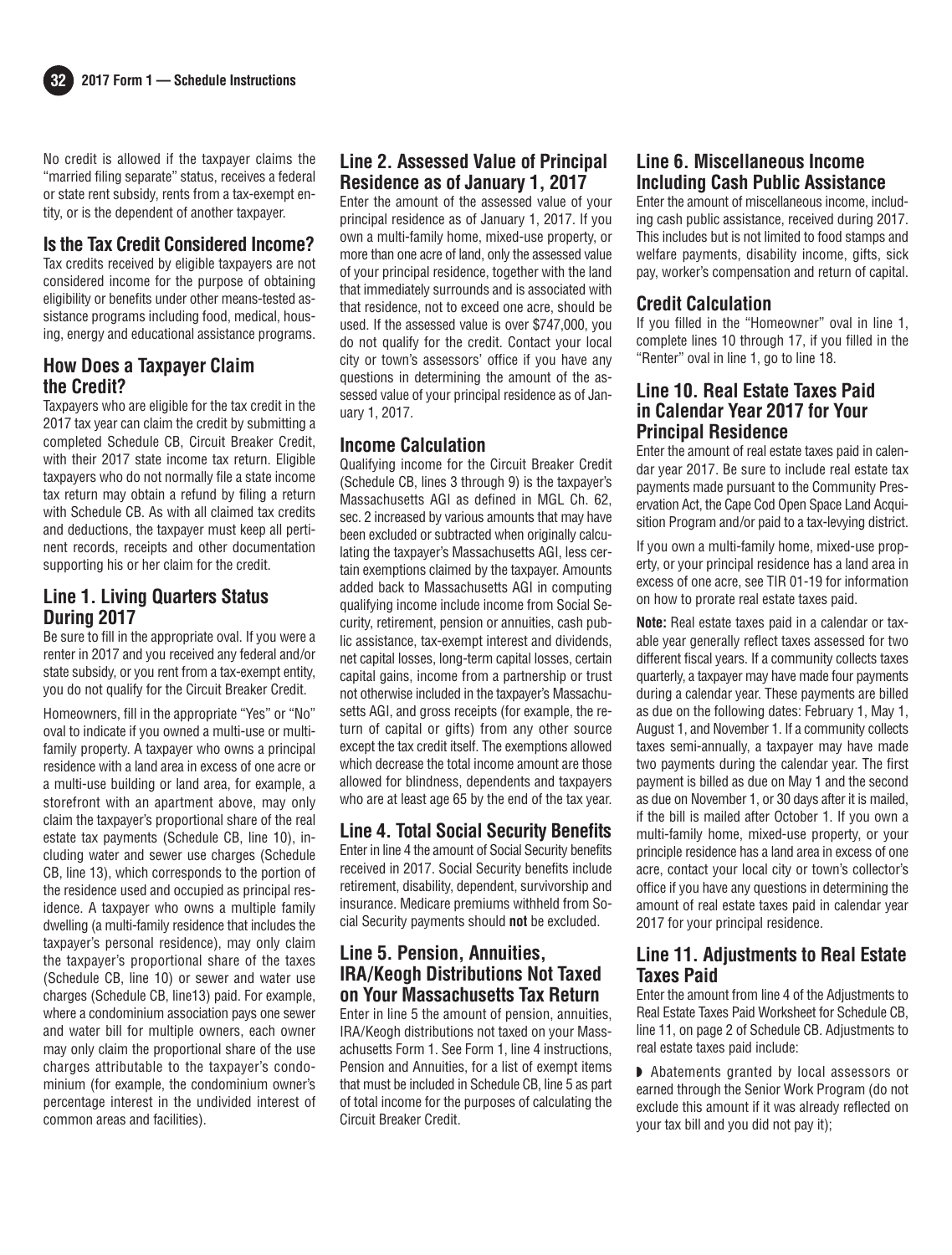

◗ Exemptions granted by cities or towns to qualifying veterans, surviving spouses, blind persons and the elderly (do not exclude this amount if it was already reflected on your tax bill and you did not pay it);

◗ Interest charges assessed due to delinquent payments; and

◗ Betterments or special assessments levied upon the property.

### **Line 13. Water and Sewer Use Charges Paid in 2017**

Contact your town official to determine if your community has elected to include water and sewer debt charges in the property tax assessment. Taxpayers residing in communities that do not include water and sewer debt charges in the property tax assessments may include 50% of the actual water and sewer use charges paid during the taxable year. If they have elected to include those charges in the property tax assessment, enter "0" in line 13. If they have not elected to include those charges, enter 50% of your actual water and sewer use charges paid in 2017 in line 13.

If you own a multi-family home, mixed-use property, or your principal residence has a land area in excess of one acre, see TIR 01-19 for information on how to prorate water and sewer use charges.

## **Line 18. Rent Paid for Your Principal Residence in 2017**

Enter in line 18a the total amount of rent paid for your principal Massachusetts residence in 2017. Divide that amount by 4 (25%) and enter the result in line 18. In the space provided, be sure to enter your landlord's name and address. If you received any federal and/or state rent subsidy, or you rent from a tax-exempt entity, you do not qualify for the Circuit Breaker Credit.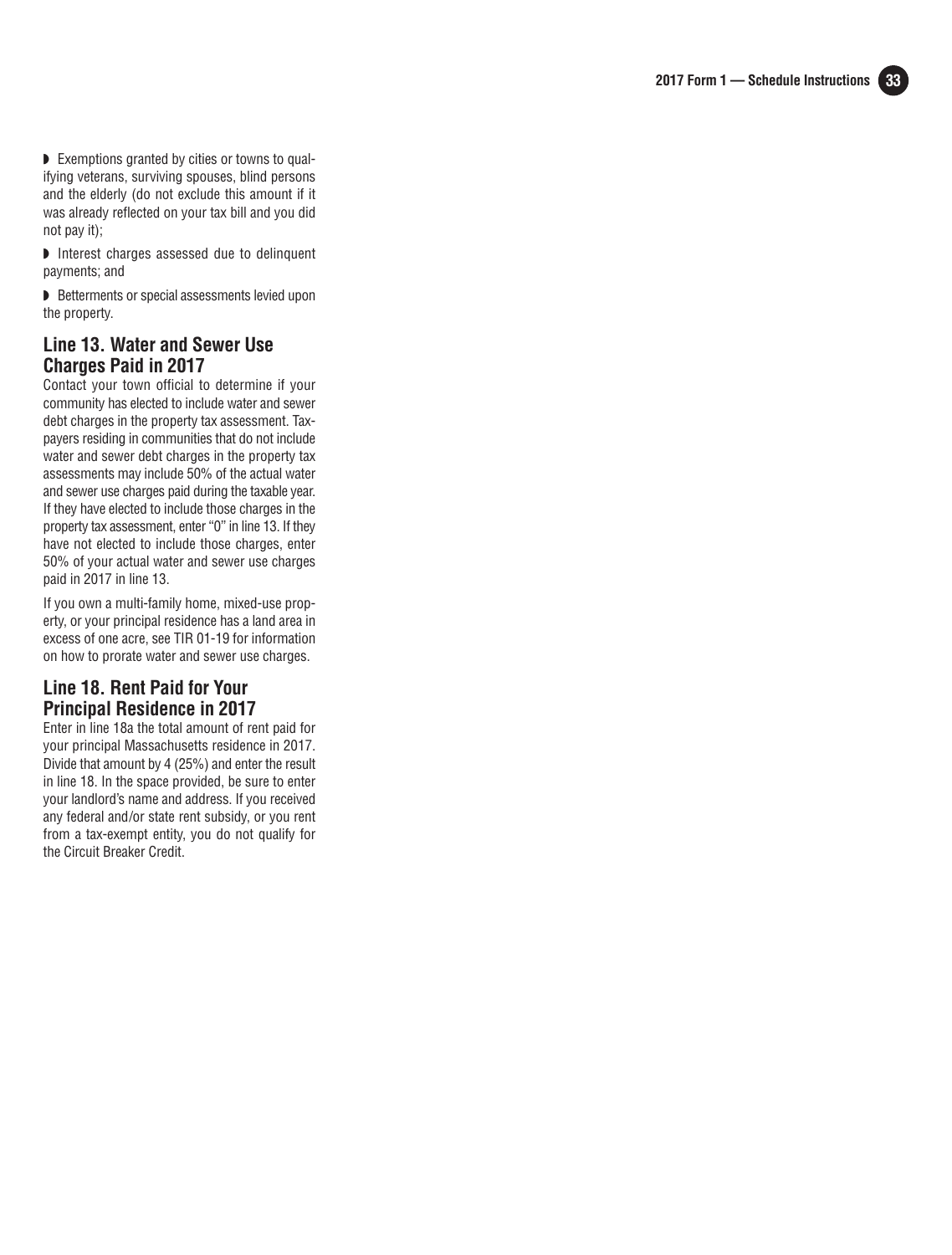

## 2017 Massachusetts Income Tax Table at the **5.1% Rate**

#### **Use this table to calculate tax for taxable 5.1% income (line 21) of not more than \$24,000.**

**Line 22 instructions:** To find your **tax on 5.1% Income** (line 22), read down the tax table income column to the line containing the amount you entered in line 21. Then read across to the **TAX** column and enter this amount in line 22. If your taxable 5.1% income in line 21 is greater than \$24,000, multiply the amount by .051. Enter the result in line 22.

**Note:** If choosing the optional 5.85% tax rate, multiply line 21 and the amount in Schedule D, line 21 by .0585.

| <b>INCOME</b>                                                                                    | <b>INCOME</b>                                                                       | <b>INCOME</b>                                                                                         | <b>INCOME</b>                                                                                     | <b>INCOME</b>                                                                    | <b>INCOME</b>                                                                                               |
|--------------------------------------------------------------------------------------------------|-------------------------------------------------------------------------------------|-------------------------------------------------------------------------------------------------------|---------------------------------------------------------------------------------------------------|----------------------------------------------------------------------------------|-------------------------------------------------------------------------------------------------------------|
| More<br>But not<br><b>TAX</b><br>more than<br>than                                               | But not<br>More<br><b>TAX</b><br>more than<br>than                                  | More<br>But not<br><b>TAX</b><br>more than<br>than                                                    | More<br>But not<br><b>TAX</b><br>more than<br>than                                                | But not<br>More<br><b>TAX</b><br>more than<br>than                               | More<br><b>But not</b><br><b>TAX</b><br>more than<br>than                                                   |
| $9 - $$<br>\$<br>50 \$<br>1<br>$50 -$<br>100<br>4                                                | $$4,000 - $4,050$ \$<br>205<br>$4.050 -$<br>208<br>4.100                            | $$8,000 - $8,050 $$409$<br>$8.050 -$<br>8.100<br>412                                                  | \$12,000 - \$12,050<br>613<br>S.<br>$12,050 - 12,100$<br>616                                      | $$16,000 - $16,050$ \$<br>817<br>$16,050 - 16,100$<br>820                        | $$20.000 - $20.050$<br>\$1,021<br>$20,050 - 20,100$<br>1,024                                                |
| $100 -$<br>150<br>6<br>$150 -$<br>200<br>9<br>$200 -$<br>250<br>11                               | $4,100 -$<br>210<br>4,150<br>$4,150-$<br>4,200<br>213<br>$4,200 -$<br>4,250<br>215  | $8,100 -$<br>8,150<br>414<br>$8,150-$<br>8,200<br>417<br>$8,200 -$<br>8.250<br>419                    | $12,100 - 12,150$<br>618<br>$12,150 - 12,200$<br>621<br>$12,200 - 12,250$<br>623                  | $16,100 - 16,150$<br>822<br>$16,150 - 16,200$<br>825<br>$16,200 - 16,250$<br>827 | $20,100 - 20,150$<br>1,026<br>1,029<br>$20,150 - 20,200$<br>$20,200 - 20,250$<br>1,031                      |
| $250 -$<br>300<br>14<br>$300 -$<br>350<br>17                                                     | $4.250 -$<br>4,300<br>218<br>$4,300 -$<br>4,350<br>221                              | $8.250 -$<br>8.300<br>422<br>$8,300 -$<br>8,350<br>425                                                | $12.250 - 12.300$<br>626<br>$12,300 - 12,350$<br>629                                              | $16,250 - 16,300$<br>830<br>$16,300 - 16,350$<br>833                             | $20,250 - 20,300$<br>1,034<br>1,037<br>$20,300 - 20,350$                                                    |
| $350 -$<br>400<br>19<br>$400 -$<br>450<br>22<br>$450 -$                                          | 223<br>$4,350-$<br>4.400<br>$4,400 -$<br>4,450<br>226                               | $8,350 -$<br>427<br>8,400<br>$8,400 -$<br>8,450<br>430                                                | $12,350 - 12,400$<br>631<br>$12,400 - 12,450$<br>634<br>$12.450 - 12.500$                         | $16,350 - 16,400$<br>835<br>$16,400 - 16,450$<br>838                             | $20,350 - 20,400$<br>1,039<br>$20,400 - 20,450$<br>1,042                                                    |
| 500<br>24<br>$500 -$<br>27<br>550<br>$550 -$<br>600<br>29                                        | $4,450-$<br>4,500<br>228<br>$4.500 -$<br>4.550<br>231<br>$4,550-$<br>4,600<br>233   | $8,450 -$<br>8,500<br>432<br>$8.500 -$<br>8.550<br>435<br>$8,550 -$<br>8,600<br>437                   | 636<br>$12,500 - 12,550$<br>639<br>$12,550 - 12,600$<br>641                                       | $16,450 - 16,500$<br>840<br>$16,500 - 16,550$<br>843<br>$16,550 - 16,600$<br>845 | $20,450 - 20,500$<br>1,044<br>$20.500 - 20.550$<br>1.047<br>$20,550 - 20,600$<br>1,049                      |
| $600 -$<br>650<br>32<br>$650 -$<br>700<br>34                                                     | $4,600 -$<br>4,650<br>236<br>238<br>$4.650 -$<br>4,700                              | $8,600 -$<br>8,650<br>440<br>$8,650-$<br>8,700<br>442                                                 | $12.600 - 12.650$<br>644<br>$12.650 - 12.700$<br>646                                              | $16.600 - 16.650$<br>848<br>$16,650 - 16,700$<br>850                             | $20,600 - 20,650$<br>1,052<br>$20.650 - 20.700$<br>1,054                                                    |
| 37<br>$700 -$<br>750<br>$750 -$<br>800<br>40                                                     | $4,700-$<br>4,750<br>241<br>$4,750-$<br>4,800<br>244                                | $8,700 -$<br>8,750<br>445<br>$8,750-$<br>8,800<br>448                                                 | 12,700 - 12,750<br>649<br>$12.750 - 12.800$<br>652                                                | $16,700 - 16,750$<br>853<br>$16.750 - 16.800$<br>856                             | $20,700 - 20,750$<br>1,057<br>$20,750 - 20,800$<br>1,060                                                    |
| $800 -$<br>850<br>42<br>$850 -$<br>900<br>45<br>$900 -$<br>950<br>47                             | $4.800 -$<br>4.850<br>246<br>$4,850-$<br>4,900<br>249<br>$4,900 -$<br>4,950<br>251  | $8.800 -$<br>8.850<br>450<br>$8,850 -$<br>8,900<br>453<br>$8,900 -$<br>8,950<br>455                   | $12.800 - 12.850$<br>654<br>$12,850 - 12,900$<br>657<br>$12,900 - 12,950$<br>659                  | $16.800 - 16.850$<br>858<br>$16,850 - 16,900$<br>861<br>$16,900 - 16,950$<br>863 | $20.800 - 20.850$<br>1,062<br>$20,850 - 20,900$<br>1,065<br>$20,900 - 20,950$<br>1,067                      |
| $950 -$<br>1,000<br>50<br>$1,000 -$<br>52<br>1,050                                               | $4,950-$<br>254<br>5,000<br>256<br>$5.000 -$<br>5,050                               | $8,950 -$<br>9,000<br>458<br>$9.000 -$<br>9,050<br>460                                                | $12,950 - 13,000$<br>662<br>664<br>$13,000 - 13,050$                                              | $16,950 - 17,000$<br>866<br>$17,000 - 17,050$<br>868                             | $20,950 - 21,000$<br>1,070<br>$21,000 - 21,050$<br>1,072                                                    |
| $1,050 -$<br>1,100<br>55<br>57<br>$1.100 -$<br>1.150<br>$1,150-$<br>1,200<br>60                  | $5,050 -$<br>5,100<br>259<br>$5.100 -$<br>5.150<br>261<br>$5,150-$<br>5,200<br>264  | $9,050 -$<br>9,100<br>463<br>$9.100 -$<br>9.150<br>465<br>$9,150-$<br>9,200<br>468                    | $13,050 - 13,100$<br>667<br>$13.100 - 13.150$<br>669<br>$13,150 - 13,200$<br>672                  | $17,050 - 17,100$<br>871<br>$17.100 - 17.150$<br>873<br>$17,150 - 17,200$<br>876 | $21,050 - 21,100$<br>1,075<br>$21.100 - 21.150$<br>1.077<br>$21.150 - 21.200$<br>1,080                      |
| $1,200 -$<br>1,250<br>62<br>$1,250 -$<br>1,300<br>65                                             | 5,250<br>$5,200 -$<br>266<br>$5.250 -$<br>5,300<br>269                              | $9,200 -$<br>9,250<br>470<br>$9.250 -$<br>9.300<br>473                                                | $13,200 - 13,250$<br>674<br>$13,250 - 13,300$<br>677                                              | $17,200 - 17,250$<br>878<br>$17,250 - 17,300$<br>881                             | $21,200 - 21,250$<br>1,082<br>$21,250 - 21,300$<br>1,085                                                    |
| $1,300 -$<br>1,350<br>68<br>$1,350 -$<br>1,400<br>70                                             | $5,300 -$<br>5,350<br>272<br>$5,350 -$<br>5,400<br>274                              | $9,300 -$<br>9,350<br>476<br>$9,350 -$<br>9,400<br>478                                                | $13,300 - 13,350$<br>680<br>$13,350 - 13,400$<br>682                                              | $17,300 - 17,350$<br>884<br>$17.350 - 17.400$<br>886                             | $21,300 - 21,350$<br>1,088<br>$21,350 - 21,400$<br>1,090                                                    |
| 73<br>$1.400 -$<br>1.450<br>$1,450-$<br>1,500<br>75                                              | $5.400 -$<br>5.450<br>277<br>$5,450-$<br>5,500<br>279                               | $9,400 -$<br>9.450<br>481<br>$9,450-$<br>9,500<br>483                                                 | $13.400 - 13.450$<br>685<br>$13,450 - 13,500$<br>687                                              | $17,400 - 17,450$<br>889<br>$17,450 - 17,500$<br>891                             | $21.400 - 21.450$<br>1,093<br>$21,450 - 21,500$<br>1,095                                                    |
| $1,500 -$<br>1,550<br>78<br>$1,550-$<br>1,600<br>80<br>$1,600 -$<br>1,650<br>83                  | 5,550<br>$5,500 -$<br>282<br>$5.550 -$<br>5,600<br>284<br>$5,600 -$<br>5,650<br>287 | $9,500 -$<br>9,550<br>486<br>$9.550 -$<br>9.600<br>488<br>$9,600 -$<br>9,650<br>491                   | $13,500 - 13,550$<br>690<br>$13,550 - 13,600$<br>692<br>$13,600 - 13,650$<br>695                  | $17,500 - 17,550$<br>894<br>$17,550 - 17,600$<br>896<br>$17,600 - 17,650$<br>899 | $21,500 - 21,550$<br>1,098<br>$21,550 - 21,600$<br>1,100<br>$21,600 - 21,650$<br>1,103                      |
| $1,650-$<br>1,700<br>85<br>88<br>$1,700 -$<br>1.750                                              | $5,650-$<br>5,700<br>289<br>$5,700 -$<br>292<br>5,750                               | $9,650 -$<br>9,700<br>493<br>9.750<br>$9,700 -$<br>496                                                | $13,650 - 13,700$<br>697<br>$13,700 - 13,750$<br>700                                              | $17,650 - 17,700$<br>901<br>$17,700 - 17,750$<br>904                             | $21,650 - 21,700$<br>1,105<br>$21,700 - 21,750$<br>1,108                                                    |
| $1.750 -$<br>1,800<br>91<br>$1,800 -$<br>1,850<br>93<br>$1.850 -$<br>1,900<br>96                 | $5.750 -$<br>5,800<br>295<br>$5,800 -$<br>5,850<br>297<br>$5.850 -$<br>5,900<br>300 | $9.750 -$<br>9.800<br>499<br>$9,800 -$<br>9,850<br>501<br>$9.850 -$<br>9,900<br>504                   | 703<br>$13,750 - 13,800$<br>$13,800 - 13,850$<br>705<br>$13,850 - 13,900$<br>708                  | $17.750 - 17.800$<br>907<br>$17,800 - 17,850$<br>909<br>$17,850 - 17,900$<br>912 | $21,750 - 21,800$<br>1,111<br>$21,800 - 21,850$<br>1,113<br>$21,850 - 21,900$<br>1,116                      |
| $1,900 -$<br>1,950<br>98<br>$1,950 -$<br>2,000<br>101                                            | $5,900 -$<br>5,950<br>302<br>$5,950 -$<br>6,000<br>305                              | $9,900 -$<br>9,950<br>506<br>$9,950 - 10,000$<br>509                                                  | $13,900 - 13,950$<br>710<br>$13,950 - 14,000$<br>713                                              | 17,900 - 17,950<br>914<br>$17,950 - 18,000$<br>917                               | $21,900 - 21,950$<br>1,118<br>$21,950 - 22,000$<br>1,121                                                    |
| $2.000 -$<br>2.050<br>103<br>$2,050 -$<br>2,100<br>106<br>$2,100 -$<br>2,150<br>108              | $6.000 -$<br>6.050<br>307<br>$6,050 -$<br>310<br>6,100<br>$6,100 -$<br>6,150<br>312 | $10.000 - 10.050$<br>511<br>$10,050 - 10,100$<br>514<br>516                                           | 715<br>$14,000 - 14,050$<br>$14,050 - 14,100$<br>718<br>$14,100 - 14,150$<br>720                  | $18,000 - 18,050$<br>919<br>$18,050 - 18,100$<br>922<br>924                      | $22.000 - 22.050$<br>1,123<br>$22,050 - 22,100$<br>1,126<br>$22,100 - 22,150$<br>1,128                      |
| 2,200<br>$2,150-$<br>111<br>$2,200 -$<br>2,250<br>113                                            | $6.150 -$<br>6,200<br>315<br>$6,200 -$<br>6,250<br>317                              | $10,100 - 10,150$<br>$10,150 - 10,200$<br>519<br>$10,200 - 10,250$<br>521                             | $14,150 - 14,200$<br>723<br>$14,200 - 14,250$<br>725                                              | $18,100 - 18,150$<br>927<br>$18,150 - 18,200$<br>$18,200 - 18,250$<br>929        | $22,150 - 22,200$<br>1,131<br>$22,200 - 22,250$<br>1,133                                                    |
| $2,250 -$<br>2,300<br>116<br>$2.300 -$<br>2,350<br>119                                           | $6,250 -$<br>6,300<br>320<br>323<br>$6.300 -$<br>6,350                              | $10,250 - 10,300$<br>524<br>$10.300 - 10.350$<br>527                                                  | $14,250 - 14,300$<br>728<br>$14.300 - 14.350$<br>731                                              | $18,250 - 18,300$<br>932<br>935<br>$18,300 - 18,350$                             | 1,136<br>$22,250 - 22,300$<br>$22,300 - 22,350$<br>1,139                                                    |
| $2,350 -$<br>2,400<br>121<br>2,450<br>$2,400 -$<br>124<br>$2,450 -$<br>2,500<br>126              | $6,350-$<br>6,400<br>325<br>$6,400 -$<br>6,450<br>328<br>$6,450 -$<br>6,500<br>330  | $10,350 - 10,400$<br>529<br>$10,400 - 10,450$<br>532<br>$10,450 - 10,500$<br>534                      | $14,350 - 14,400$<br>733<br>$14,400 - 14,450$<br>736<br>$14,450 - 14,500$<br>738                  | $18,350 - 18,400$<br>937<br>$18,400 - 18,450$<br>940<br>$18,450 - 18,500$<br>942 | $22,350 - 22,400$<br>1,141<br>$22,400 - 22,450$<br>1,144<br>$22,450 - 22,500$<br>1,146                      |
| $2,500 -$<br>2,550<br>129<br>$2,550-$<br>2,600<br>131                                            | $6,500 -$<br>6,550<br>333<br>$6,550-$<br>6,600<br>335                               | $10,500 - 10,550$<br>537<br>$10,550 - 10,600$<br>539                                                  | $14,500 - 14,550$<br>741<br>$14,550 - 14,600$<br>743                                              | $18,500 - 18,550$<br>945<br>$18,550 - 18,600$<br>947                             | $22,500 - 22,550$<br>1,149<br>$22,550 - 22,600$<br>1,151                                                    |
| $2,600 -$<br>2,650<br>134<br>2,700<br>$2,650-$<br>136<br>$2,700 -$<br>2,750<br>139               | 6,650<br>338<br>$6,600 -$<br>$6,650-$<br>6,700<br>340<br>$6,700 -$<br>6,750<br>343  | $10,600 - 10,650$<br>542<br>$10.650 - 10.700$<br>544<br>$10,700 - 10,750$<br>547                      | $14,600 - 14,650$<br>746<br>$14,650 - 14,700$<br>748<br>$14,700 - 14,750$<br>751                  | $18,600 - 18,650$<br>950<br>$18,650 - 18,700$<br>952<br>$18,700 - 18,750$<br>955 | $22,600 - 22,650$<br>1,154<br>$22,650 - 22,700$<br>1,156<br>22,700 - 22,750<br>1,159                        |
| $2.750 -$<br>2.800<br>142<br>$2,800 -$<br>2,850<br>144                                           | $6.750 -$<br>6,800<br>346<br>$6,800 -$<br>6,850<br>348                              | $10,750 - 10,800$<br>550<br>$10,800 - 10,850$<br>552                                                  | $14.750 - 14.800$<br>754<br>$14,800 - 14,850$<br>756                                              | $18,750 - 18,800$<br>958<br>$18,800 - 18,850$<br>960                             | 22,750 - 22,800<br>1,162<br>$22,800 - 22,850$<br>1,164                                                      |
| $2,850 -$<br>2,900<br>147<br>$2.900 -$<br>2.950<br>149                                           | $6,850-$<br>6,900<br>351<br>$6.900 -$<br>6.950<br>353                               | $10.850 - 10.900$<br>555<br>$10.900 - 10.950$<br>557                                                  | $14,850 - 14,900$<br>759<br>$14900 - 14950$<br>761                                                | $18.850 - 18.900$<br>963<br>965<br>$18,900 - 18,950$                             | $22,850 - 22,900$<br>1,167<br>$22.900 - 22.950$<br>1.169                                                    |
| $2,950 -$<br>3,000<br>152<br>$3,000 -$<br>3,050<br>154<br>157                                    | $6,950-$<br>7,000<br>356<br>7,050<br>$7,000 -$<br>358<br>$7,050 -$<br>361           | $10,950 - 11,000$<br>560<br>$11,000 - 11,050$<br>562<br>565                                           | $14,950 - 15,000$<br>764<br>$15,000 - 15,050$<br>766<br>769                                       | $18,950 - 19,000$<br>968<br>$19,000 - 19,050$<br>970<br>973                      | $22,950 - 23,000$<br>1,172<br>$23,000 - 23,050$<br>1,174                                                    |
| $3,050 -$<br>3,100<br>$3,100 -$<br>3,150<br>159<br>$3,150-$<br>3,200<br>162                      | 7,100<br>$7,100 -$<br>7,150<br>363<br>$7,150-$<br>7,200<br>366                      | $11,050 - 11,100$<br>$11,100 - 11,150$<br>$11,150 - 11,200$<br>567<br>570                             | $15,050 - 15,100$<br>$15,100 - 15,150$<br>$15,150 - 15,200$<br>771<br>774                         | $19,050 - 19,100$<br>$19,100 - 19,150$<br>$19,150 - 19,200$<br>975<br>978        | $23,050 - 23,100$<br>$23,100 - 23,150$<br>$23,150 - 23,200$<br>1,177<br>1,179<br>1,182                      |
| $3,200 -$<br>3,250<br>164<br>$3,250 -$<br>3,300<br>167                                           | 7,250<br>$7,200 -$<br>368<br>7,300<br>$7,250 -$<br>371                              | $11,200 - 11,250$<br>572<br>$11,250 - 11,300$<br>575                                                  | $15,200 - 15,250$<br>776<br>15,250 - 15,300<br>15,300 - 15,350<br>779                             | $19,200 - 19,250$<br>980<br>$19,250 - 19,300$<br>983                             | $23,200 - 23,250$<br>1,184<br>$23,250 - 23,300$<br>1,187                                                    |
| $3,300 -$<br>3,350<br>170<br>$3,350 -$<br>$3,400 -$<br>$3,450 -$<br>3,400<br>172<br>3,450<br>175 | $7,300 -$<br>7,350<br>374<br>$7,350 -$<br>376<br>7,400<br>$7,400-$<br>7,450<br>379  | $11,300 - 11,350$<br>578<br>$11,350 - 11,400$<br>$11,400 - 11,450$<br>$11,450 - 11,500$<br>580<br>583 | 782<br>$15,350 - 15,400$<br>15,400 - 15,450<br>784<br>787                                         | $19,300 - 19,350$<br>986<br>$19,350 - 19,400$<br>$19,400 - 19,450$<br>988<br>991 | $23,300 - 23,350$<br>1,190<br>$23,350 - 23,400$<br>$23,400 - 23,450$<br>$23,450 - 23,500$<br>1,192<br>1,195 |
| 3,500<br>177<br>$3,500 -$<br>180<br>3,550                                                        | $7,450-$<br>7,500<br>381<br>$7,500 -$<br>7,550<br>384                               | 585<br>588                                                                                            | $15,450 - 15,500$<br>789<br>792                                                                   | $19,450 - 19,500$<br>993<br>19,500 - 19,550<br>19,550 - 19,600<br>996            | 1,197<br>$23,500 - 23,550$<br>1,200                                                                         |
| $3,550-3,600-$<br>3,600<br>182<br>3,650<br>185<br>187                                            | $7,550-$<br>7,600<br>386<br>$7,600 -$<br>7,650<br>389<br>$7,650-$<br>391            | $11,500 - 11,550$<br>$11,550 - 11,600$<br>590<br>$11,600 - 11,650$<br>593<br>595                      | 15,500 - 15,550<br>15,550 - 15,600<br>794<br>$15,600 - 15,650$<br>797<br>$15,650 - 15,700$<br>799 | 998<br>$19,600 - 19,650$<br>1,001<br>1,003                                       | $23,550 - 23,600$<br>1,202<br>$23,600 - 23,650$<br>1,205                                                    |
| $3,650-3,700-$<br>3,700<br>3,750<br>190<br>$3,750-$<br>3,800<br>193                              | 7,700<br>$7,700 -$<br>7,750<br>394<br>$7,750-$<br>7,800<br>397                      | $11,650 - 11,700$<br>$11,700 - 11,750$<br>598<br>$11,750 - 11,800$<br>601                             | $15,700 - 15,750$<br>802<br>$15,750 - 15,800$<br>805                                              | $19,650 - 19,700$<br>$19,700 - 19,750$<br>1,006<br>$19,750 - 19,800$<br>1,009    | $23,650 - 23,700$<br>$23,700 - 23,750$<br>1,207<br>1,210<br>1,213<br>$23,750 - 23,800$                      |
| $3,800 -$<br>3,850<br>195<br>$3,850 -$<br>3,900<br>198                                           | $7,800 -$<br>7,850<br>399<br>$7,850-$<br>7,900<br>402                               | $11,800 - 11,850$<br>603<br>$11,850 - 11,900$<br>606                                                  | $15,800 - 15,850$<br>807<br>$15,850 - 15,900$<br>810                                              | $19,800 - 19,850$<br>1,011<br>$19,850 - 19,900$<br>1,014                         | $23,800 - 23,850$<br>1,215<br>$23,850 - 23,900$<br>1,218                                                    |
| $3,900 -$<br>3,950<br>200<br>$3,950-$<br>203<br>4,000                                            | $7,900 -$<br>7,950<br>404<br>$7,950-$<br>8,000<br>407                               | $11,900 - 11,950$<br>608<br>$11,950 - 12,000$<br>611                                                  | $15,900 - 15,950$<br>812<br>$15,950 - 16,000$<br>815                                              | $19,900 - 19,950$<br>1,016<br>$19,950 - 20,000$<br>1,019                         | $23,900 - 23,950$<br>1,220<br>$23,950 - 24,000$<br>1,223                                                    |

**If your 5.1% income for the tax table is less than \$10, your tax is "0."**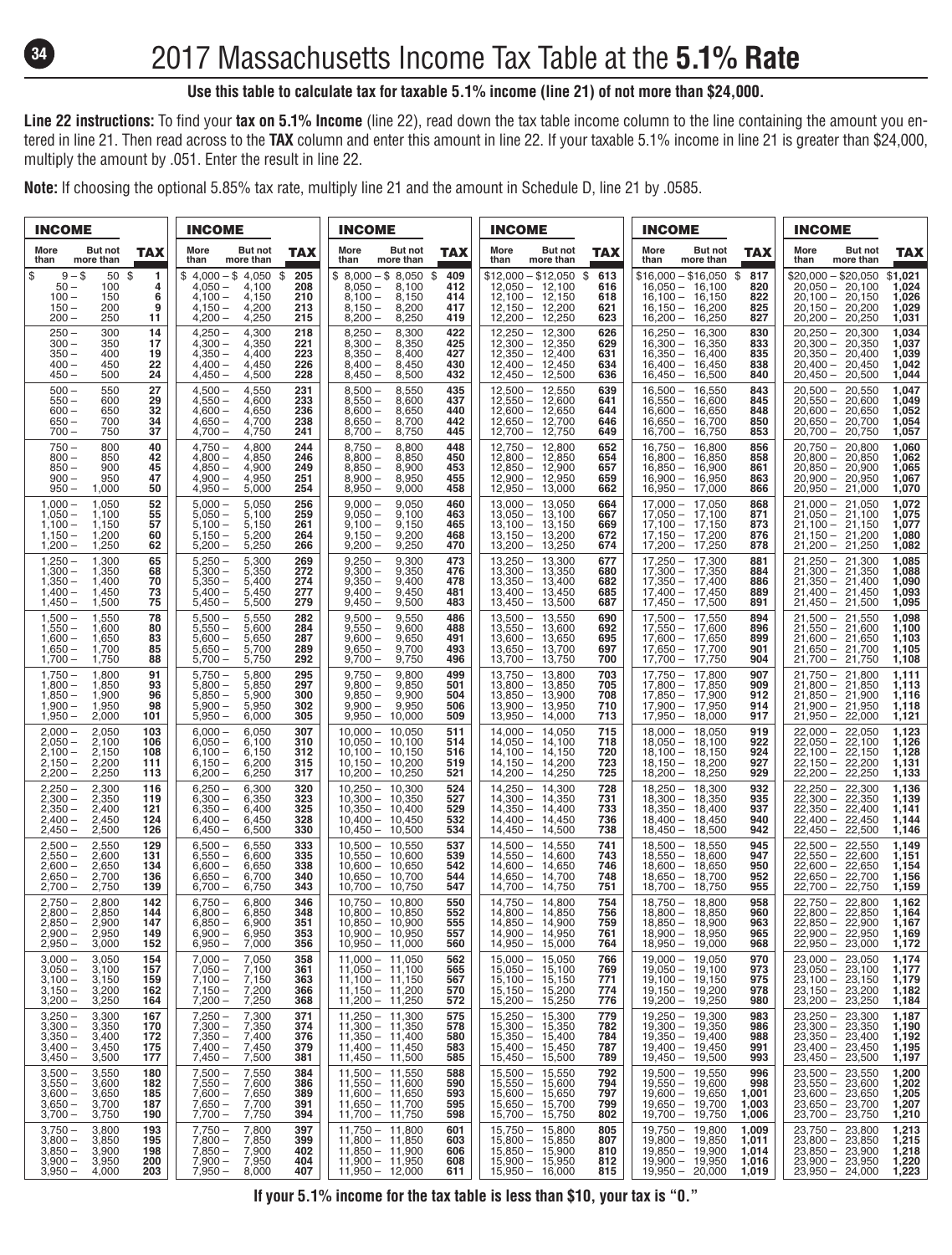# Department of Revenue Resources

## **DOR Locations in Massachusetts**

#### **Boston**

100 Cambridge St. Boston, MA 02114 (617) 887-6367

#### **Fall River**

218 South Main St. Fall River, MA 02721 (508) 678-2844

#### **Hyannis**

60 Perseverance Way Hyannis, MA 02601 (508) 771-2414

#### **Pittsfield**

333 East St. Pittsfield, MA 01201 (413) 499-2206

#### **Springfield**

436 Dwight St. Springfield, MA 01103 (413) 784-1000

#### **Worcester**

67 Millbrook St. Worcester, MA 01606 (508) 792-7300

#### **What kind of help is available**

DOR's website at mass.gov/dor is a valuable resource for tax information 24 hours a day. Thousands of taxpayers use DOR's website to e-mail and receive prompt answers to their general tax inquiries. Taxpayers can also check the status of their refunds, make estimated tax payments and review their estimated tax payment histories through the MassTaxConnect section of our website.

Public libraries and DOR district offices (listed on this page) also offer access to DOR's website for those taxpayers who don't otherwise have computer access.

### **Where to get forms and publications**



Most Massachusetts tax forms and publications are available via the DOR website. The address for the Department's website is mass.gov/dor.



To obtain Massachusetts forms and publications by phone, call the Department's main information lines at 617-887-6367 or toll-free in Massachusetts at 1-800-392-6089.



During the income tax filing season, you can pick up Massachusetts personal income tax forms at most local libraries or IRS district offices.

**Note:** To obtain federal tax information and forms via the Internet, go to irs.gov or call the IRS toll-free at 1-800-829-3676.

#### **For help in one of the following specific areas**

- Certificates of Good Standing 617-887-6367  **Installment Sales 617-887-6950**
- ◗ Teletype (TTY) 617-887-6140 ◗ Small Business Workshop 617-887-5660

◗ Vision-impaired taxpayers can contact DOR by calling one of the phone numbers listed above to receive assistance.

◗ Upon request, this publication is available in an alternative format. Please send your request to: Office of Diversity and Equal Opportunity, PO Box 9557, Boston, MA 02114-9557.

To report allegations of suspected misconduct or impropriety involving Department of Revenue employees, call the Inspectional Services Division's Integrity Hot Line at 1-800-568-0085 or write to PO Box 9568, Boston, MA 02114-9568.